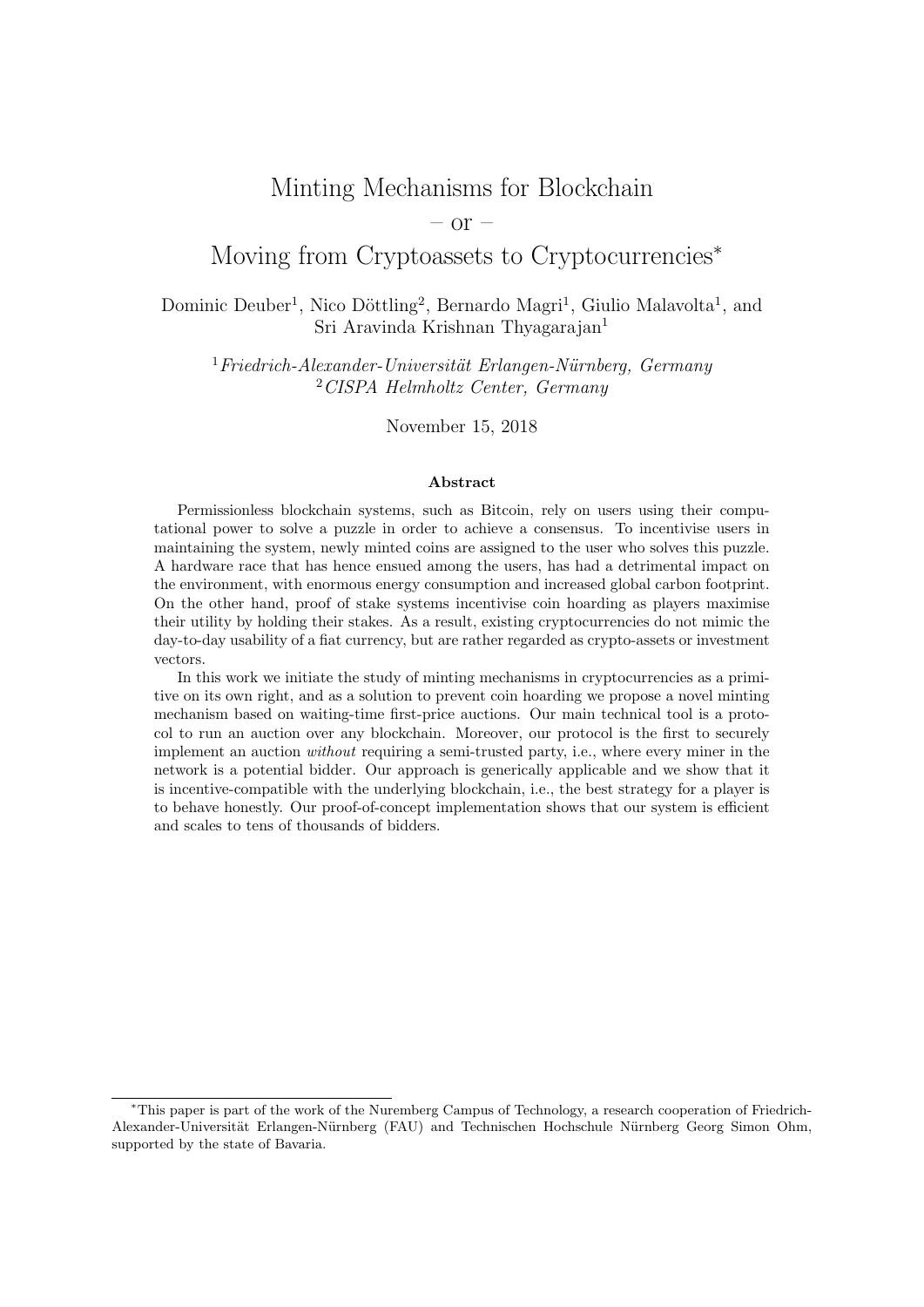# Contents

| 1           | Introduction<br>1.1<br>1.2                                                                                                                                                    | 1<br>$\overline{2}$<br>3                                 |  |  |  |  |
|-------------|-------------------------------------------------------------------------------------------------------------------------------------------------------------------------------|----------------------------------------------------------|--|--|--|--|
| $\bf{2}$    | Preliminaries<br>2.1<br>2.2<br>2.3                                                                                                                                            | $\overline{5}$<br>$\overline{5}$<br>6<br>7               |  |  |  |  |
| $\bf{3}$    | A Primer on Auction Theory<br>3.1                                                                                                                                             | 7<br>8                                                   |  |  |  |  |
| 4           | <b>Minting Mechanisms and Analysis</b><br>4.1<br>4.2                                                                                                                          | 9<br>9<br>10                                             |  |  |  |  |
| $5^{\circ}$ | Our protocol<br>5.1<br>5.2<br>5.3<br>5.3.1<br>5.3.2<br>The Minting protocol $\dots \dots \dots \dots \dots \dots \dots \dots \dots \dots \dots$<br>5.3.3<br>5.4<br>5.5<br>5.6 | 11<br>11<br>12<br>13<br>13<br>14<br>15<br>15<br>17<br>18 |  |  |  |  |
| 6           | Implementation<br>6.1<br>6.2<br>6.3                                                                                                                                           | 18<br>18<br>19<br>20                                     |  |  |  |  |
| 7.          | <b>Discussion</b><br>21                                                                                                                                                       |                                                          |  |  |  |  |
| 8           | <b>Related Work</b><br>22                                                                                                                                                     |                                                          |  |  |  |  |
| 9           | <b>Conclusions and Open Problems</b>                                                                                                                                          | 22                                                       |  |  |  |  |
|             | A Definitions<br>A.2<br>A.3<br>A.4<br>A.5<br><b>B</b> Security Analysis                                                                                                       | 27<br>27<br>28<br>28<br>29<br>30<br>30                   |  |  |  |  |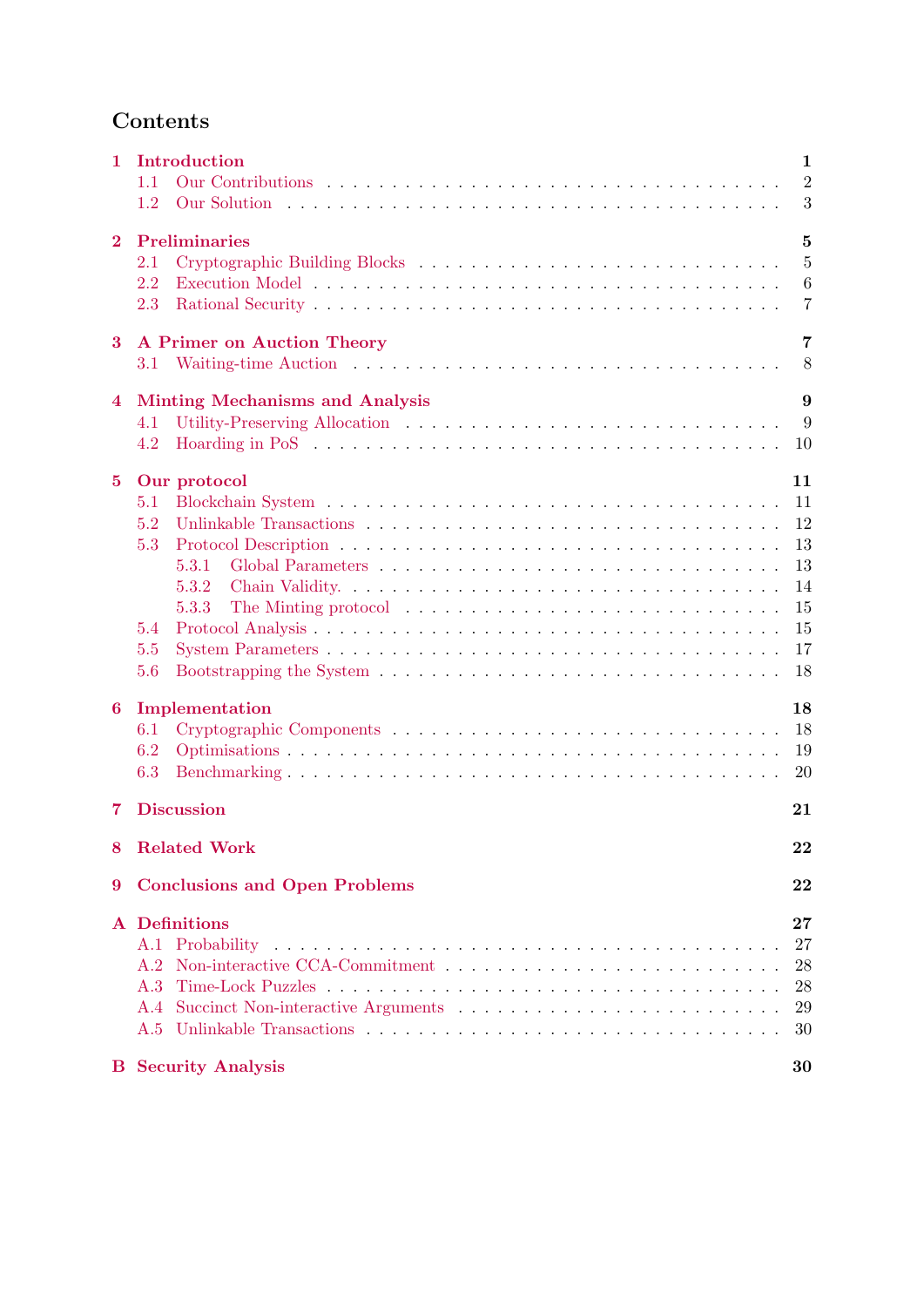# <span id="page-2-0"></span>1 Introduction

Since its onset in 2008, Bitcoin [\[Nak08\]](#page-27-0) has paved the way for the emergence and widespread acceptance of several hundred cryptocurrencies all over the globe, promising an era of borderless decentralised digital currency system. At the time of writing, there are over 1.7K cryptocurrencies with a total value of more than 260 Billion dollars. These currencies can be characterised according to their consensus mechanism, namely, Proof of Work (PoW), Proofs of Space, and Proof of Stake (PoS) among other variants.

Proof of Work based consensus systems, such as Bitcoin, rely on users solving a hard computational puzzle to achieve decentralised consensus on the state of the system. Since no efficient algorithm is known for solving such a puzzle, users have to rely on their computational power for an exhaustive search of the solution. This process is often referred to as "mining". Miners work to maintain the system by validating transactions and a reward is assigned to the miner who solves the puzzle first. Apart from the reward, the miner also collects fees from the transactions he validated. This incentive mechanism has led to a hardware race [\[Tay13,](#page-28-2) [Pec13,](#page-27-1) [Min17\]](#page-27-2), which has resulted in enormous energy demands and environmental problems [\[OM14\]](#page-27-3). As an undesirable consequence, mining has now become feasible only to major investors who can afford powerful mining hardware [\[Poo17\]](#page-27-4).

To mitigate the problems mentioned above, the community investigated alternative consensus mechanisms, based on more energy-efficient resources. Proof of Space proposals [\[ABFG14,](#page-24-0) [DFKP15\]](#page-25-0) are based on disk space as the consensus resource, while Proof of Useful Work [\[Kin13,](#page-26-0) [MJS](#page-27-5)+14] achieve consensus by performing work that may turn useful in practice. Proof of Stake (PoS) [\[KN12,](#page-26-1) [KRDO17\]](#page-26-2) systems rely on the rationality of a stakeholder in the system to behave honestly due to the risk of devaluing the currency. In PoS, the consensus leader is chosen solely based on her stake in the system. This mechanism has the appealing feature of not being "wasteful" as no resource is consumed to achieve a consensus.

An Unfulfilled Promise. The meteoric rise in the value of virtually all cryptocurrencies has caused large scale *hoarding* of coins: Users are reluctant to trade their coins, fearing a sudden surge (due to high volatility) in value of the currency. Bitcoin is speculated to be the new digital gold, rather than a currency for day-to-day usage [\[Met\]](#page-27-6). Bitcoin's fixed cap on the supply of new coins and energy demanding PoW mining, has resulted in people viewing it as an investment vector [\[ass,](#page-24-1) [Kot\]](#page-26-3) instead of a currency. On the other hand, in PoS based systems, the stakeholders are incentivised to hold their stake to maximise their probability of becoming the consensus leader and collect new coins and/or transaction fees. In both the above scenarios, the system is affected by significant deflation of coins, thereby discouraging users to engage in day-to-day trading (in contrast to fiat currencies).

Towards Cryptocurrencies. The relation between money supply and hoarding is a well studied topic in economic theory. Tsiang [\[Tsi89\]](#page-28-3) advocates for a moderate inflation as a countermeasure for the stagnation of money. Several other works in the literature [\[Sat11,](#page-28-4) [Hum07,](#page-26-4) [Woo11,](#page-28-5) [OS90\]](#page-27-7) extensively study a steady inflation (in the form of increase in money supply) as a deterrent for money hoarding and as an incentive for trading. Predictably, fixing the supply of coins (as in Bitcoin) and incentivising stake-holding (as in PoS), have the opposite effect. This issue may hinder the long-term viability of cryptocurrencies as an alternative to fiat currency systems.

State of the Art Minting Mechanisms. While consensus seems to be a better understood problem [\[KRDO17,](#page-26-2) [GKL15,](#page-25-1) [PSS17,](#page-28-6) [GKL17\]](#page-26-5) given the current state of affairs, there is no unified solution for the introduction of new coins in a cryptocurrency. Current folklore approaches are either energy expensive (such as PoW-based systems) or incentivise hoarding of stakes (such as PoS-based approaches). Surprisingly, this problem has hardly received any attention and, to the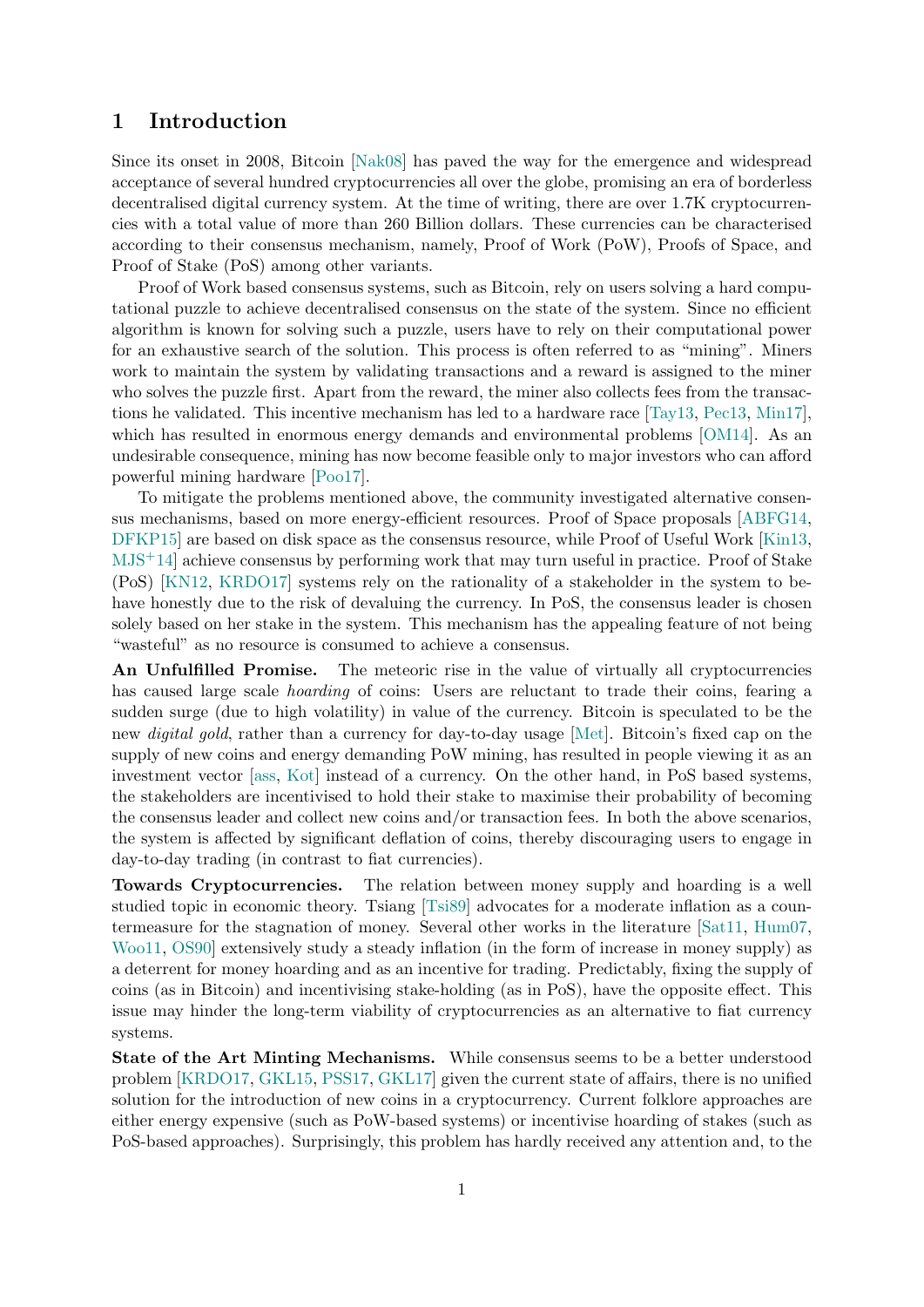best of our knowledge, there is no rigorous treatment of minting mechanisms in cryptocurrencies.

The problem of a secure minting mechanism shares several challenges with those that exist for achieving consensus. Above all, the main difficulty lies in the prevention of Sybil attacks: A malicious user may spawn arbitrarily many identities and exploit the benefits of the newly created users simultaneously. Trivial solutions, such as randomly assigning newly minted coins to a user in the system are vulnerable to this family of attacks. In a fully distributed scenario, Sybil attacks are hard to prevent and may lead to catastrophic consequences [\[Goo\]](#page-26-6).

Most of the current systems (such as PoW [\[Nak08,](#page-27-0) [GKL15\]](#page-25-1) or proofs of space [\[DFKP15,](#page-25-0) [ABFG14\]](#page-24-0)) have integrated the distribution of new coins with the consensus mechanism: The miner who proposes the new block, is also rewarded with the newly minted coins. However, the brute-force approach (of PoW especially) to obtain the reward has resulted in a hardware race among the miners [\[Min17\]](#page-27-2) and subsequent increase in the difficulty of mining. PoS-based system either do not mint new coins at all (fixed cap) [\[KRDO17\]](#page-26-2), or assign the new coins to the consensus leader [\[KN12\]](#page-26-1). As discussed above, this invariably incentivises coin hoarding by the stakeholders and promotes the deflation of the currency. To the best of our knowledge, the problem of a unified minting mechanism for cryptocurrencies is still open.

Decoupling Minting from Consensus. In this work we initiate the study of minting mechanisms as a primitive on its own right and we propose a new protocol based on waitingtime auctions. Any user in the system only requires a small amount of coins to compete for the newly minted coins. As a result, the system mitigates coin hoarding and incentivises the participation of regular users, as they can compete with large investors. In a nutshell, our system rewards the user who is willing to "wait the longest", after the user has waited for that amount of time. Under the assumption that users cannot stack the time at their disposal, pooling resources does not increase the chances of receiving the new coins (thereby preventing sybil attacks).

On a conceptual level, we suggest a hybrid approach for cryptocurrencies, where the minting mechanism is decoupled from the consensus. The consensus is only incentivised by the collection of transactions fees, while the minting of new coins in the system is carried out by the minting mechanism, with its own set of rules. This makes our proposal directly applicable to any form of consensus and, in particular, to PoS-based systems.

#### <span id="page-3-0"></span>1.1 Our Contributions

Our contributions can be summarised as follows.

- 1. We initiate the rigorous treatment of minting mechanisms in cryptocurrencies and we analyse the pitfalls of folklore solutions. We introduce the concept of utility-preserving stake allocation [\(section 4\)](#page-10-0), on the same spirits of Pareto efficiency. Informally, this property states that in a utility-preserving system, stakeholders can trade their stake without affecting their chances of obtaining newly minted coins. Using this property we analyse and show that coin hoarding is in fact incentivised in a PoS-based minting mechanism where new coins are assigned to the consensus leader. To backup this claim, we present empirical evidence that PoS-based systems have a significantly lower number of transactions between users.
- 2. We propose a new minting mechanism based on waiting-time auctions [\(section 3\)](#page-8-1) and we show that it is incentive-compatible with the underlying blockchain [\(subsection 5.4\)](#page-16-1), i.e., following honestly the protocol is the Nash equilibrium strategy for rational miners on the blockchain system. We also formally show that our mechanism is utility-preserving in its stake allocation, and therefore mitigates the problem of coin hoarding. Informally, this is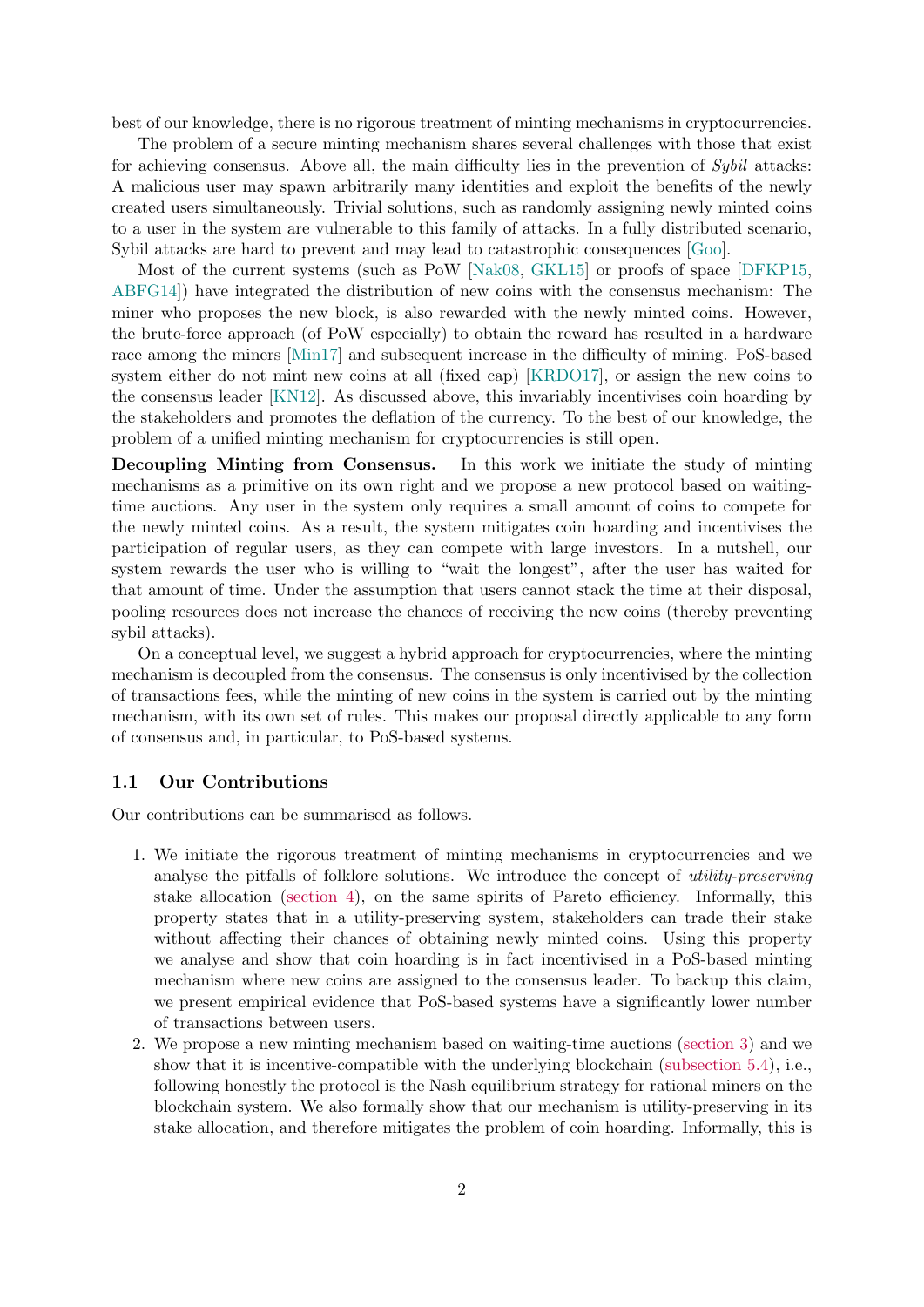<span id="page-4-1"></span>

Figure 1: Waiting-time based rewarding where user U1 is prepared to wait the longest (5 days), and obtains the reward after waiting for 5 days.

because the stakeholder needs only a token to participate in a minting round, while the rest of the coins are free to be traded.

- 3. On a technical level, we present a cryptographic construction [\(subsection 5.3\)](#page-14-0) for realising a first-price auction on top of a blockchain. Our protocol does not require any additional interaction other than what is required by the underlying blockchain, and does not rely on any semi-trusted party. Our solution is the first where every miner in the network is a potential bidder. This is in strong contrast with previous proposals that assume the existence of a semi-trusted auctioneer to collect bids and announce the winner.
- 4. We demonstrate the scalability of our approach with a proof-of-concept implementation [\(section 6\)](#page-19-1) of our construction and a thorough performance analysis. The system can be scaled to support thousands of bidders per block with a reasonable block size (8MB) while leaving more than two-thirds of the block free for standard transactions.

## <span id="page-4-0"></span>1.2 Our Solution

To circumvent the problem of Sybil attacks, the minting mechanism must rely on some quantifiable resource. On that regard, we identify time to be such a resource. The time that we consider here is the physical time one has in her future, or in other words, the notion of "from now on". Our minting mechanism leverages the observation that the time at one's disposal is (roughly) equal across the set of users and cannot be combined with the time of other users.

Minting Mechanism. We describe our mechanism under the assumption of the existence of an underlying blockchain system. Specifically, our protocol can be built on top of any public transaction ledger whose consensus relies solely on transaction fees as incentive. Our protocol implements a sequential first-price auction, does not require an auctioneer, and the miners can actively participate in the protocol and compete for the rewards. We leverage rational arguments to show that the best strategy for every user is to simply follow the protocol specification. [Figure 1](#page-4-1) gives a pictorial overview of one full round of our minting mechanism, that consists of an auction round, waiting period and redeem period. Each auction round in itself consists of three phases:

1. At periodic intervals users engage in a first-price auction where the item being auctioned are R newly minted coins. The bidding phase for the auction spans through  $\alpha$  blocks where every user willing to participate posts a bid transaction with a concealed bid. The bid here is the amount of physical time units the user is willing to wait in order to obtain the minted coins. To be eligible to participate, a user is required to "lock" some fixed amount Q of his coins (called token of participation or participation token) for the entire duration of the auction.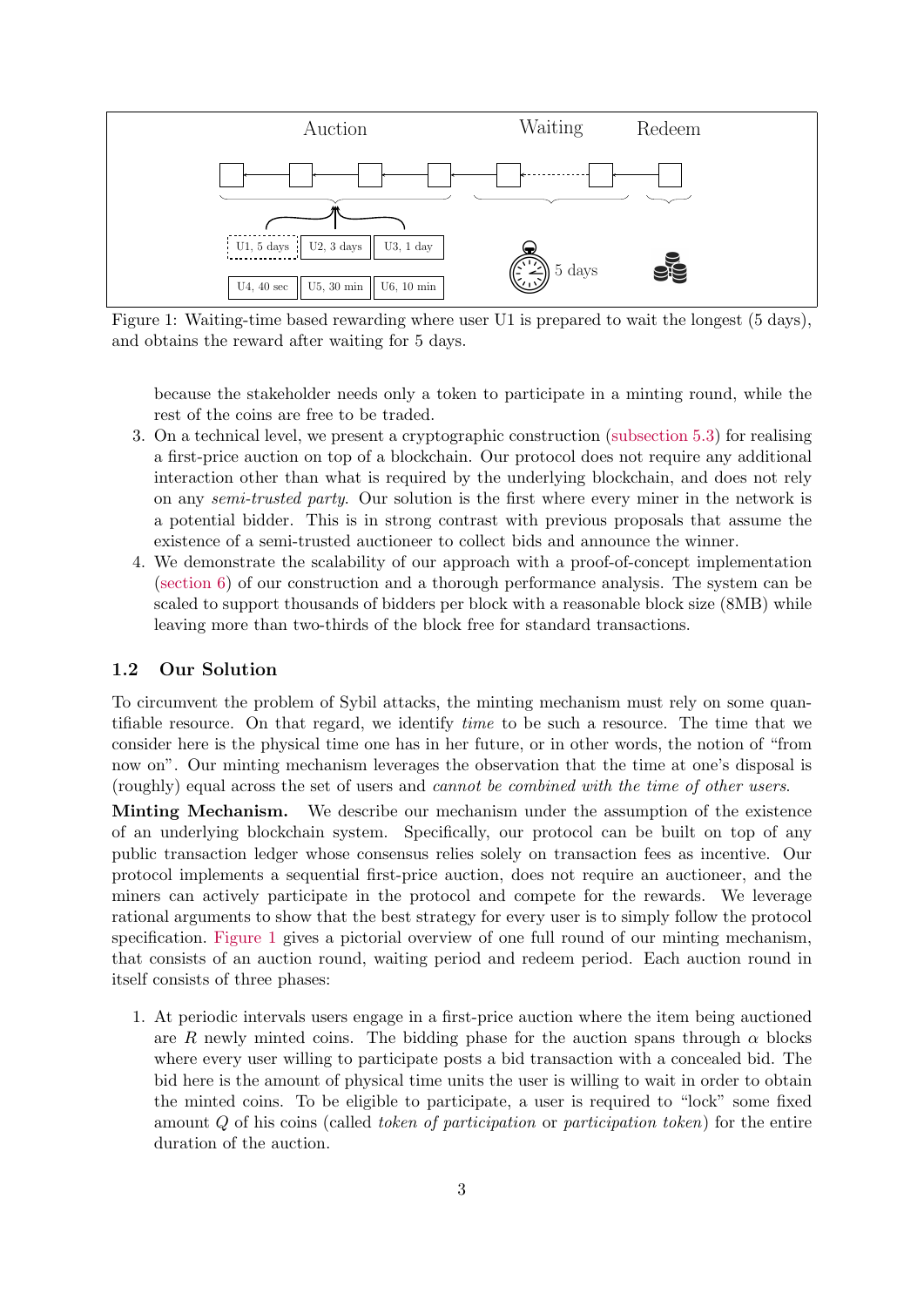- 2. Once the bidding phase is over, the protocol allocates  $\beta$  blocks for users to broadcast the unveil information of their bids. We call these  $\beta$  blocks the opening phase.
- 3. After the opening phase, miners can open all the posted bids (using the corresponding unveil information) and determine the winner of the auction. A mint transaction is then generated assigning  $R$  newly minted coins to the winner of the auction, that can be redeemed only after the time corresponding to her bid has elapsed. All users can unlock their token of participation Q after the auction round is over, except the winner, who only gets back Q together with the minted coins.

Cryptographic Implementation. As a first (flawed) attempt, consider a protocol in which every bidder posts a transaction with a commitment com to their bid, then later in an opening phase they post the unveil  $r$ , and the winner can be publicly determined. The challenge that arises here is how to deal with the case where a player does not post the opening to their bid. If there is a mechanism in place to actively prevent this behaviour, e.g. by excluding this player from the auction and determining the winner among the other bidders, then this constitutes an incentive for miners to suppress the openings of higher bidders. On the other hand, if no such mechanism is in place and the auction is aborted after a certain time, then a single bidder can prevent the minting of new coins.

Current proposals for running auctions over blockchains  $[KMS<sup>+</sup>16, BK]$  $[KMS<sup>+</sup>16, BK]$  make clever usage of smart contracts but assume the existence of a semi-honest party that is entrusted to run the auction contract. This party is aware of the bidders' inputs and it is trusted to not disclose or manipulate that information. In our setting, every miner is a potential bidder, and at the same time might be in charge of including the bids of other users in the current block. This opens the door to "bid suppression" attacks where such a miner selectively discards some bids to increase his chances of winning.

To deal with these apparently conflicting requirements, we propose a cryptographic solution where each round of the auction can be completed even if players go offline after the bidding phase. Our protocol requires players to embed the unveil information  $r$  in a time-lock puzzle tlp during the bidding phase. Time-lock puzzles ensures that their payload is hidden for a stipulated amount of time but can be opened once this amount of time has elapsed. This means that bids remain concealed until the end of the bidding phase but can be efficiently recovered in case a player does not publish the unveil of the corresponding commitment (i.e., the player goes offline). This effectively eliminates the need for a trusted party in the execution of the auction over the blockchain. We stress however, that in a rational run of the protocol the time-lock puzzles are never required to be solved as the bidders reveal the bids during the opening phase. Time-lock puzzles are only used as a deterrent against malicious bidders who refuse to open their bids.

Towards a Scalable System. One of the major challenges tied to our approach is to ensure that the system can be scaled to support a significant amount of bidders without affecting the transaction throughput dramatically. A subtle issue with what was discussed above is that there is no mechanism in place to ensure that the time-lock puzzle  $\elllp$  contains a valid unveil r of the associated commitment com. An obvious solution would be to include a non-interactive zero-knowledge proof [\[BFM88\]](#page-24-3) of consistency. However, attaching a proof to each bid would have a critical impact on the size of transactions (and consequently of the blocks) and on the computational effort of the bidders.

We instead adopt a different strategy, where players are *not* required to prove the wellformedness of their bids. When miners encounter a puzzle that contains some information r which is not a valid unveil for *com*, they can "steal" the participation token of that user by publishing a recovery proof of r. Recovery proofs [\[BN00,](#page-24-4) [Pie18\]](#page-27-8) allow one to publicly verify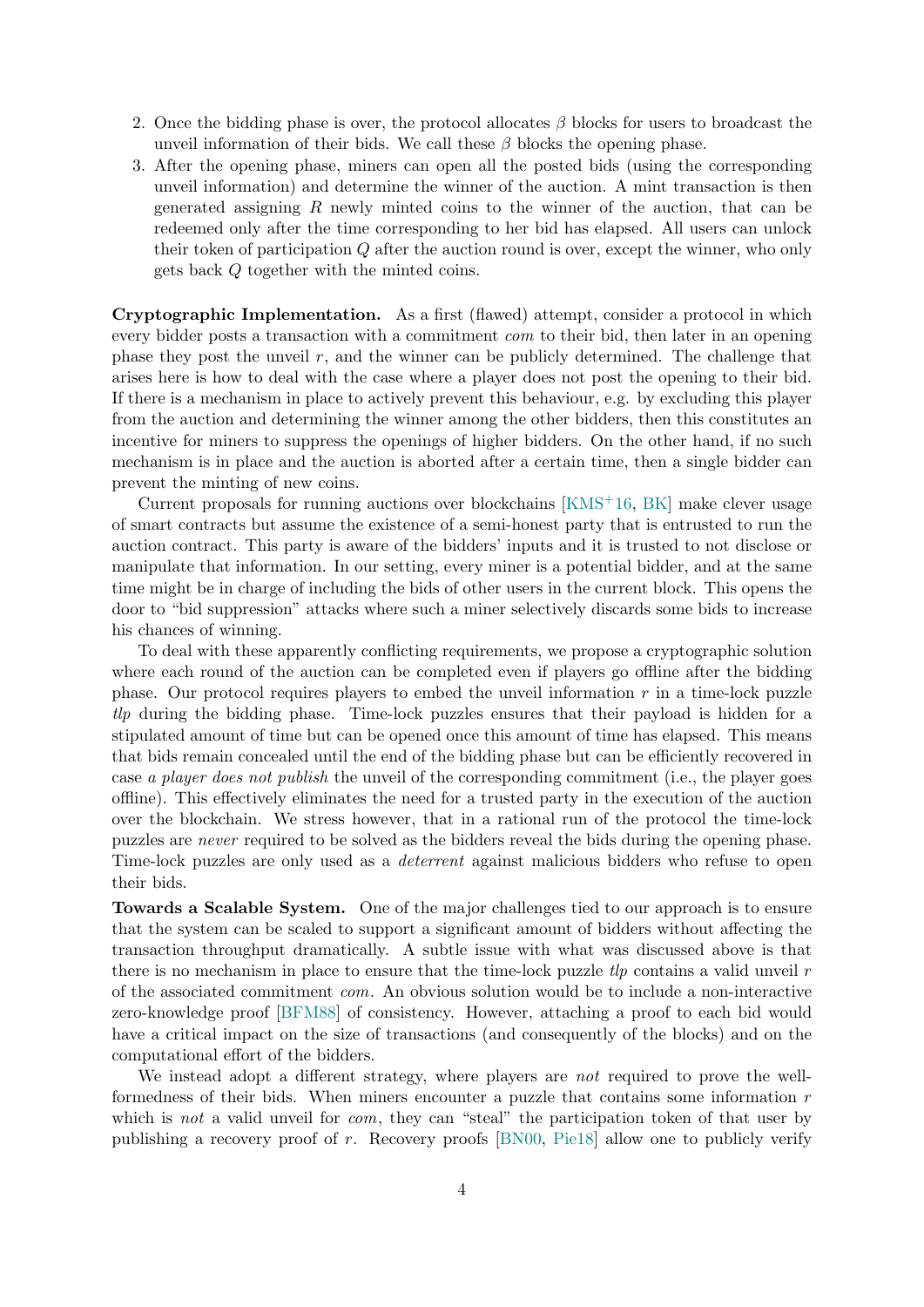that a certain payload  $r$  is contained in a time-lock puzzle  $\ell l p$  exponentially faster than simply solving the puzzle. It can then be publicly verified that  $r$  is not a valid opening of  $com$ . This mechanism discourages players from posting malformed bids, since they will eventually be caught and lose their participation token. The advantage of this solution is that cryptographic proofs are invoked only for the few cases where the bids are malformed, as opposed to having a consistency proof for each bid transaction.

Formal Analysis. Our protocol can be formally modelled as a first-price sequential auction with sealed bids and we leverage state-of-the-art results on sequential auctions [\[LST12\]](#page-26-8) to show that our rewarding mechanism has a Nash equilibrium on the amount of time units that a user should bid in each round of the auction. Then we analyse the utility-preserving stake allocation of our system and we show that our minting mechanism incentivises stake trading. In contrast, for folklore minting solutions, all stake allocations are not utility-preserving, which does not promote coin circulation and lead to stake hoarding. Finally, we prove that our mechanism is incentive-compatible with the underlying blockchain, i.e., honestly following the protocol is the Nash equilibrium strategy for rational miners on the blockchain system.

Implementation. As a proof-of-concept implementation of our system we build an entire blockchain system coupled with our minting mechanism. Considering a bidding phase of 10 blocks and blocks of size 8MB, we can fit more than 10K bids in a single auction round and still leave around 70% of the block's capacity free for standard transactions. To produce a proof for a mint transaction including 750 bids, the system takes less than 3 minutes, and the verification is almost instant, as we show in [subsection 6.3.](#page-21-0) We remark that, at the time of writing, there are roughly 10K Bitcoin nodes around the globe, and our protocol can easily support these numbers without much overhead on the underlying blockchain.

# <span id="page-6-0"></span>2 Preliminaries

Throughout this work we denote by  $\lambda \in \mathbb{N}$  the security parameter and by  $x \leftarrow \mathcal{A}(\text{in})$  the output of the algorithm  $A$  on input in.

## <span id="page-6-1"></span>2.1 Cryptographic Building Blocks

Below we recall the cryptographic primitives used in our protocol and we refer the reader to [Appendix A](#page-28-0) for formal definitions.

Non-interactive CCA-Commitment Schemes. A non-interactive tagged commitment scheme consists of a pair of randomised algorithms: a setup  $\mathsf{Setup}(1^{\lambda})$ , that takes as input the security parameter and outputs a common reference string crs, and a commitment Commit(crs, addr, m; r) that takes as input a common reference string crs, a tag/identity addr, a message m and random coins  $r$  and outputs a commitment *com*. Loosely speaking, the commitment *com* should hide the message  $m$ , and it should be infeasible for anyone to show a valid set of coins r' that such that Commit(crs, addr,  $m'; r$ ) = com for a different message  $m'$ . Additionally, for such schemes it is not possible to "maul" commitments for one tag into commitments for another tag. Such commitment schemes can be constructed from standard SHA-256 commitments in the random oracle model [\[BR93\]](#page-25-2).

Time-Lock Puzzles. A time-lock puzzle allow one to conceal a value for a certain amount of time. The puzzle generation algorithm  $PGen(1^{\lambda}, \mathbf{T}, m)$  takes as input a security parameter, a hardness-parameter **T** and a message m, and outputs a puzzle tlp. The puzzle tlp can be cracked using the solving algorithm  $PSolve(tlp)$ , which outputs the message m and a recovery proof  $\pi$ . The proof can be verified with the corresponding verification algorithm  $\text{PVer}(tlp, m, \pi)$ .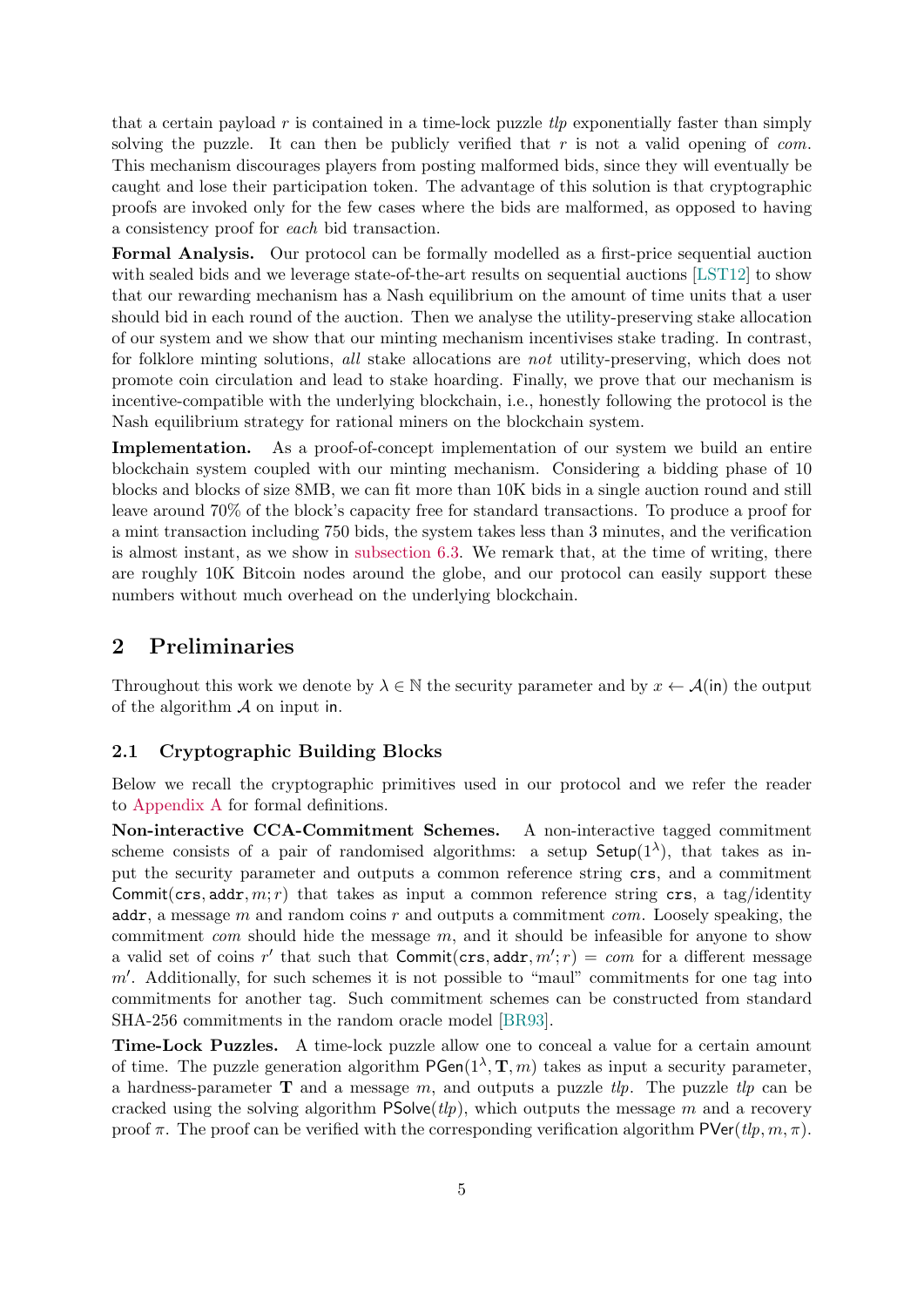Time-lock puzzles guarantee that a puzzle can be solved in polynomial time, but strictly higher than T. Additionally, verifying a recovery proof shall be exponentially faster then solving the puzzle. The first and to date only efficient candidate construction of time-lock puzzles was given by Rivest, Shamir and Wagner [\[RSW96\]](#page-28-7) and is based on a variant of the RSA assumption. Boneh and Naor [\[BN00\]](#page-24-4) showed how to compute a recovery proof such that its verification is exponentially faster than solving the puzzle. Subsequently, Pietrzak in his recent work [\[Pie18\]](#page-27-8) proposed an improvement in the efficiency of the recovery proof.

Succinct Non-interactive Arguments. \* ×  $\{0,1\}^*$  →  $\{0,1\}$  be an NPwitness-relation with corresponding NP-language  $\mathcal{L} := \{x : \exists w \text{ s.t. } R(x, w) = 1\}.$  A succinct non-interactive argument (SNARG) [\[Mic00\]](#page-27-9) system for R is initialised with a setup algorithm crsGen( $1^{\lambda}$ ) that, on input the security parameter, outputs a common reference string crs. A prover can show the validity of a statement x with a witness w by invoking  $P(crs, x, w)$ , which outputs a proof  $\pi$ . The proof  $\pi$  can be efficiently checked by the verification algorithm  $V(crs, x, \pi)$ . We require a SNARG system to be sound, in the sense that it is hard for any prover to convince a verifier of a false statement, and proofs to be succinct (of size independent of  $x$  and  $w$ ).

## <span id="page-7-0"></span>2.2 Execution Model

In the following we define the notation for our protocol executions. Our definitions follow along the same lines of [\[PS17\]](#page-27-10).

A protocol refers to an algorithm for a set of interactive Turing Machines (also called nodes) to interact with each other. The execution of a protocol Π that is directed by an environment/outer game  $\mathcal{Z}(1^{\lambda})$ , which activates a number of parties  $\mathcal{P} = \{p_1, \ldots, p_n\}$  as either honest or corrupted parties. Honest parties would faithfully follow the protocol's prescription, whereas corrupt parties are controlled by an adversary  $A$  which reads all their inputs/message and sets their outputs/messages to be sent.

- A protocol's execution proceeds in rounds that model atomic time steps. At the beginning of every round, honest parties receive inputs from an environment  $\mathcal{Z}$ ; at the end of every round, honest parties send outputs to the environment  $\mathcal{Z}$ .
- A is responsible for delivering all messages sent by parties (honest or corrupted) to all other parties. A cannot modify the content of messages broadcast by honest parties.
- At any point,  $\mathcal Z$  can corrupt an honest party j which means that  $\mathcal A$  gets access to its local state and subsequently,  $A$  controls party j. (In particular, this means we consider a model with *erasures*: Random coin tosses that are no longer stored in the local state of j and therefore are not visible to  $\mathcal{A}$ .)
- At any point of the execution,  $\mathcal Z$  can uncorrupt a corrupted party j, which means that A no longer controls j. A party that becomes uncorrupt is treated in the same way as a newly spawning party, i.e., the party's internal state is re-initialised and then the party starts executing the honest protocol no longer controlled by A.

Note that a protocol execution can be randomised, where the randomness comes from honest parties as well as from A and Z. We denote by view  $\leftarrow$  EXEC<sup>II</sup>(A, Z,  $\lambda$ ) the randomly sampled execution trace. More formally, view denotes the joint view of all parties (i.e., all their inputs, random coins and messages received, including those from the random oracle) in the above execution; note that this joint view fully determines the execution. For convenience, we denote by view<sub>δ</sub> the state of the execution at round  $\delta$  and we define the following two functions: On input an execution view<sub> $\delta$ </sub> at a certain round  $\delta$ , the function public returns the public state of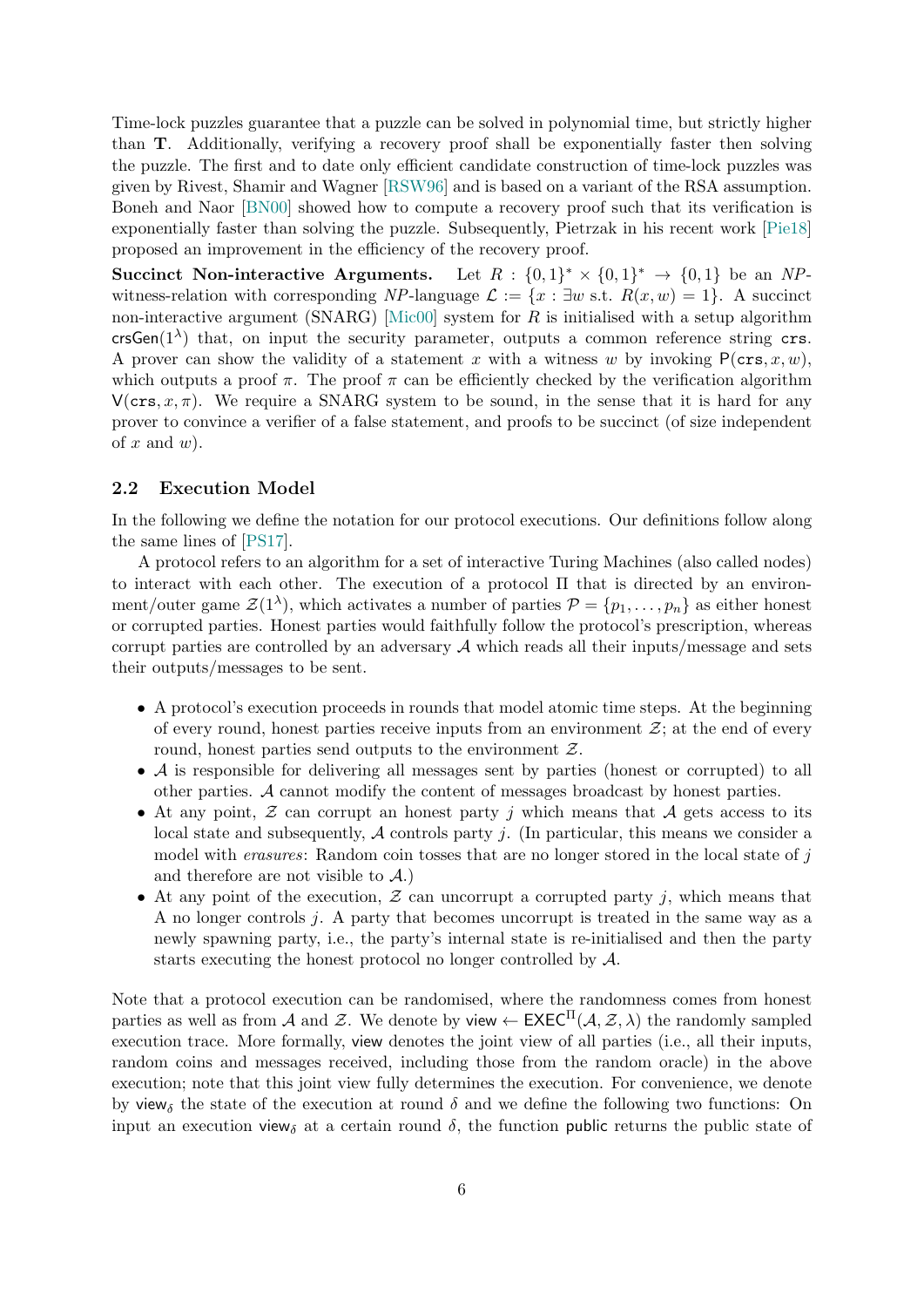the protocol, i.e., the information available to all machines, whereas honest returns the set of honest parties at round  $\delta$ .

### <span id="page-8-0"></span>2.3 Rational Security

Here we give a brief overview of the notion of rational players, following the definitions of [\[HP15\]](#page-26-9). Every player is characterised by some payoff (or utility) function  $u$ . In any protocol (game), utility represents the motivations of players. A utility function for a given player assigns a number for every possible outcome of the protocol with the property that a higher number implies that the outcome is more preferred. A rational player wishes to maximise her utility.

Every player is also equipped with a strategy function. A strategy function takes as input the view of the player so far and outputs its next action. Rational players will choose from the strategies available to them the one that results in the most preferred outcome. Note that the strategies and the protocol can have potential randomness which invokes a certain distribution over the outcomes of the protocol. We define the utility of a distribution as the the expected value of the utility of an outcome drawn from that distribution.

Let  $Z$  be a family of subsets of the set of players for a game  $G$ . We say that a set of strategies s constitutes a Z-coalition-safe  $\varepsilon$ -Nash-equilibrium, if no coalition of players from a set Z can gain more than  $\varepsilon$  in payoff when deviating from s when playing  $G$ .

A mediated game is one in which a trusted party, the mediator, takes inputs from players, computes a function and provides outputs to the players. Following [\[HP15\]](#page-26-9) we say that a protocol Π implements a mediator F if it holds for any admissible environment/outer gamer  $\mathcal Z$ that if it is an equilibrium strategy to truthfully provide inputs to F in game  $\mathcal{Z}$ , then it is an ε-equilibrium strategy to honestly execute protocol Π in Z, where ε is negligible.

# <span id="page-8-1"></span>3 A Primer on Auction Theory

An auction is a mechanism which runs with some pre-determined rules to sell some item of value. It involves the participation of several parties whose roles are well defined. In the simplest of settings, there is a seller who puts an item on sale and more than one interested buyers compete with each other by placing bids, or the cost they are willing to pay for the item. The highest bidder is announced as the winner and is required to pay a certain amount of money and the item is awarded to this winning buyer. Here we give a brief overview of some of the basic concepts of auction theory.

Valuation. Players' valuations define the economic value of an object that is on sale during an auction. It may be the same across the participants in the auction or can be personalised depending on the "value" of the object to each one of them. The valuation is denoted by a function  $v(\cdot)$  that takes the object and other observable information that might be specific and personalised to each participant as input and returns the value as a real number  $v^* \in \mathbb{R}^+$  (up to some fixed precision). For simplicity, we will refer to the valuation of player i as  $v_i$ .

Cost. The cost defines the economic price that a participant in the auction pays depending on the outcome of the auction. It is denoted by a function  $c(b)$  that takes as input a bid b and returns the cost as a real number  $c^* \in \mathbb{R}^+$ . We assume that the cost function is monotonously increasing with b.

Auction Model. An auction model describes the set of participants (bidders and sellers), the set of items up for sale and the rules regarding these items, and finally the value of each item for each bidder. The value of an item for each bidder is determined by the bidder's capabilities, preferences, information, and beliefs or what can be collectively called as the type of each bidder.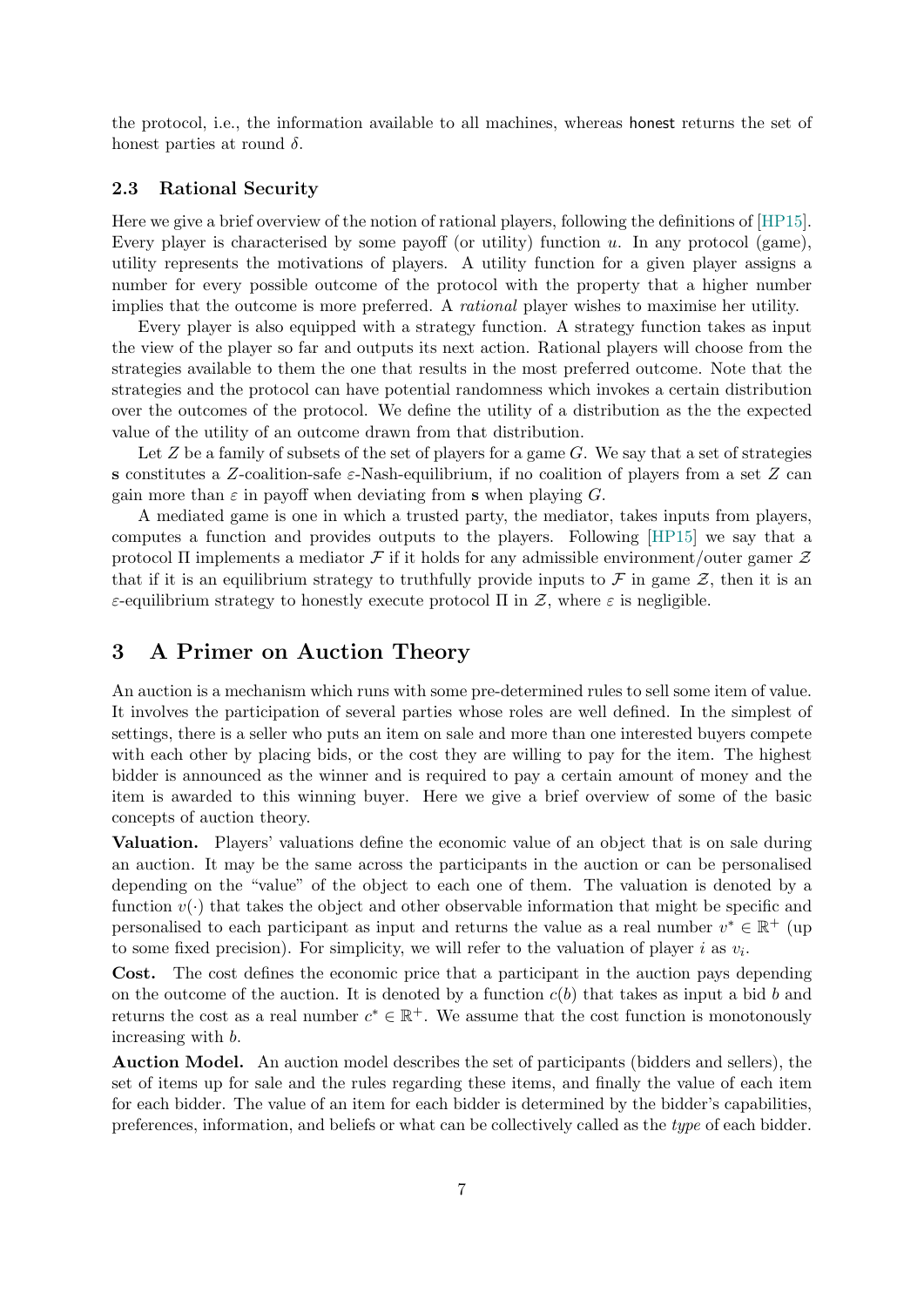The model accounts for a mechanism and an environment. A mechanism consists of rules that govern what the participants are permitted to do and how these permitted actions determine outcomes. In this context, an environment comprises of the following: A list of the participants or potential participants, another of the possible outcomes, and another of the bidders' possible types.

We consider a set of potential bidders  $B_I$  where  $I = \{1, 2, \ldots, n\}$ . We assume that the types of each bidder are independently and identically distributed (i.i.d.), meaning that the types of each bidder are independent from one another while being from the same distribution. Finally, the utility of bidder  $B_i$  is characterised by a function  $u_i$  that depends on the bidder's type and on the outcome of the auction.

## <span id="page-9-0"></span>3.1 Waiting-time Auction

We first consider the *mediated* setting where an auction is conducted by a trusted auctioneer A and a set of n bidders  $(B_1, \ldots, B_n)$ . The auctioneer A is entrusted with collecting bids from the bidders and awarding the reward to the winner. Moreover, after the bidding phase is over the auctioneer A reveals the bids of all bidders.

We assume the time to be divided into discrete units which are known to all participants of the auction and to the auctioneer. The auction has several fixed parameters which we assume to be known to every participant:

- The auction good  $R$  of some economic value.
- A fixed token of participation Q in some arbitrary currency.
- The duration of each auction phase.
- The number of auction rounds.

The auction is composed of three phases, which we describe below.

- 1. Bidding Phase: In the bidding phase each bidder  $B_i$  sends its bid  $b_i$  along with the token of participation  $Q$  to the auctioneer  $\mathbb A$  through a confidential channel. After a fixed amount of time, A announces the end of the bidding phase.
- 2. Opening Phase: Let  $(b_1, \ldots, b_n)$  be the bids collected in the bidding phase of the same round, let  $b_{\text{max}} = \max(b_1, \ldots, b_n)$ . In case of ties  $b_{\text{max}}$  is chosen according to some deterministic order<sup>[1](#page-9-1)</sup>. We denote by  $B_{\text{max}}$  the bidder who sent the bid  $b_{\text{max}}$ . For all  $i \in \{1, ..., n\}$  max, the auctioneer A sends Q to  $B_i$ , whereas A sends  $(Q, R)$  to  $B_{\text{max}}$  after  $b_{\text{max}}$ -many units of time.
- 3. Winner Announcement: A publicly announces the identity of the winner  $B_{\text{max}}$ , the amount  $b_{\text{max}}$  and all other bids.

Bayesian Nash Equilibrium. A recent result of Leme et al. [\[LST12\]](#page-26-8) shows that sequential first-price auctions admit a subgame-perfect Nash equilibrium: This means that there exists a profile of bidding which is a Nash equilibrium in the single round case and, if we arbitrarily fix the outcomes of  $\ell$  rounds, the profile also remains a Nash equilibrium for the induced game. Greenwald et al. [\[GLS12\]](#page-26-10) present a dynamic programming based algorithm to calculate the approximation of such an algorithm. The only difference between our setting and the standard first-price auction is that the winning bidder does not pay directly her bid but has to wait time proportionate to it. If one views the cost of keeping some funds/investment locked for a certain time as the payment (also known as collateral cost), then our waiting-time auction can be cast in the more generic framework of first-price auctions and the existence of a Nash equilibrium follows from the following theorem.

<span id="page-9-1"></span> ${}^{1}E.g.,$  lexicographical in the commitments of the bidders.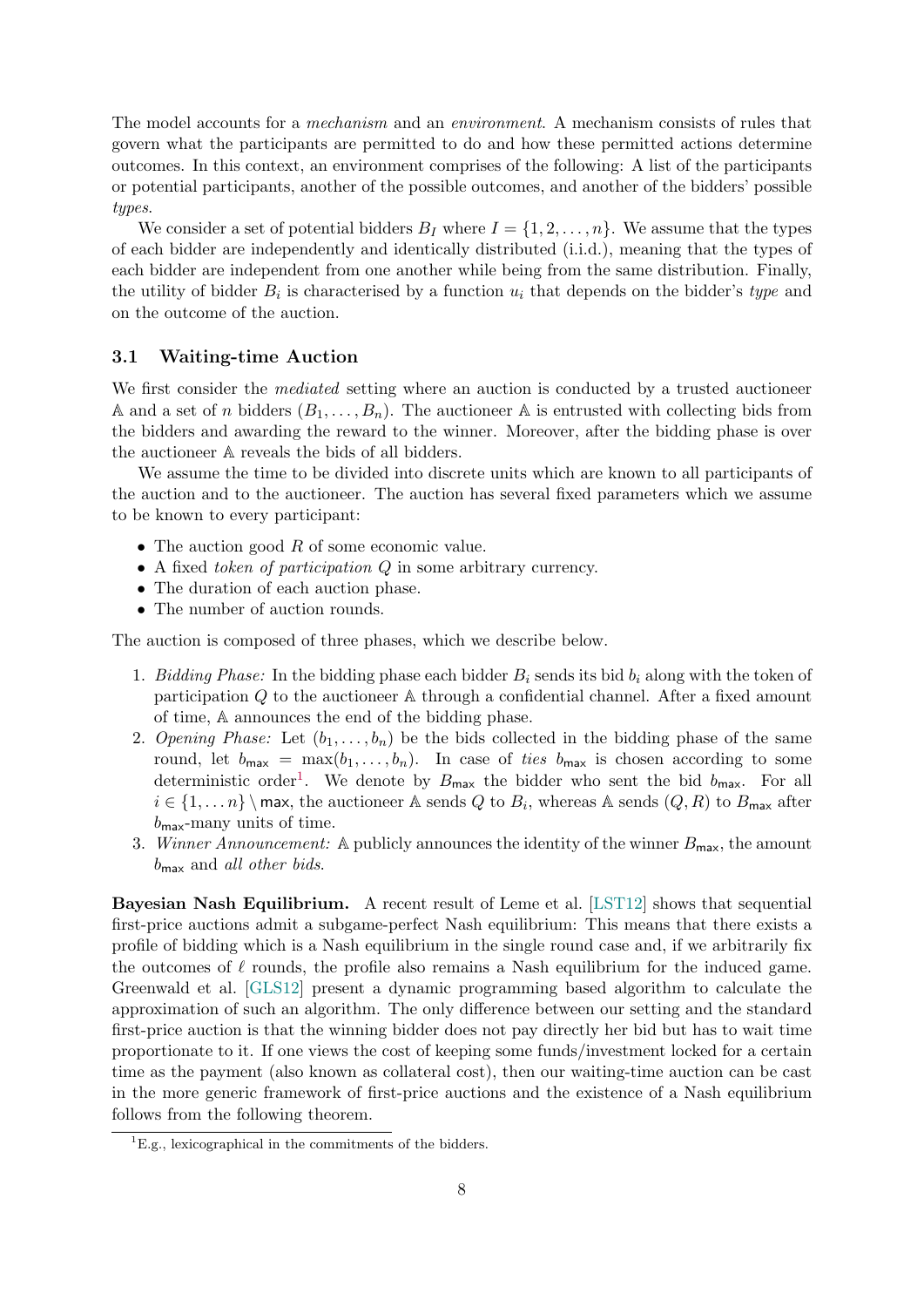**Theorem 1** ([\[LST12\]](#page-26-8)). Sequential first-price auction when a single item is auctioned in each round (assuming that after each round the bids of each agent become common knowledge) has a subgame-perfect equilibrium that does not use dominated strategies, and in which bids in each node of the game tree depend only on who got the item in the previous rounds.

# <span id="page-10-0"></span>4 Minting Mechanisms and Analysis

In this section we describe the basic minting for PoS systems and we show that with such a mechanism in place, rational users are always incentivised to hoard their stake. Later, in contrast to PoS minting, we show that our minting mechanism greatly mitigates this stake hoarding phenomenon.

## <span id="page-10-1"></span>4.1 Utility-Preserving Allocation

To analyse the behaviour of minting mechanisms in relation to stake hoarding we introduce the concept of *utility-preserving stake allocation*, that is similar in spirits to the concept of *Pareto*  $efficiency<sup>2</sup>$  $efficiency<sup>2</sup>$  $efficiency<sup>2</sup>$  [\[MCWG95\]](#page-27-11). Analogously to Pareto efficiency, we consider utility functions which assign utilities or benefits to stake allocations. Informally, a utility-preserving stake allocation (or distribution) is an allocation that allows a transition to a different stake allocation where no user decreases his own utility in the process. With this new concept in hand, it becomes possible to analyse if a particular distribution of stakes allows users to trade coins within the system and still maintain their utilities. We give a formal definition below.

**Definition 1** (Utility-Preserving Transition). Consider two stake allocations  $s = (s_1, \ldots, s_n)$ and  $s' = (s'_1, \ldots, s'_n)$  with  $\sum_i s_i = \sum_i s'_i = t$ . We say a transition from s to s' is utilitypreserving, if it holds for all  $i \in [n]$  that  $u_i(s'_i) \geq u_i(s_i)$ .

Vanilla PoS Minting. In PoS systems, the stakeholders assume the role of consensus leaders and propose new blocks to extend the blockchain. These systems ensure that a stakeholder is chosen as the slot leader with probability proportional to one's stake. As an incentive to propose a new block, the consensus leader collects fees from the transactions within the block. As the basic minting mechanism for PoS, we consider the scenario where the consensus leader is also allowed to mint new coins, much similar to what happens in PoW systems (e.g., Bitcoin).

Specifically, consider a proof of stake system where a reward  $R$  is given to the consensus leader. Player i becomes consensus-leader with probability  $s_i/t$ . Let  $X_i$  be a random variable which is 1 if player  $i$  is consensus leader and 0 otherwise, i.e. the payoff of player  $i$  is given by  $R \cdot X_i$ . Consequently, it holds that  $E[R \cdot X_i] = R \cdot E[X_i] = R \cdot Pr[X_i = 1] = R \cdot \frac{s_i}{t}$ , i.e. we define  $u_i(s_i) = R \cdot \frac{s_i}{t}.$ 

In such a system, no non-trivial transition between two stake allocations is utility-preserving. This is shown by the following theorem.

<span id="page-10-3"></span>**Theorem 2.** let  $s = (s_1, \ldots, s_n)$  and  $s' = (s'_1, \ldots, s'_n)$  be stake allocations with  $\sum_i s_i = \sum_i s'_i =$ t and  $s \neq s'$ . Then there exists a player i<sup>\*</sup> for which it holds that  $u_{i^*}(s'_{i^*}) < u_{i^*}(s_{i^*})$ .

*Proof.* As  $s \neq s'$ , there must exists a j with  $s_j \neq s'_j$ . If  $s'_j < s_j$  we set  $i^* = j$  and it follows immediately that  $u_{i^*}(s'_{i^*}) = R \cdot s'_{i^*}/t < R \cdot s_{i^*}/t = u_{i^*}(s_{i^*})$ . On the other hand, if  $s'_{j} > s_{j}$ , there must be a k with  $s'_k < s_k$ , as otherwise  $\sum_i s'_i > \sum_i s_i = t$ . In this case, set  $i^* = k$  and the statement follows analogously.  $\Box$ 

<span id="page-10-2"></span><sup>2</sup>Pareto efficiency is a common notion in game and economic theory used to determine if a particular allocation of resources within a set of players is optimal or not.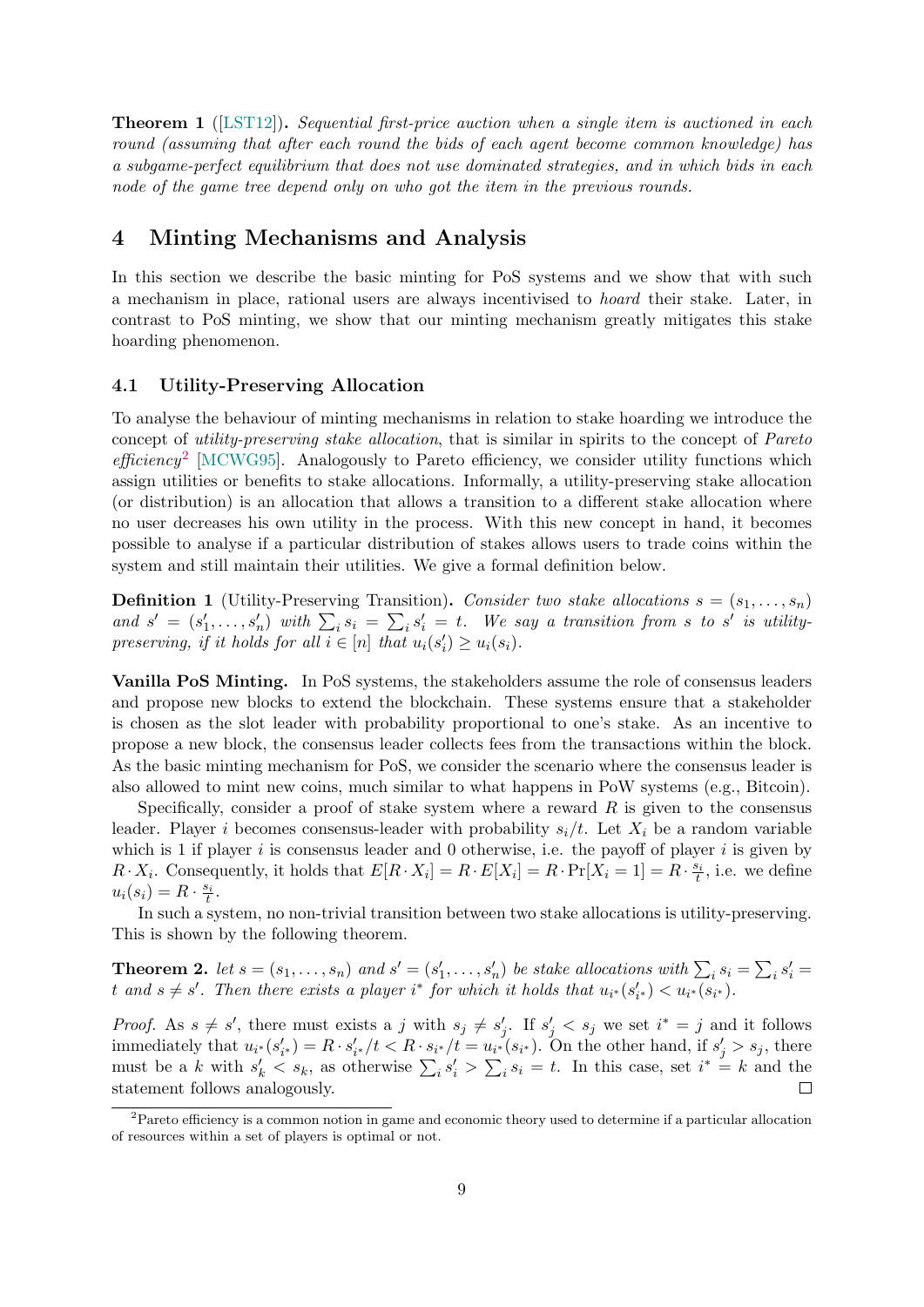Waiting-Time Auction Minting. In our proposal, minting is performed via a waiting time auction. Let  $X_j^i$  be a random variable which is 1 if player i wins in round j and 0 otherwise. Thus, the payoff of player i is  $R \cdot \sum_{j=1}^{\ell} X_j^i$ . We will assume that given that player i participates in the auction, his valuation, and therefore his probability of winning does not depend on the stake distribution. I.e. we can write  $E[X_j^i] = p_j^i$  for  $p_j^i$  that do not depend on s. Therefore, it holds that  $E[R \cdot \sum_{j=1}^{\ell} X_j^i] = R \cdot \sum_{j=1}^{\ell} p_j^i$  and we can set  $u_i(s_i) = R \cdot \sum_{j=1}^{\ell} p_j^i$ .

In such a system, every transition of stake-allocations from  $s$  to  $s'$  for which it holds for all  $i \in [n]$  that  $s_i, s'_i \ge Q$  is utility-preserving.

<span id="page-11-1"></span>**Theorem 3.** Let  $s = (s_1, \ldots, s_n)$  and  $s' = (s'_1, \ldots, s'_n)$  be stake allocations with  $\sum_i s_i = \sum_i s'_i =$ t. If it holds for all  $i \in [n]$  that  $s_i, s'_i \ge Q$ , then it holds for all  $i \in [n]$  that  $u_i(s'_i) = u_i(s_i)$ .

*Proof.* As it holds for each  $i \in [n]$  that that  $s_i, s'_i \geq Q$ , every player i can participate in the waiting-time auction bid according to their valuation, which is independent of  $s$  or  $s'$ respectively. The winner of the auction is therefore the same, regardless of whether the stake allocation is s or  $s'$ . Consequently, the utilities are the same for s and  $s'$ .  $\Box$ 

Interpreting the Results. [Theorem 2](#page-10-3) says that any distribution of stakes within a PoS system with the basic minting strategy will inevitably incentivise the hoarding of stakes, as trading coins will reduce the probability of receiving the newly minted coins. Therefore, users that circulate their coins within the system (i.e., decrease their stake) will be losing utility.

In contrast, [Theorem 3](#page-11-1) says that our minting protocol based on waiting-time auctions mitigates the problem of hoarding; in fact, for each auction round a user is only incentivised to keep a stake of the size of a single participation token. In that case, the user can participate in the auction round, and the probability of winning the newly minted coins will be strictly based on the user's own valuation. The remaining of the stake can be traded into the system without reducing the user's utility.

As an example, consider a system with  $t = 100$  total coins, and a user with stake  $s = 30$ . In case of PoS based minting, to optimise his utility, the user holds his stake throughout the period of the system. In case of our minting, the user needs only  $Q = 2$  coins to participate and obtain the newly minted coins. After participating and winning  $\ell$  rounds, the user only has locked  $\ell \cdot Q$  amount of coins. He can freely trade the rest of the stake for his day-to-day usage. For a pictorial representation we refer the reader to [Figure 2.](#page-12-2) The dotted line represents holding the entire stake and the bars represent locking of participation tokens after winning  $\ell$ successive rounds of the auction. The space between the line and the bars (i.e., the gray region) represents the freely tradable stake.

## <span id="page-11-0"></span>4.2 Hoarding in PoS

We present an empirical analysis (in [Table 1\)](#page-12-3) that suggests that PoS systems might incentivise their users to hoard their coins, thereby affecting the overall circulation within the system. For comparison, we take into account the PoW based systems Ethereum, Monero, and Zcash, and we compare them with the PoS based systems Cardano, Reddcoin and Peercoin. We consider the total number of transactions per month in each system for the last 6 months starting with May 2018 (data collected from [\[chab,](#page-25-3) [chaa\]](#page-25-4), where the market capitalization considered is of October 1st, 2018).

Our rationale behind considering these systems is: Ethereum and Cardano are both focusing on smart contract and thus similar on the application level. Monero has a comparable market cap [\[mar\]](#page-27-12) to Cardano, which is the most popular PoS based system at this time; Reddcoin and Peercoin have existed for approximately the same amount of time as Monero; both Cardano [\[KRDO17\]](#page-26-2) and Zcash [\[BCG](#page-24-5)+14] are based on academic works.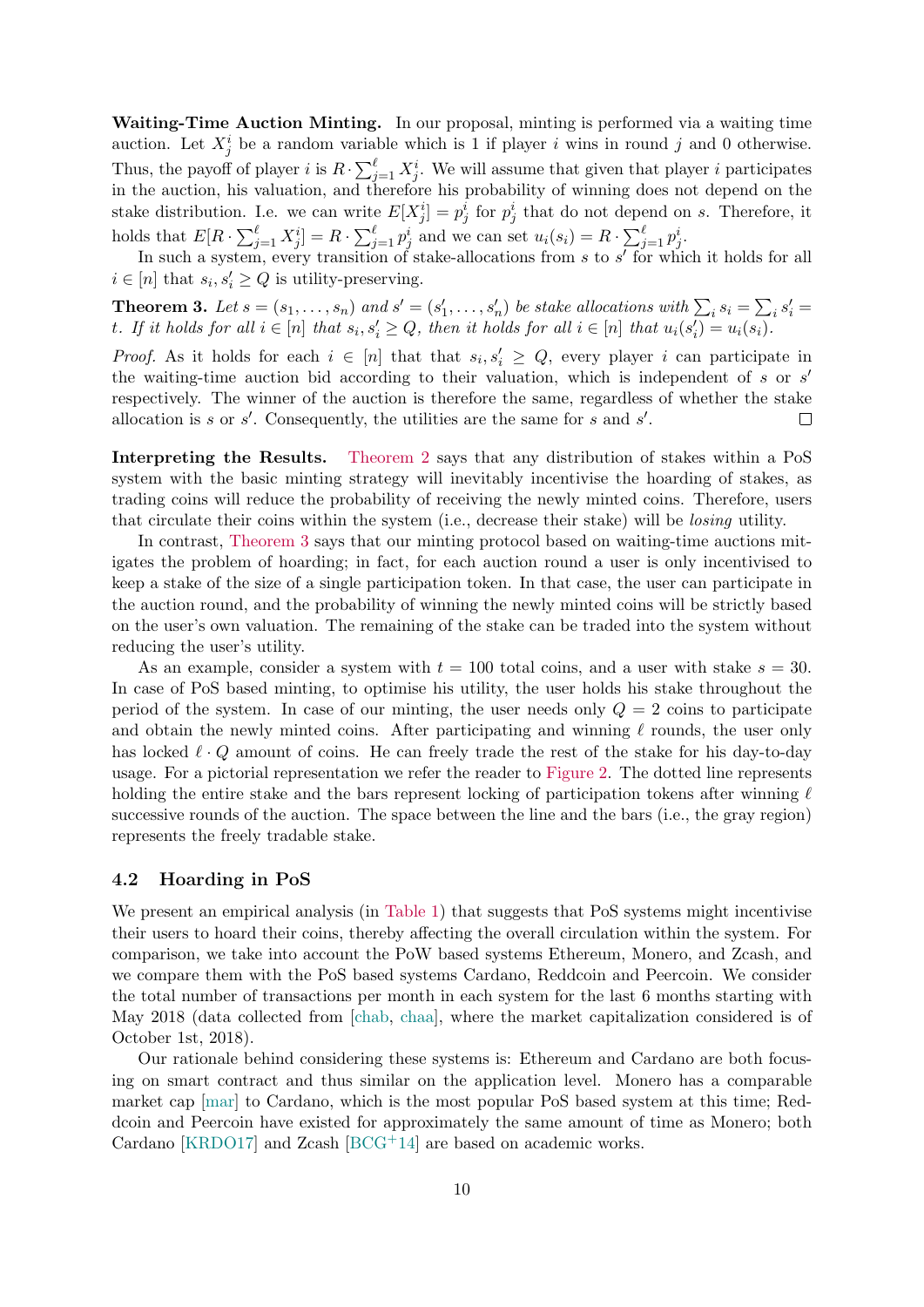<span id="page-12-3"></span>

|          |              |            |         |                   | Total $# Tx$ |                 |         |                  |         |                        |           |
|----------|--------------|------------|---------|-------------------|--------------|-----------------|---------|------------------|---------|------------------------|-----------|
| Currency | Consensus    | Market cap | Origin  | 05/2018           |              | 06/2018 07/2018 |         | 08/2018 09/2018  | 10/2018 | Avg. $\#\text{Tx/day}$ | Avg./Peak |
| Ethereum | PoW          | \$23.6B    | 04/2013 | 25.1 M            | 22.5 M       | 19.9 M          | 19.8 M  | $16.1$ M         | 17.1 M  | 654.7 K                | 48.5%     |
| Monero   | PoW          | \$1.9 B    | 05/2014 | 166.4 K           | 131.3 K      | 124.4 K         | 116.2 K | 129 K            | 117.4 K | 4.26 K                 | 39.4%     |
| Zcash    | PoW          | \$638 M    | 10/2016 | 244.8 K           | 254.5 K      | 175.9 K         | 96.6 K  | $100.3\text{ K}$ | 96.7 K  | $5.26\;K$              | 31.6%     |
| Cardano  | PoS [KRDO17] | \$2.2 B    | 10/2017 | 62.9 K            | 43.8 K       | 44.5 K          | 38.4 K  | 43.5 K           | 38.5 K  | $1.48\text{ K}$        | 13.7%     |
| Reddcoin | PoS [Ren14]  | \$135 M    | 02/2014 | 80.7 K            | 74 K         | $60.6\text{ K}$ | 64.4 K  | 69 K             | 65.7 K  | 2.25 K                 | $9.4\%$   |
| Peercoin | PoS [KN12]   | \$26 M     | 04/2013 | $11.4~\mathrm{K}$ | 9 K          | 13.6 K          | 13.9 K  | 9.4 K            | 8.7 K   | 359                    | 4.1 %     |

Table 1: Number of transactions per day in cryptocurrency systems based on PoW and PoS.

We can infer from [Table 1](#page-12-3) that the volume of transactions per day is significantly lower in PoS based systems when compared against PoW based systems. To normalise the difference in transaction volume, we also report the average number of transactions per day, divided by the peak. Here the peak is the number of transactions in the day at which the most transactions occurred in the entire history of the chain (i.e., not only within the last 6 months). As an example, for Ethereum (48.5%) this means that the average number of transactions per day is roughly half compared to the day with most transactions. For all PoS based systems, this measure is below 15%, what again suggests that users tend to hoard after buying the tokens.

<span id="page-12-2"></span>

Figure 2: The plot shows the best strategy of a user who wishes to maximise his chance of obtaining the newly minted coins. We consider a system with total number of coins  $t = 100$ , a user with 30 coins as his stake (i.e., stake ratio 0.3), and participation token  $Q = 2$  coins.

## <span id="page-12-0"></span>5 Our protocol

Our minting mechanism implements a first-price waiting-time auction on top of a blockchain protocol. We give a description of the underlying blockchain next.

### <span id="page-12-1"></span>5.1 Blockchain System

In this section we detail the relevant aspects of the underlying blockchain system that is required for our protocol. We treat the blockchain as a public transaction ledger, containing a set of transactions in each block. We consider time to be divided into standard discrete units, such as seconds, minutes, etc. A well defined continuous amount of these units is called a slot. Each slot  $sl_l$  is indexed for  $l \in \{1, 2, 3, \ldots\}$ . We assume that users have a synchronised clock that indicates the current time down to the smallest discrete unit. The users execute a distributed protocol to generate a new block in each slot. We assume the slots' real time window properties as in [\[KRDO17\]](#page-26-2). In [\[GKL15,](#page-25-1) [PSS17,](#page-28-6) [KRDO17\]](#page-26-2) it is shown that a "healthy" blockchain must satisfy the properties of persistence and liveness, which intuitively guarantee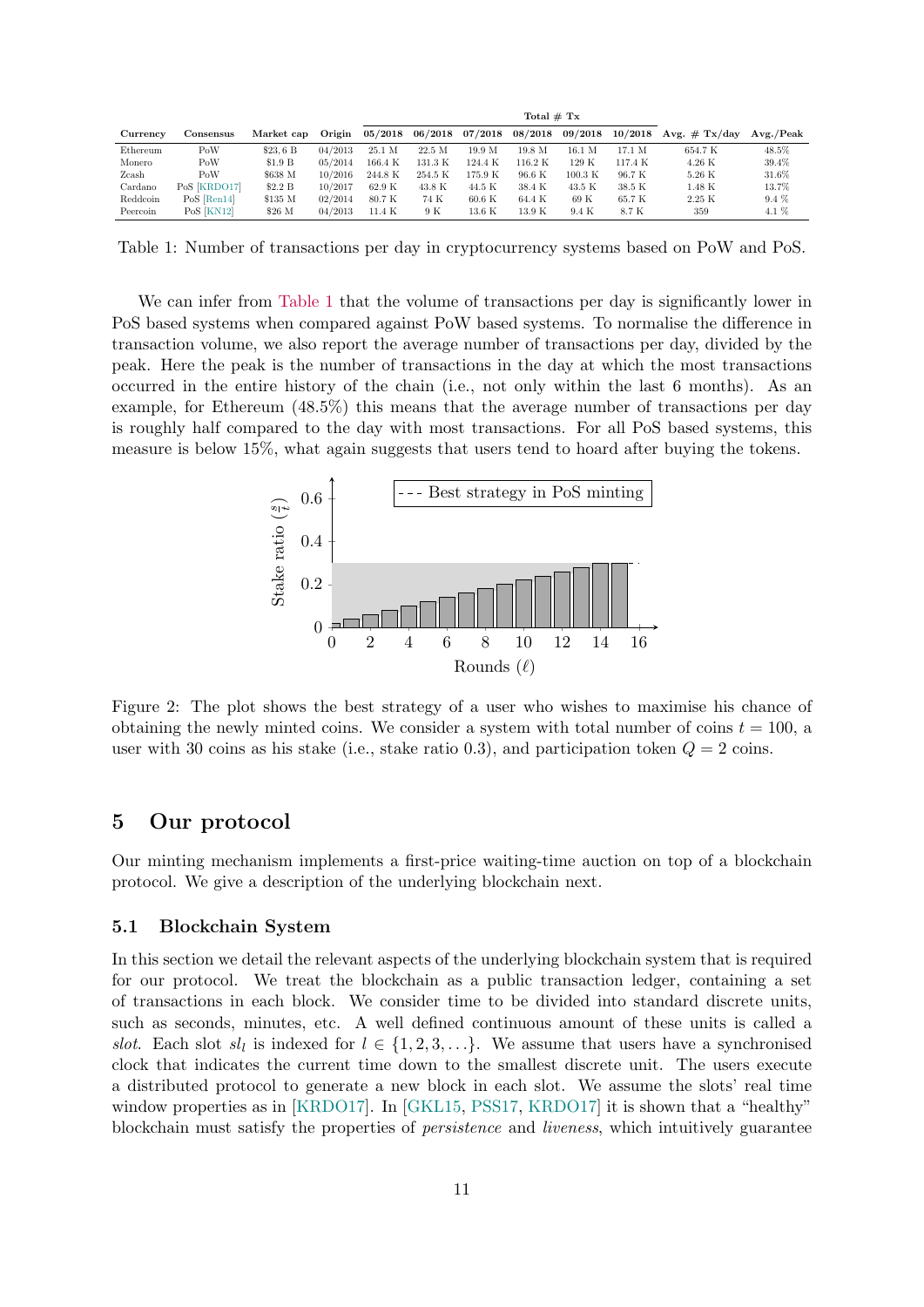that after some time period, all honest users of the system will have a consistent view of the chain, and transactions posted by honest users will eventually be included. We informally discuss the two properties next.

PERSISTENCE: Once a user in the system announces a particular transaction as *stable*, all of the remaining users when queried will either report the transaction in the same position in the ledger or will not report any other conflicting transaction as stable. A system parameter  $k$ determines the number of blocks that stabilise a transaction. That is, a transaction is stable if the block containing it has at least  $k$  blocks following it in the blockchain. We only consider a transaction to be in the chain after it becomes stable.

Liveness: If all the honest users in the system attempt to include a certain transaction into their ledger, then after the passing of time corresponding to u slots which represents the *transaction* confirmation time, all users, when queried and responding honestly, will report the transaction as being stable.

We consider an abstraction of the blockchain protocol, denoted by  $\Gamma$ , where nodes receive inputs from the environment  $\mathcal{Z}$ , and interact among each other to agree on an ordered ledger of transactions that achieves persistence and liveness. The blockchain protocol  $\Gamma$  is characterised by a set of global parameters and validity conditions which are available to all nodes in the network. The protocol Γ provides the nodes with the following set of interfaces which are assumed to have complete access to the network and its users.

- $\{\mathcal{CH}', \perp\} \leftarrow \Gamma$ .getChain: returns a longer  $\mathcal{CH}$  in the network if it exists, otherwise returns ⊥.
- $\{0,1\} \leftarrow \Gamma$ .isChainValid( $\mathcal{CH}$ ): The validity checking takes as input a chain  $\mathcal{CH}$  and returns 1 iff the chain satisfies a (public) set of conditions.
- Γ.postTx(TxType, dt): takes as input the transaction type information and the transaction data. It then constructs a transaction of type  $TxType$  with data dt, validate the transaction and include it in the next block.
- $\{\text{txID}, \perp\} \leftarrow \Gamma.\text{isTxStable}(\mathcal{CH}, dt): \text{takes as input a chain } \mathcal{CH} \text{ and some transaction data}$ dt and checks if the transaction containing dt is *stabilised* (w.r.t. the persistence property) in CH. If yes, then it returns the transaction id  $txID$  within Γ, otherwise it returns  $\perp$ .
- Γ.broadcast(dt): takes as input some data dt and broadcast it to all the nodes of the system.

The nodes in the Γ protocol network have their own local chain  $\mathcal{CH}$  which are initialised with a common genesis block. The genesis block contains the information about the addresses of nodes and the spendable balances in each of them. The consensus in  $\Gamma$  guarantees the properties of Common prefix, Chain Quality and Chain growth, which in turn gives the properties of persistence and liveness [\[GKL15,](#page-25-1) [PSS17\]](#page-28-6).

## <span id="page-13-0"></span>5.2 Unlinkable Transactions

In addition to the standard blockchain functionalities, we consider the following interface.

• Γ.postUnlinkTx(TxType,  $dt$ ): takes as input the transaction type information TxType and the transaction data dt and includes the corresponding unlinkable transaction in the next block.

Such an interface is used in our main protocol to "shuffle" the addresses of the bidders of the auction. The reason behind this is that an adversary may infer information about the current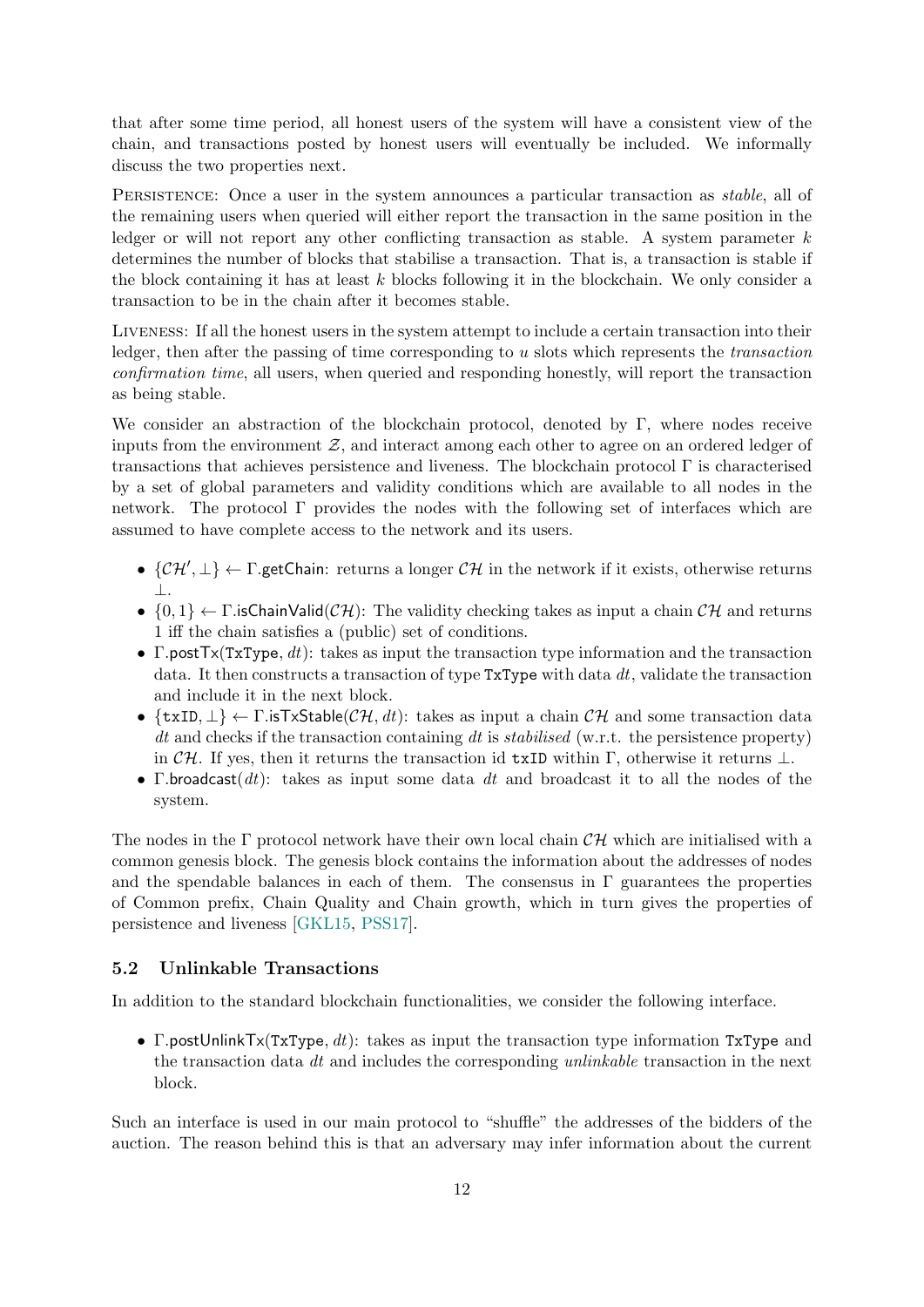bid by linking bid transactions from one round to another. This may lead to bid suppression attacks, where the adversary is only willing to include the bids from users that consistently bid lower than the adversary itself, and suppress all other bids. Unlinkable transactions break the link between addresses across several rounds of the auction, thus preventing this selective suppression attack.

Unlinkable transactions have been extensively studied in the literature  $[BNM+14, RMSK16,$  $[BNM+14, RMSK16,$ [RMSK14,](#page-28-10) [MGGR13\]](#page-27-13) and several efficient systems have been proposed. On the one hand we have decentralized mixing protocols [\[RMSK16,](#page-28-9) [RMSK14,](#page-28-10) [MGGR13\]](#page-27-13) which work on top of an existing (non-unlinkable) blockchain. On the other hand, some blockchain systems have an integrated mechanism to anonymise every transaction and are successfully deployed for real-life applications (cryptocurrencies), such as ZCash or Monero.

Any of the above mentioned proposals is suitable for our system, since we require a very weak notion of unlinkability: Transactions shall be indistinguishable only among the set of payments characterised by the same amount of coins. That is, the amount being transacted is not required to be hidden. The exact property is formalised in [Appendix A](#page-28-0)

#### <span id="page-14-0"></span>5.3 Protocol Description

In the following we define the public parameters of the system, the set of validity conditions, and the formal specifications of our construction.

<span id="page-14-2"></span>

Figure 3: Diagram of the auction phases for each block in the blockchain. The bidding phase of an auction round begins immediately after the opening phase of the previous auction round ends.

#### <span id="page-14-1"></span>5.3.1 Global Parameters

Our protocol runs on top of a blockchain system Γ, and consists of discrete auction rounds  $j = (1, 2, \ldots)$ . Each auction round consists of two phases: A bidding phase and an opening phase. The bidding phase spans over a sequence of  $\alpha$  blocks whereas the opening phase spans over β blocks (see [Figure 3](#page-14-2) for a pictorial description). The parameters  $\alpha$  and β are fixed throughout the execution of the system. Consider the following NP-language

$$
\mathcal{L}_{\text{win}} = \left\{ \begin{array}{l} (\texttt{crs}_{\texttt{com}}, \{com_i, \texttt{addr}_i\}_{i \in [1,\ell]}, (bid^\star, \texttt{addr}^\star)) : \\ \exists (\{bid_i, r_i\}_{i \in [1,\ell]}) \text{ s.t.} \\ \{com_i = \texttt{Commit}(\texttt{crs}_{\texttt{com}}, \texttt{addr}_i, bid_i; r_i)\}_{i \in [1,\ell]} \text{ and} \\ (bid^\star, i^\star) = \max \left( \{bid_i\}_{i \in [1,\ell]} \right) \text{ and} \\ \texttt{addr}^\star = \texttt{addr}_{i^\star} \end{array} \right\}
$$

,

where the function  $(bid^*, i^*) \leftarrow \max(\{bid_i\}_{i\in[1,\ell]})$  takes as input an ordered set of real numbers and returns the greatest number together with its index. If the output index is not unique, the function selects one deterministically according to some ordering (e.g., lexicographically). Let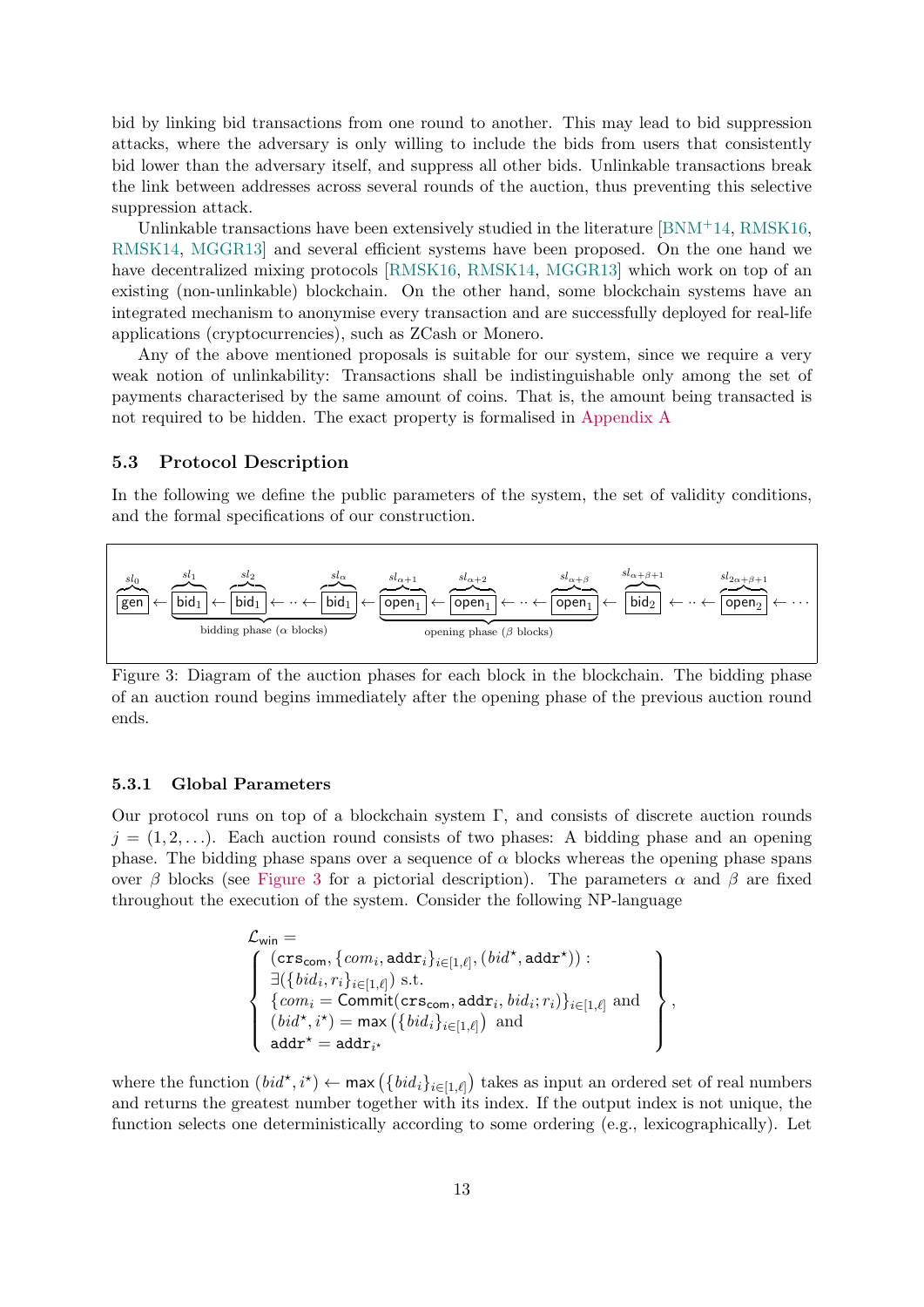(crsGen<sub>win</sub>, P<sub>win</sub>, V<sub>win</sub>) be a SNARG system for the language  $\mathcal{L}_{win}$ . The global system parameters

$$
\mathit{params} = \left(\alpha, \beta, \mathbf{T}, Q, R, \begin{array}{c} \mathtt{crs}_{\mathsf{win}} \leftarrow \mathtt{crs}_{\mathsf{Comwin}}(1^\lambda), \\ \mathtt{crs}_{\mathsf{com}} \leftarrow \mathsf{Setup}(1^\lambda) \end{array}\right)
$$

consist of the auction parameters  $(\alpha, \beta)$ , the hardness parameter **T** (of the time-lock puzzle refer [subsection 2.1\)](#page-6-1), a token value  $Q$ , a reward value  $R$ , and a set of common reference strings.

#### <span id="page-15-0"></span>5.3.2 Chain Validity.

In the following we describe the conditions that determine the validity of a chain in our system. The interface is Chain Valid $({\cal CH}')$  takes as input a chain  ${\cal CH}'$  and validates all transactions in the chain according to the rules that will be described below. It returns 1 if and only if all of the transactions are valid. Users of the blockchain are indexed by addresses addr, which belong to a certain efficiently samplable domain A (note that a node in the network may be associated with multiple addresses). We define the balance function balance  $(\mathcal{CH}, \text{addr})$  that takes as input the chain  $\mathcal{CH}$  and an address addr and returns the *spendable balance* associated with addr. The spendable balance is initially 0 for all addresses and it is modified by different types of transactions. We now define the different types of transactions and describe how to validate each of them.

Spend transactions: Standard spend transactions payTx move coins between addresses and are of the form ( $\text{addr}_0, \text{addr}_1, \text{val}$ ). Let  $\mathcal{CH}$  and  $\mathcal{CH}'$  be the state of the chain before and after this transaction, respectively. A spend transaction is considered valid if and only if

balance( $\mathcal{CH}, \text{addr}_0$ )  $\geq val.$ 

Such a transaction updates the spendable balance of the two addresses as

$$
\textsf{balance}(\mathcal{CH}',\texttt{addr}_0) = \textsf{balance}(\mathcal{CH},\texttt{addr}_0) - \textit{val}
$$

and

$$
\mathsf{balance}(\mathcal{CH}',\mathsf{addr}_1) = \mathsf{balance}(\mathcal{CH},\mathsf{addr}_1) + \mathit{val}.
$$

Bid transactions: Bid transactions bidTx are used to post bids in each auction round and are of the form  $(com, tp, addr, j)$ . Bid transactions are considered valid and accepted into the chain if and only if the round j is the current and balance( $\mathcal{CH}$ , addr<sub>0</sub>)  $\geq Q$ . Let  $\mathcal{CH}'$  be the state of the chain right after this transaction, the spendable balance is updated as

$$
\text{balance}(\mathcal{CH}', \text{addr}) = \text{balance}(\mathcal{CH}, \text{addr}) - Q.
$$

Steal transactions: Steal transactions stealTx are used to steal the participation token, in case one user posts an *inconsistent bid.* Steal transactions are of the form  $(\text{addr}_0, \text{addr}_1, \pi, (m, r), j)$ and are considered valid if the j-th round is the current and the j-th bidding phase contains an inconsistent bid of the form  $(com, tlp, addr_0, j)$  such that

$$
PVer(tlp, (m, r), \pi) = 1 \text{ and Commit(crs, addr_0, m; r) \neq com.
$$

If the transaction is valid, the spendable balance of  $\text{addr}_1$  is updated as follows

$$
\text{balance}(\mathcal{CH}', \text{addr}_1) = \text{balance}(\mathcal{CH}, \text{addr}_1) + Q.
$$

In case of multiple stealTx transactions for the same bid, only the first instance is considered valid.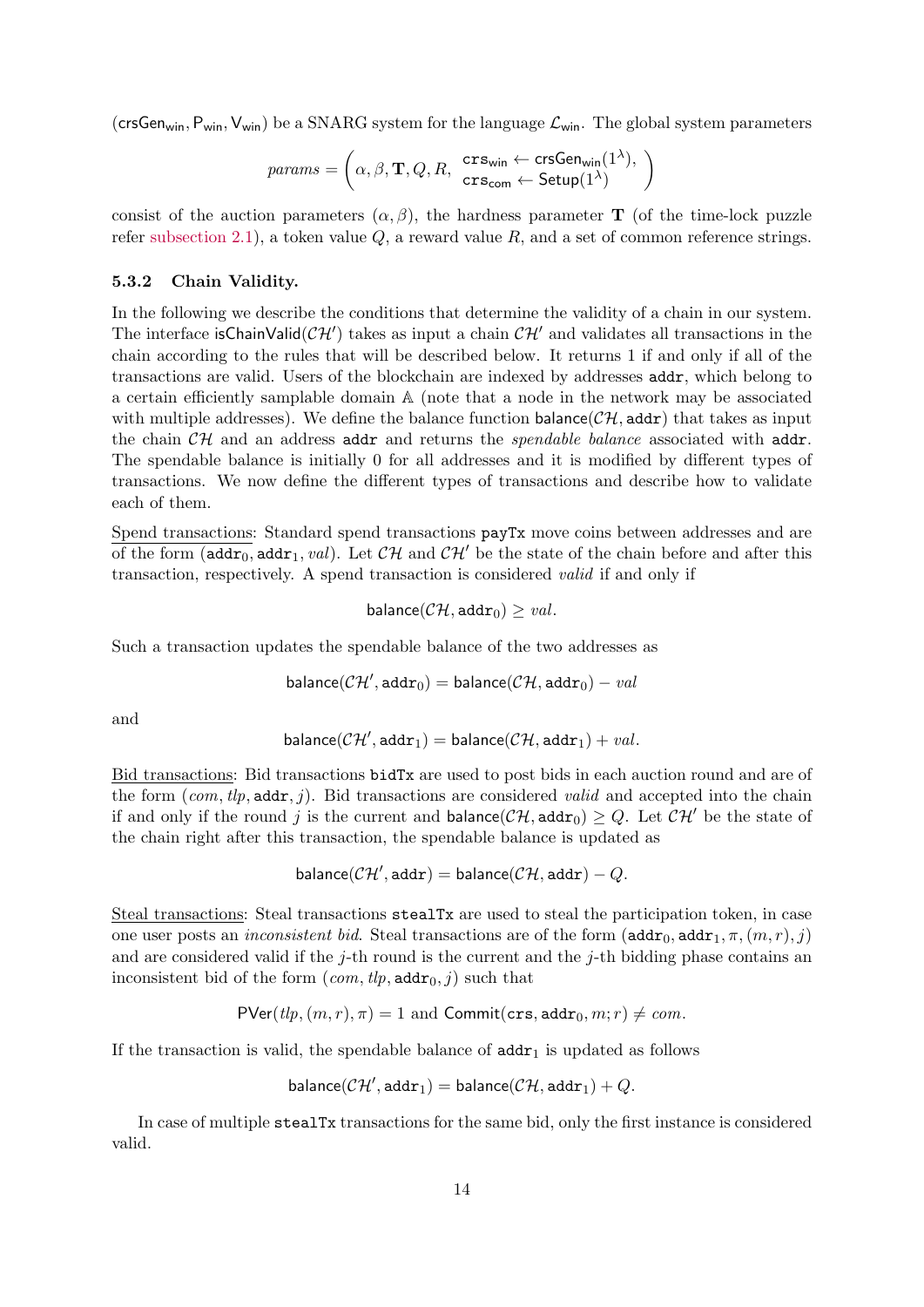Mint transactions: Mint transactions mintTx are used to introduce new coins in the system and are of the form  $(\text{addr}^*, bid^*, \pi_{\text{win}}, R, j)$ . To validate a mint transaction, a node checks if no valid mint transaction for the same round already is included in the blockchain. If not, it fetches all the bid transactions in the bidding phase of the corresponding auction round to retrieve the vector  $\{com_i, \text{addr}_i\}_{i \in [1,\ell]}$ . Addresses for which a valid steal transaction is present in the current round (i.e., they published a malformed bid) are excluded from this set. A mint transaction is valid if and only if

$$
\mathsf{V}_{\mathsf{win}}\left(\mathsf{crs}_{\mathsf{win}},\left(\begin{array}{l}\mathsf{crs}_{\mathsf{com}},\\ \{\mathit{com}_i,\mathsf{addr}_i\}_{i\in[1,\ell]}\\\left(\mathit{bid}^\star,\mathsf{addr}^\star\right)\end{array}\right),\pi_{\mathsf{win}}\right)=1
$$

and the round  $j$  is the current. The balance of all non-winning accounts is immediately increased by Q. Let  $\mathcal{CH}'$  be the state of the chain after bid<sup>\*</sup>-many units of time. The value of balance( $\mathcal{CH}'$ , addr<sup>\*</sup>) is increased by  $R+Q$ . That is, the newly minted coins are not spendable until bid<sup>\*</sup>-many units of time are elapsed.

#### <span id="page-16-0"></span>5.3.3 The Minting protocol

Our protocol generates new coins periodically, over fixed time intervals. The complete specification of our protocol is given in [Figure 4.](#page-17-0) The coin generation mechanism spans over a round of a first-price waiting-time auction. At the beginning of each time slot, users in the network receive and update their local chain and generate a fresh and unlinkable bidding address.

During the bidding phase (step [1\)](#page-17-1), a user obtains a bid as input from the environment and commits to the bid (provided she has sufficient balance to afford the participation token). Along with the commitment, she also generates a time-lock puzzle of the unveil information of the commitment. This time-lock ensures that after a specified time the unveil information can be recovered if a user fails to reveal the bid herself (e.g. the user went offline). She then posts a transaction containing the commitment and the time-lock puzzle.

During the opening phase (step [2\)](#page-17-2), users that posted a bid in the bidding phase can broadcast to the network the unveil information of their commitment, so their bids can be opened. If the opening phase is over and no winner was announced yet (step [3\)](#page-17-3), the miners determine the winner by opening all the bids posted during the bidding phase. If there is no unveil information available for a commitment (i.e., the bid is unknown), then the miner solves the time-lock puzzle for that commitment and recovers the unveil information. If the puzzle does not contain a wellformed unveil, the miner posts the corresponding recovery proof, thereby stealing the token Q from the faulty address. Such a bidding transaction is ignored in the subsequent computations for deciding the winner of the auction round.

Once all openings are computed, the miner includes in its block a mint transaction that assigns newly minted coins to the winner of the auction. The new coins are only redeemable after the time corresponding to the winning bid has elapsed, and a SNARG proof guarantees that every bid posted in the bidding phase was considered in the auction round. The veracity of such a statement can be verified using minimal space over the blockchain, since the SNARG proof is succinct.

#### <span id="page-16-1"></span>5.4 Protocol Analysis

The following theorem shows that our implementation preserves the subgame-perfect Nashequilibria of the mediated game. In other words, we formally argue that our protocol implements a waiting-time first-price auction on top of a blockchain (with its own set of incentives). Note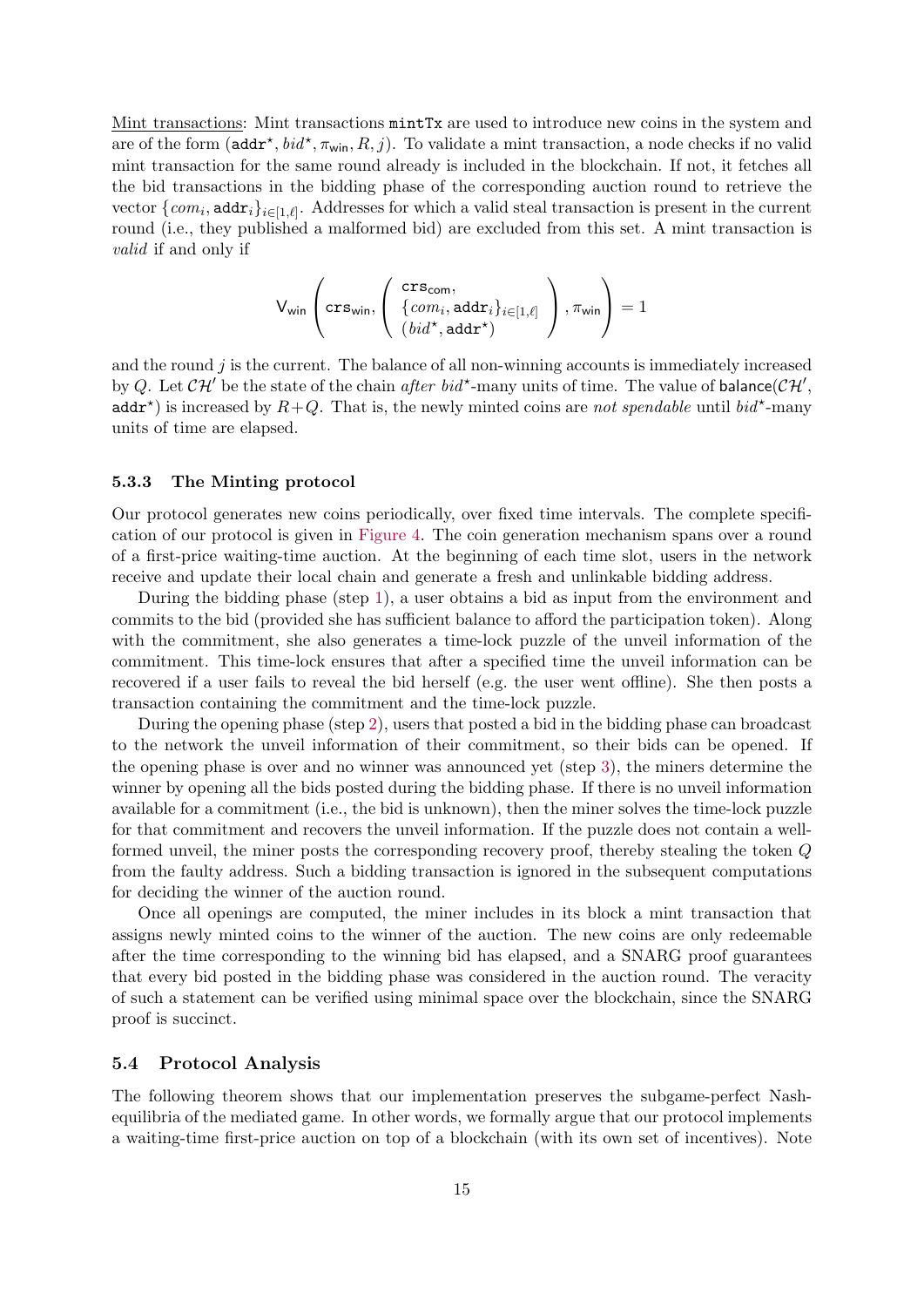<span id="page-17-0"></span>(Fetch chain). At the beginning of each time slot  $sl_l$ , for  $l \in \mathbb{N}$ , each node attempts to update its local view by calling  $\mathcal{CH} \leftarrow \Gamma$ .getChain. If isChainValid( $\mathcal{CH}$ ) = 1 then the node sets  $\mathcal{CH}$  as the new local chain.

(Address Generation). Starting from an address addr such that balance( $\mathcal{CH}$ , addr)  $\geq Q$ , the node generates a fresh bidding address  $\mathsf{addr}_B$  and posts an unlinkable transaction through  $\Gamma$ .postUnlinkTx(payTx, (addr, addr $_B$ , Q)).

(**Auction round**) At the beginning of an auction round  $j$ , all the nodes start with a bidding address addr<sub>B</sub>. Each node checks the local chain  $\mathcal{CH}$  to determine the current phase (bidding, opening or winner announcement) and proceed as follows.

## <span id="page-17-1"></span>1. (Bidding phase)

- (a) Receive input bid from the environment  $\mathcal Z$
- (b) If the bid-transaction has not yet been posted in the current phase yet, then compute  $com \leftarrow$  Commit( $\text{crs}_{com}$ , addr<sub>B</sub>, bid; r), using some random coins r, to commit to bid
- (c) Create a time-lock puzzle  $tlp$  encapsulating the unveil information of  $com$  by running  $tlp \leftarrow \mathsf{PGen}(1^{\lambda}, \mathbf{T}, (\mathit{bid}, r); r'),$  using some random coins  $r'$
- (d) Post a bid transaction through  $\Gamma$ .postTx(bidTx,(com, tlp, addr<sub>B</sub>, j))

## <span id="page-17-2"></span>2. (Opening phase)

(a) Check the stability of the bid transaction by verifying that  $\Gamma$ .isTxStable( $\mathcal{CH}$ ,  $(com, tp, \pi_{bid}, j, addr_B)) \neq \bot$ . If the transaction is stable, then broadcast the unveil information through  $\Gamma$ .broadcast(addr<sub>B</sub>, bid, r).

## <span id="page-17-3"></span>3. (Winner announcement)

- (a) If a valid winner announcement transaction for the current round already exists, skip the steps below
- (b) Collect all valid openings that are broadcasted for the current auction round and determine the corresponding bids and addresses
- (c) For each of the unopened bids  $(com_i, tl_{i_i})$  solve the corresponding time-lock puzzle  $tlp_i$  by computing  $((bid_i, r_i), \pi_{tlp}) \leftarrow \mathsf{PSolve}(tlp_i)$ . If Commit( $\text{crs}_{com}$ , add $r_{B_i}$ ,  $bid_i; r_i) \neq 1$  then post the steal transaction  $\Gamma.$ post $\mathsf{Tx}(\mathtt{stealTx},(\mathsf{addr}_{B_i},\mathsf{addr},\pi_{tlp},(\mathit{bid}_i,r_i),j)),$  where  $\mathtt{addr}$  is the  $\mathtt{address}$  of the miner.
- (d) After this step, a complete list of all bids together with the corresponding random coins and addresses of the bidders is available  $\{bid_i, r_i, \textsf{addr}_{B_i}\}_{i \in [1,\ell]}$
- (e) Determine the highest bid  $bid^*$  and the corresponding address addr<sup>\*</sup><sub>B</sub> by  $(\mathit{bid}^\star, i^\star) \leftarrow \textsf{max}\left(\{\mathit{bid}_i\}_{i \in [\ell]}\right) \text{ and set } \mathsf{addr}_B^\star = \mathsf{addr}_{B_{i^\star}}$
- (f) Run

 $\pi_{\mathsf{win}} \gets \mathsf{P_{win}}\left(\texttt{crs}_{\mathsf{win}},\left(\texttt{crs}_{\mathsf{com}},\{{com}_i,\mathsf{addr}_i\}_{i\in[1,\ell]},(bid^\star,\mathsf{addr}^\star)\right),\left(\{bid_i,r_i\}_{i\in[1,\ell]})\right)$ to generate a proof that  $\mathsf{addr}_B^*$  is the highest bidder among all  $\ell$  bids and the highest bid value is  $bid^{\star}$ 

(g) Post the minting transaction through  $\Gamma$ .postTx( $\texttt{mintTx},(\texttt{addr}_B^\star,\textit{bid}^\star,\pi_\mathsf{win},R,j))$ 

Figure 4: Waiting-time auction based minting protocol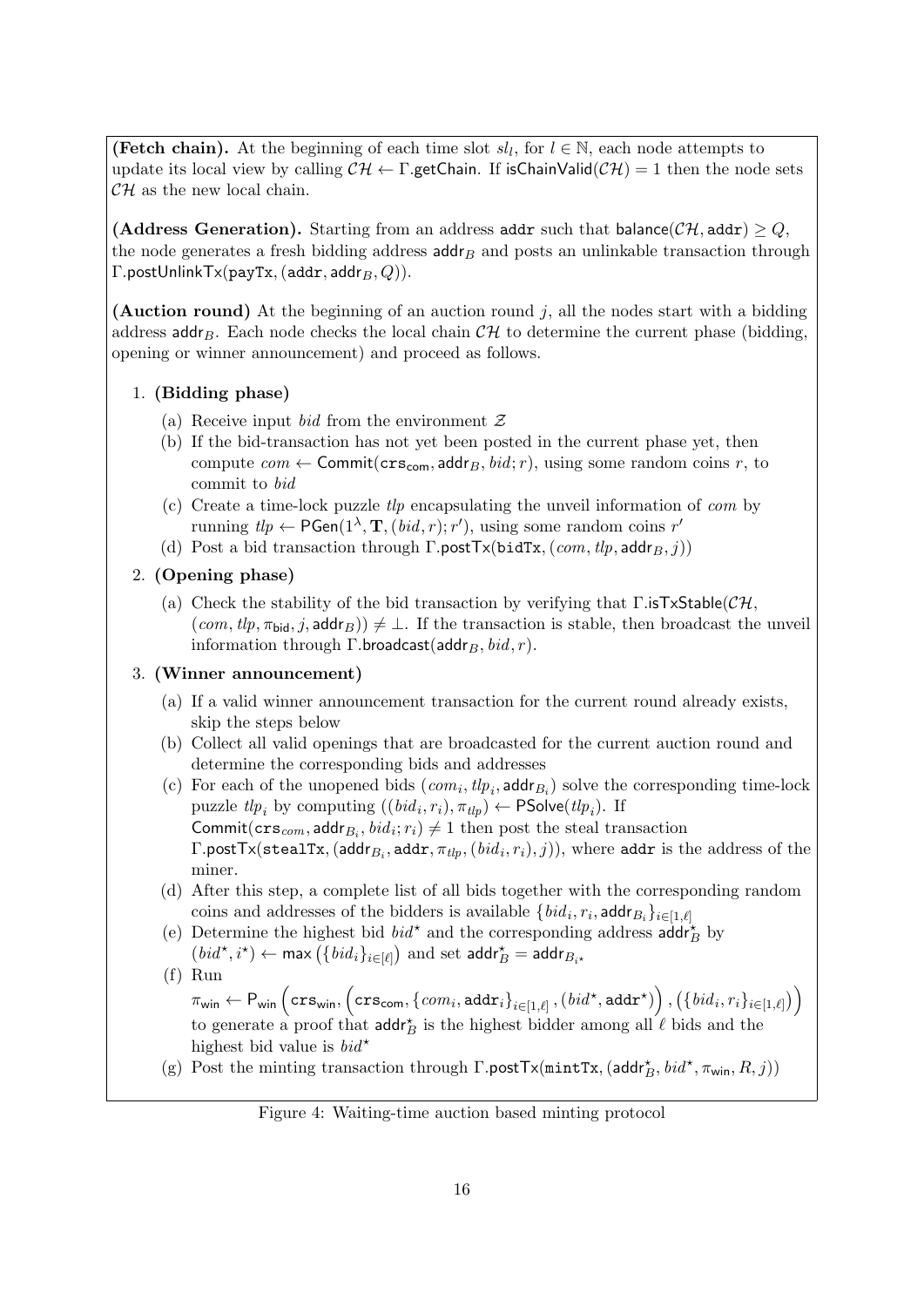that our analysis holds under the condition that  $R \leq m \cdot F$ , where F is the value of a transaction fee,  $m$  is the number of players in the auction, and  $R$  is the value of the reward (i.e., newly minted coins). This ensures that it is more profitable for a miner to include all bids (thereby collecting fees) rather than dropping even one anonymous bid to increase its own odds in the auction. Therefore, all bids will eventually be posted in the blockchain. In practice,  $R$  can be adjusted to meet this bound with a conservative estimation on the number of active players in the auction. The analysis is deferred to [Appendix B.](#page-31-1)

<span id="page-18-1"></span>Theorem 4 (Subgame-perfect Nash-equilibria). Let m be the number of bidders in the auction, F be the transaction fee for each bid, and R be the reward. If  $R \leq m \cdot F$  then the protocol in Figure  $\mu$  implements a sequential mediated waiting-time auction.

## <span id="page-18-0"></span>5.5 System Parameters

In this section we discuss about plausible settings for the parameters of our system.

**Minting Reward**  $(R)$ . In our system, each transaction is associated with a fee  $F$ , that the user offers to the miner as an incentive to include her transaction. This holds also for bid transactions. To avoid selective suppression attacks, where the miner does not include a transaction to increase her odds to win the auction, we need to make sure that (in the long run) it is more beneficial to include all bids and thereby collect all transaction fees. As discussed above, our analysis requires that  $R \leq m \cdot F$ , where m is the number of potential bidders in a round of the protocol. Note that  $m$  denotes the number of participants in the auction, among which some might be "blocked" by the miners. The value of  $m$  can be estimated from the addresses present in the blockchain and from the previous runs of the protocol. The value of R is set accordingly.

**Participation Token**  $(Q)$ . In our system, every address (user) can participate in the auction as long as it holds at least Q coins. To claim the reward, the winning bidder is required to "freeze" these Q coins until the amount of time corresponding to her bid. Ideally, Q should correspond to an amount of coins that is meaningful enough so that players are not willing to freeze it for an absurd amount of time. The upper bound guarantees that most users of the system can compete for the reward, whereas the lower bound avoids malicious attacks where players prevent the creation of new coins at very little cost (e.g., by bidding an unreasonable amount of time).

Difficulty Parameter (T). The difficulty parameter T of time-lock puzzles depends on the advancements of microchips design and manufacturing. An estimate of the performance of the best processor that is currently available can be made and the difficulty parameter can be calibrated by the network itself in periodic intervals. For our analysis, we will assume that the time-lock puzzle has a fixed gap  $e < 1$  and that the hardness parameter **T** is chosen in such a way that  $T^e$  is longer than the bidding-phase.

**Auction Phases** ( $\alpha$  and  $\beta$ ). In our protocol, the opening phase begins immediately after the last block in the bidding phase (of that auction round) is published. Recall that a transaction is required to be present in the blockchain for at least  $k$  blocks (persistence) in order to be considered stable. It is therefore precautious to not broadcast the unveil information before one's bid is stabilised. For this reason we require that the opening phase  $(\beta)$  spans over an amount of blocks strictly larger than k (for eg.,  $k = 6$  in case of Bitcoin). On the other hand, the bidding phase  $(\alpha)$  should not be as long as to allow some resourceful user to solve some puzzle (and thus learn some bid) before the phase is over. This prevents players from adaptively choosing bids according to other players' bids. Therefore, we require that  $\alpha < \mathbf{T}$ . Under this constraint, the bidding phase would be over by the time anyone solves a time-lock puzzle.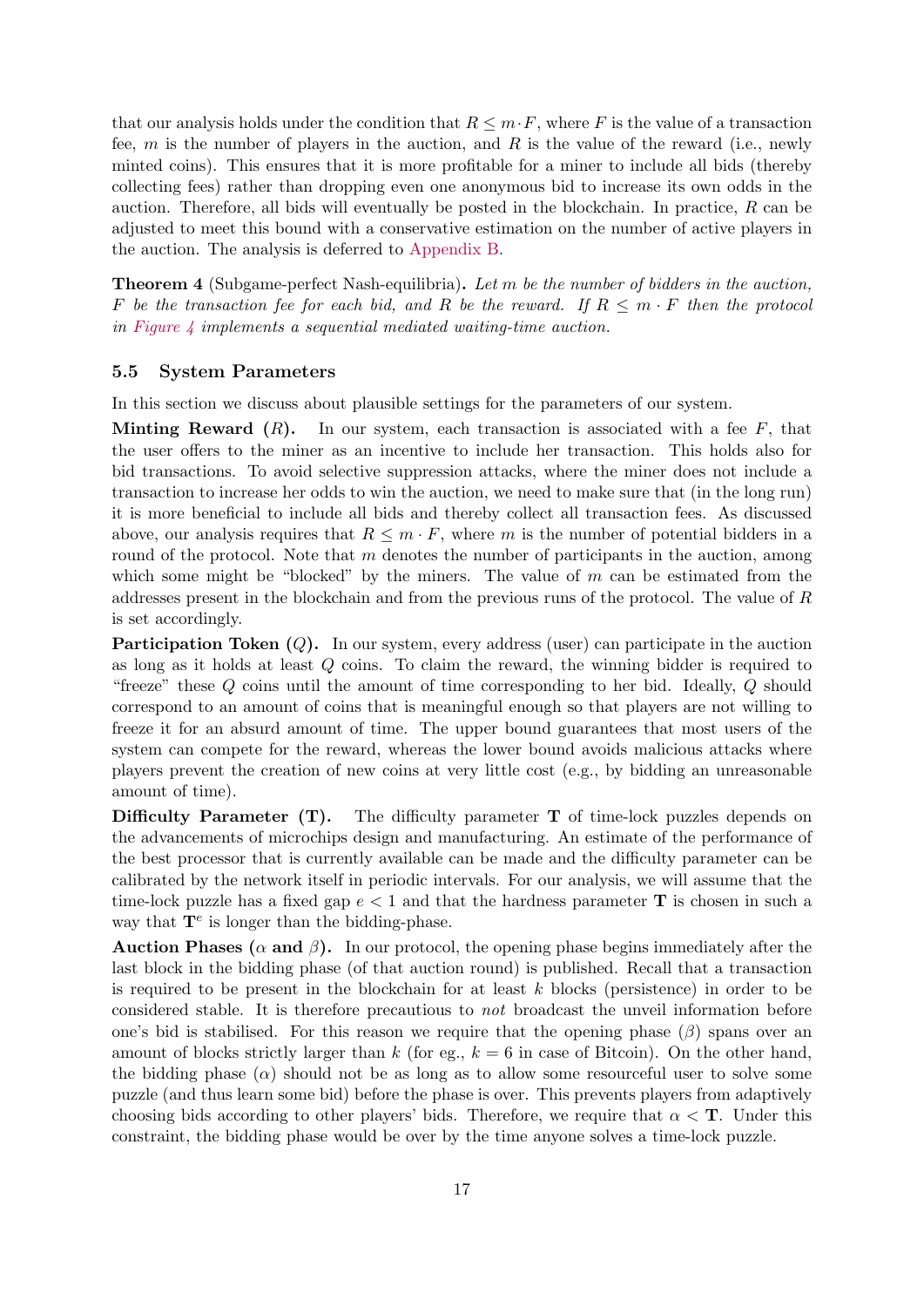## <span id="page-19-0"></span>5.6 Bootstrapping the System

The simplest way to bootstrap our system is to assign coins to an initial set of users and start the auction rounds thereafter. One can also apply our minting mechanism on top of any existing currency system where funds are already distributed across users. This can be done by taking a snapshot of the existing currency system with its existing keys and balances and then start our minting mechanism on top of the existing stake distribution. Since the system is already running we do not require any additional assumption given that our mechanism is incentive compatible (see [Theorem 4\)](#page-18-1). We only require the system to be compatible with coin mixers (Mixing Services, Coinshuffle $(++)$ , etc.) to support unlinkable transactions. Note that there is no hard limit on the number of initial participants.

Yet another possibility is to bootstrap the blockchain system with an existent minting protocol (such as proof of work), and switch to our minting protocol after a fixed amount of time. The initial mining process can ensure that new coins are introduced into the system and distributed among users so that, once the minting mechanism is switched, these users possess enough spendable balance to participate in the auction.

# <span id="page-19-1"></span>6 Implementation

In this section we report a python proof-of-concept implementation of our protocol from [sub](#page-14-0)[section 5.3.](#page-14-0) We implement a full-fledged Blockchain system with our minting mechanism in a way that it is completely independent of the underlying consensus used in the system. For this, we rely on the libSNARK library [\[Lab18\]](#page-26-11) to produce the SNARG proof for new minting transactions. Although libSNARK's proof require a trusted setup, we remark that our system is completely parametric in the SNARG algorithm and we can switch to setup-free alternatives  $[AHIV17, WTTW, BCC<sup>+</sup>16, BSBHR17, BBB<sup>+</sup>17]$  $[AHIV17, WTTW, BCC<sup>+</sup>16, BSBHR17, BBB<sup>+</sup>17]$  $[AHIV17, WTTW, BCC<sup>+</sup>16, BSBHR17, BBB<sup>+</sup>17]$  $[AHIV17, WTTW, BCC<sup>+</sup>16, BSBHR17, BBB<sup>+</sup>17]$  $[AHIV17, WTTW, BCC<sup>+</sup>16, BSBHR17, BBB<sup>+</sup>17]$  $[AHIV17, WTTW, BCC<sup>+</sup>16, BSBHR17, BBB<sup>+</sup>17]$  $[AHIV17, WTTW, BCC<sup>+</sup>16, BSBHR17, BBB<sup>+</sup>17]$  $[AHIV17, WTTW, BCC<sup>+</sup>16, BSBHR17, BBB<sup>+</sup>17]$  $[AHIV17, WTTW, BCC<sup>+</sup>16, BSBHR17, BBB<sup>+</sup>17]$  essentially for free. For convenience, our prototype uses the reference implementation of libSNARK.

Apart from standard Blockchain operations (e.g., coin transfer, public verification, etc.), our system accommodates all of the required auction operations and validation rules specified in our minting protocol. In the next sections we describe the implementation in detail, followed by benchmarking.

### <span id="page-19-2"></span>6.1 Cryptographic Components

Our proof-of-concept blockchain system has been fully implemented on python 3 and it mimics all the basic functionalities of Bitcoin, including a subset of Bitcoin's script language. We rely on a proof-of-work based consensus for conceptual simplicity and we set the average time between block creation to be 10 minutes; the duration of a full auction round extends for 100 blocks, with the bidding phase being 50 blocks. As in Bitcoin, we use the ECDSA signature scheme over the elliptic curve secp256k1 which has a signature of size 65-bytes, private key of size 32-bytes and public-key of size 65-bytes. We use the fastecdsa [\[Kue18\]](#page-26-12) library for ECDSA signatures. The two main components of our system are bid and mint transactions, that we describe in the following.

Bid Transactions. Like standard transactions, a bid transaction consists of inputs and outputs; the difference here is that we limit a bid transaction to contain a single input which points to a previous output with at least the transaction fees plus the participation token (which we set as 10 coins in the prototype). The output of a bid transaction consists of a commitment to a bid (in seconds) and a tlp that contains the unveil information of the commitment. The average size for a bid transaction (including input and output) in our prototype is 289 bytes. The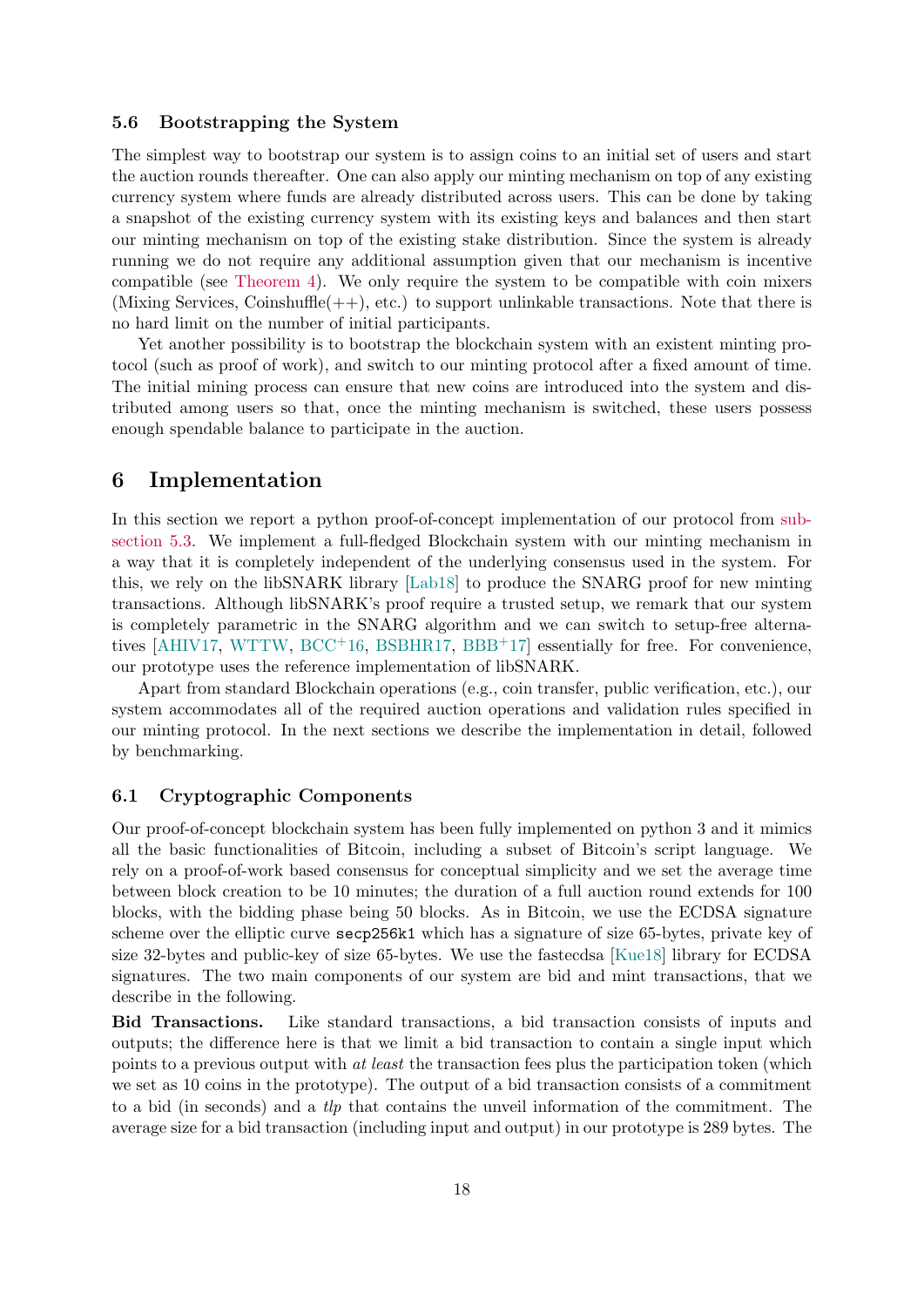<span id="page-20-1"></span>

|                         |                            |        | $# Tx$ per block size |                 |
|-------------------------|----------------------------|--------|-----------------------|-----------------|
| <b>Transaction Type</b> | <b>Size</b>                | 1 M B  | 8MB                   | 12MB            |
| Bid Tx                  | 289 bytes $3.4~\mathrm{K}$ |        | 27.6 K                | $41.5\text{ K}$ |
| Mint Tx                 | $252$ bytes                | 3.9 K  | 31.7 K                | 47.6 K          |
| Spend Tx                | $165$ bytes                | 6.0 K  | 48.4 K                | 72.7 K          |
| Unveil Tx               | 56 bytes                   | 17.8 K | 142.8 K               | 214.8 K         |
| Steal Tx                | 2.2 KB                     | 454    | 3.6 K                 | 5.4 K           |

Table 2: Number of transactions of each type that would fit in a single block. We stress however that the bidding phase can consist of multiple blocks, and that only a single mint transaction is allowed per auction round.

commitment to bids are implemented as SHA-256 commitments computed using the libSNARK SHA-256 hash function, with the inputs being the bid, a 64-bit integer (representing seconds), and the randomness, a 128-bit integer. The unveil information for the commitments are the bid itself and the randomness. To verify the correctness of the unveil, we use it to recompute the hash function and check for equality with the initially committed value.

Time-Lock Puzzles. The tlp we deploy is based on the work of Pietrzak [\[Pie18\]](#page-27-8), which leverages repeated squaring as a non-parallelisable operation. We conservatively set the hardness parameter **T** to be  $2^{35}$ , which keeps the tlp locked for more than 15 hours with the hardware specified in [subsection 6.3.](#page-21-0) We instantiate the  $\textit{tlp}$  with an RSA modulus of 512 bits, which we estimate to be sufficient for hiding a value for less than a day. In Pietrzak's scheme a tlp is of the form  $(N, x, y)$ , where N is an RSA modulus, x is an element of  $\mathbb{Z}_N^*$ , and y is constructed as  $H(x^{\mathrm{T}}) \oplus m$ . Given  $x^{\mathrm{T}}$  one can efficiently recover m. Furthermore, one can efficiently compute a proof  $\pi$  that a certain  $z = x^T$ , which consists of  $\log(T) - 2$  elements of  $\mathbb{Z}_N^*$ , using the technique described in [\[Pie18\]](#page-27-8). We refer the reader to [\[Pie18\]](#page-27-8) for further details.

Mint Transactions. A mint transaction has no inputs and it contains exactly two outputs that we detail next. The first output contains a 137-byte SNARG proof, along with the highest bid (8-bytes), and the commitment to the highest bid (32-bytes), thus adding to a total of 177-bytes. The second output is a pay-to-pubkey-lock type transaction, that is a standard pay-to-pubkey transaction with a lock-time corresponding to the value of the winning bid; the transaction cannot be redeemed until the lock-time expires. The size of a mint transaction is approximately 252-bytes.

LibSNARK. For the SNARG in the mint transactions we use the libSNARK [\[Lab18\]](#page-26-11) implementation of the system described in [\[Gro16\]](#page-26-13). We build a python wrapper around the libSNARK argument system and use it as a shared library. To produce a proof of the auction winner the miner supplies a list of bid commitments and a list of unveils, and the statement is that the miner knows the unveils for all bid commitments and that all bid commitments are smaller than the first bid commitment on the list. Since we use SHA-256 commitments for the bids we can employ the constraint systems already defined by libSNARK. The libSNARK library requires a set-up phase, that runs before the initialisation of the Blockchain system and generates the public parameters. In our prototype we run tests for up to 750 bids in each auction round.

## <span id="page-20-0"></span>6.2 Optimisations

As shown in [Figure 5,](#page-21-1) the time to generate a SNARG can grow significantly with the number of bids. A possible trade-off to allow more bids in a round is to exclude the part of unveils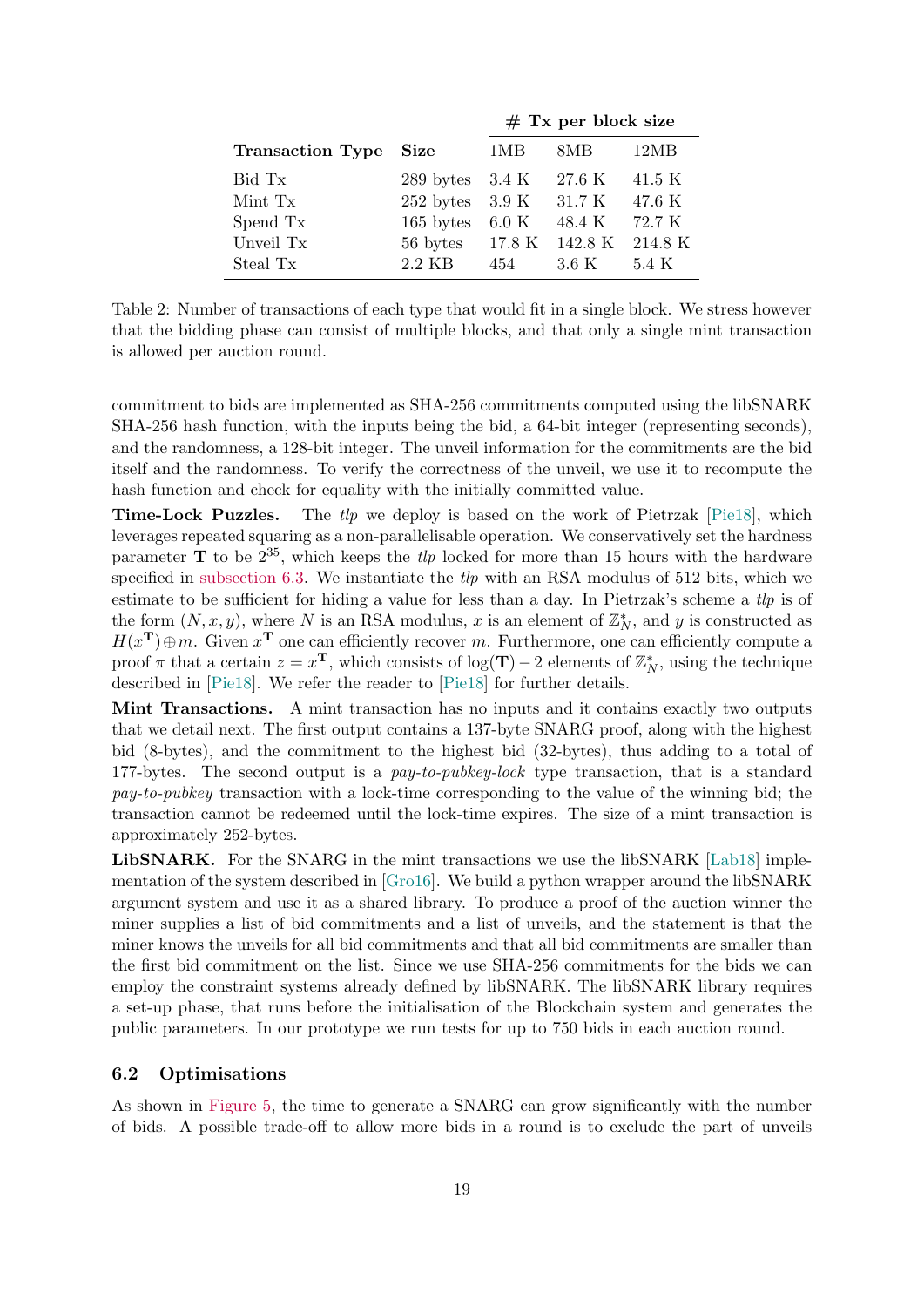<span id="page-21-1"></span>

Figure 5: The graphs show the average time to generate/verify a SNARG in a mint transaction. The average is taken over the run of 100 experiments for each parameter value. The error bars display the standard deviation of the measurements.

from the proof and publish them in the Blockchain instead. Unveil transactions contain the bid commitment and its unveil information; their total size sums up to around 56-bytes. That way, the miner creating a payout block can publish the SNARG for part of the bids (as usual) and publish the unveil information of the remaining bid commitments that were not included in the SNARG; the reward is assigned to the highest bidder among the highest bid in the proof and the highest bid with the unveil published. To verify the validity of such a mint transaction a miner opens the bid commitments (with the unveil in the Blockchain) and verify the proof for the remaining bids; if the mint transaction is assigned to the highest bidder among the two sets then the transaction is valid. Taking this time-space tradeoff even further, one can completely replace SNARGs if willing to include all the bid unveils in the Blockchain.

We stress that the only reason to compute a SNARG in the mint transaction is its succinctness. Without including any unveil transactions in the Blockchain, and for a reasonable amount of bids (around 750) a proof can be generated in under 3 minutes and verified almost instantly in our current implementation (see [Figure 5\)](#page-21-1).

## <span id="page-21-0"></span>6.3 Benchmarking

In this section we detail the performance achieved by our implementation running several experiments. The benchmarking was performed in a virtual environment on a Linux server with the following specifications.

- Intel Xeon Gold 6132 CPU (32 cores) @ 2.60GHz
- 64GB of RAM
- Debian Linux 4.9.0-6-amd64
- Python 3.6.4, fastecdsa 1.6.4, and the latest libSNARK.

We measure the time to generate and to verify SNARG proofs for a mint transaction varying the number of bids considered in each auction round. For each experiment we generate fresh bid commitments and we run 100 iterations of each experiment, taking the average time among all the iterations. The results of the experiments shown in [Figure 5](#page-21-1) were measured considering the wait time, and with the libSNARK multicore mode enabled (32 cores). The graph on the left of [Figure 5](#page-21-1) shows outlier points for 300 and 600 bids; this is due to parallelisation.

In [Table 2](#page-20-1) we show the different types of transactions introduced by our minting mechanism and how many transactions of each type could be included in different sizes of blocks. We stress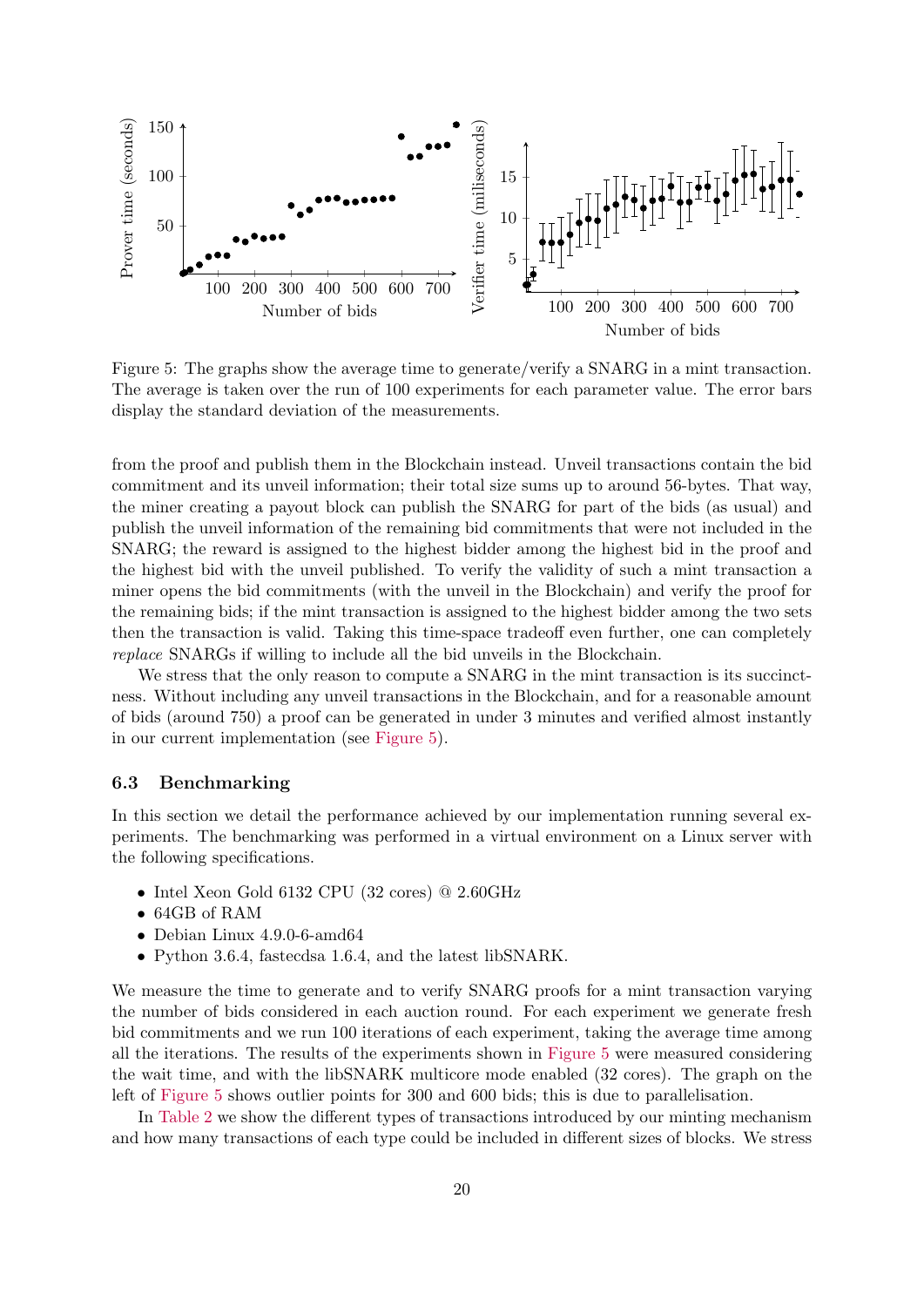that Steal transactions happen only in the case of a malformed bid, which does not happen in a rational run of the protocol. A block of size 8MB allows us to accommodate around 1K bid transactions per block still leaving roughly 70% of the block space free for standard spend transactions. Extending the bidding phase to about 10 blocks gives a total of 10K bids in a single auction round, and only taking 30% of the available block space for bid transactions. This gives strong evidences that the system can scale to support a large amount of users.

# <span id="page-22-0"></span>7 Discussion

Due to space constraints, we informally discuss the intuition behind how we prevent some of the common attacks against our minting protocol of [subsection 5.3.](#page-14-0) For a more formal treatment we refer the reader to [Theorem 4](#page-18-1) and its proof.

Bid Suppression. The most straightforward attack for the adversary is to suppress bids from a block during the bidding phase. By suppressing bids from a block, the adversary can increase its chances of winning the newly minted coins. As we show in the analysis of [Theorem 4,](#page-18-1) this strategy has ultimately a decreasing payoff, and therefore will be avoided by the rational adversarial miner. The intuition behind this argument is that by suppressing bids, the adversary will be forfeiting the transaction fees incurred by the bid transactions, what would be less profitable than simply including all the bids and following the protocol.

Denial-of-Coin. A denial-of-coin attack is when the adversary tries to stop the creation of new coins in the system. One way to achieve this goal is to bid an incredibly high amount of time (way above one's valuation), such that the newly minted coins would remain locked (practically) forever. This is not a profitable attack for the rational adversary, since this strategy would quickly lock all funds of the adversary, eventually reestablishing the coin supply. Furthermore, the attacker must be heavily invested in the currency to launch such an attack and thus he is hurting primarily himself with this manoeuvre.

Denial-of-Service. A possible denial-of-service attack is for the adversary to spam the network with many bid transactions in order to stall the network and avoid honest users from participating in the bidding process. Our protocol avoids this by charging a transaction fee for each bid posted. In that way, for the adversary to be able to spam the network he would have to decrease his payoff significantly.

Another vector of attack to slow down the network is to post (well-formed) bids but not their openings. This causes the miners to incur in additional computational efforts to bruteforce the time-lock puzzles. This behaviour falls outside of the scope of a rational attacker since it only delays the resolution of the auction and the release of his own participation tokens (and therefore increases his collateral cost). Such a behaviour can also be prevented by penalising the absence of openings with additional fees.

Mint Suppression. This attack happens when the miner refuses to include a valid minting transaction into the block being mined. Such an attack is not rational for any miner because at this point of the execution the winner is already determined, although not yet announced. The miner cannot change the winner of the auction and therefore does not gain any advantage by denying to accept the minting transaction.

Malformed Bids. An attacker could see posting inconsistent time-lock puzzles as an opportunity to slow down the system, since miners need to solve a time-lock puzzle to eventually realise that the bid is not well-formed. As shown in our analysis in [Appendix B,](#page-31-1) this behaviour is not profitable for any attacker, since any miner who fails to solve a malformed time-lock puzzle can produce a recovery proof and steal the participation token of the bidder.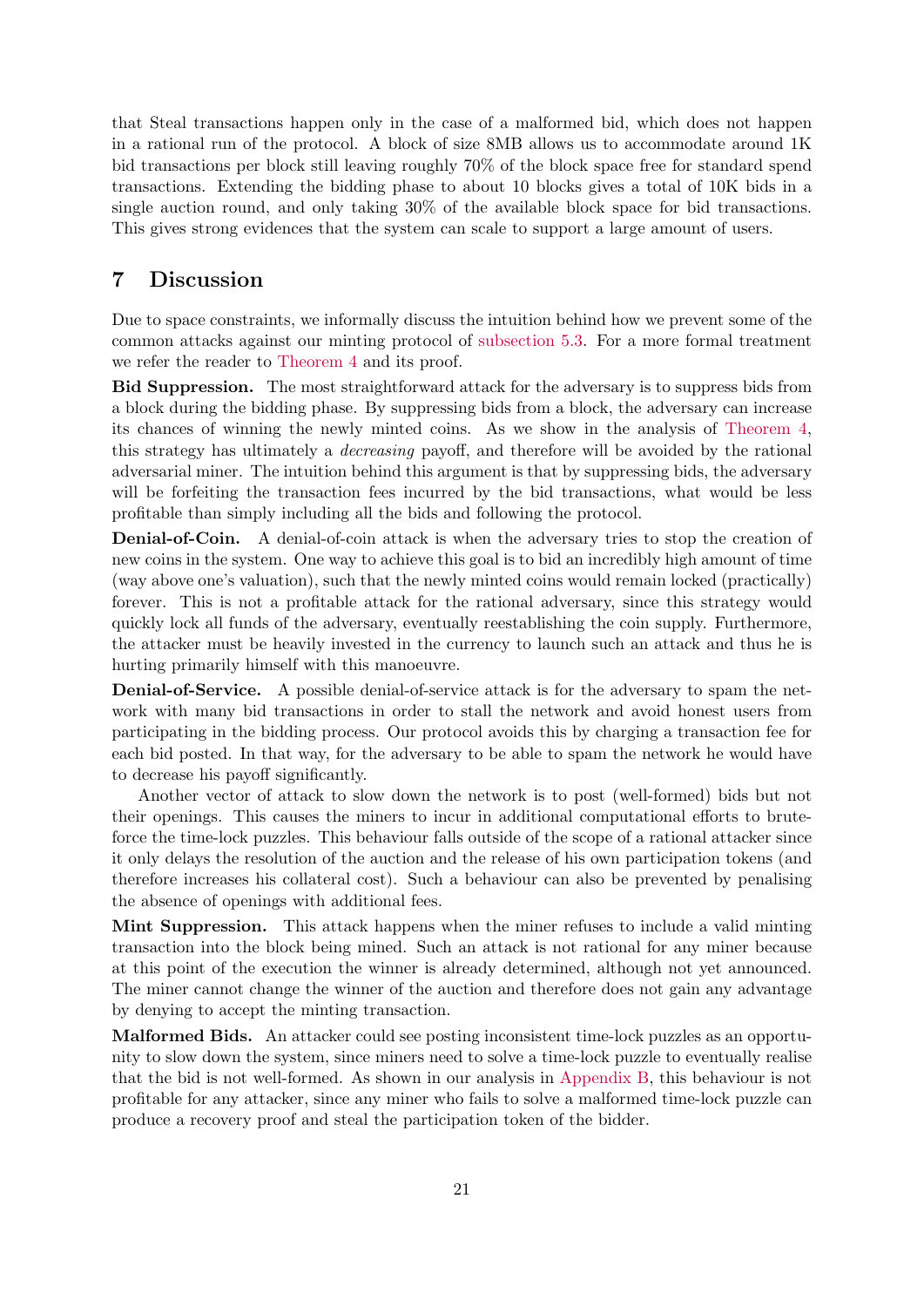# <span id="page-23-0"></span>8 Related Work

Blockchain and Consensus. Nakamoto [\[Nak08\]](#page-27-0) proposed Bitcoin, the first currency system with a consensus protocol based on Proof of Work (PoW) which was originally put forth by Dwork and Naor [\[DN93\]](#page-25-7). The underlying protocol of Bitcoin was dubbed as the *Blockchain* protocol and a formal analysis of its security definitions and properties can be found in the works of Garay et al. [\[GKL15,](#page-25-1) [GKL17\]](#page-26-5) and Pass et al. [\[PSS17\]](#page-28-6). BitcoinCash, Litecoin (variants of Bitcoin), Zcash and Monero are some of the popular currencies based on PoW. One among several other alternatives proposed was Proof of Stake (PoS) based consensus where a consensus leader proves she holds a stake in the system. The proposal was formally analysed with the assumption of a synchronous [\[KRDO17\]](#page-26-2) and semi-synchronous network [\[DGKR18\]](#page-25-8), and in the recent work of Badertscher et al. [\[BGK](#page-24-9)+18] which concerns with composability of PoS blockchains. There are several currency systems that are based on different versions of PoS, namely, Cardano (based on Ouroboros), Reddcoin [\[Ren14\]](#page-28-8), Peercoin [\[KN12\]](#page-26-1) among possibly many others. Proofs of Space [\[DFKP15\]](#page-25-0) is another proposal put forth that relies on a prover proving to a verifier that she has sufficient disk space, to achieve a consensus. Spacecoin  $[PPA+15]$  is a currency system whose consensus is based on proofs of space.A closely related proposal is Proof of Secure Erasure formalised by Ateniese et al. [\[ABFG14\]](#page-24-0) and Karvelas, and Kiayias [\[KK14\]](#page-26-14), where a space restricted prover convinces a verifier that she has erased some size of memory from her storage.

Blockchain and Minting. In all of the above mentioned consensus mechanisms, the consensus leader in the blockchain is also the one who receives the incentive in the form of newly minted coins, with the exception of proof of stake. Selfish mining attacks (where a miner mines a block selfishly and later hopes to make his chain longer and accepted) in case of Nakamoto's blockchain protocol were discussed in the bitcoin forum [\[mtg10\]](#page-27-15) and later analysed and improved by Eyal and Sirer [\[ES14\]](#page-25-9), Sapirshtein et al. [\[SSZ16\]](#page-28-12) and Nayak et al. [\[NKMS16\]](#page-27-16). Pass and Shi [\[PS17\]](#page-27-10) designed a new blockchain protocol called Fruitchain that ensures that no coalition that has less than the majority of the computational power can gain more by deviating from the protocol. Concurrently, Carlsten et al. [\[CKWN16\]](#page-25-10) showed the possible instability in the future of Bitcoin as a result of incentives through transaction fees only.

Auctions on Blockchains. Running auctions on blockchains has been gaining attention given its nature of public verifiability [\[Acc17\]](#page-24-10). There are several existing proposals for running different variants of auctions. Kosba et al.'s HAWK [\[KMS](#page-26-7)+16] employ smart contracts to run auctions on top of a blockchain. They assume the existence of a special entity called Manager who is entrusted to run the auction contract. The manager is aware of the bidders' inputs and is trusted to not disclose that information. Strain [\[BK\]](#page-24-2) aims to decrease the amount of interaction, while relying on a semi-honest judge who does not collude with any bidders and produces proof of winner.

# <span id="page-23-1"></span>9 Conclusions and Open Problems

In this work we initialise the study of minting mechanisms in cryptocurrencies as a primitive of independent interest in order to closely model a real world fiat currency. We propose the first minting mechanism that when implemented in a PoS system, mitigates hoarding of tokens by introducing a steady inflation, is completely decoupled from the consensus of the underlying blockchain, and does not rely on a semi-trusted party. Our key technical contribution is a protocol to run an auction over a blockchain that does not require a semi-trusted auctioneer. In future works we hope to investigate the functioning of our rewarding mechanism considering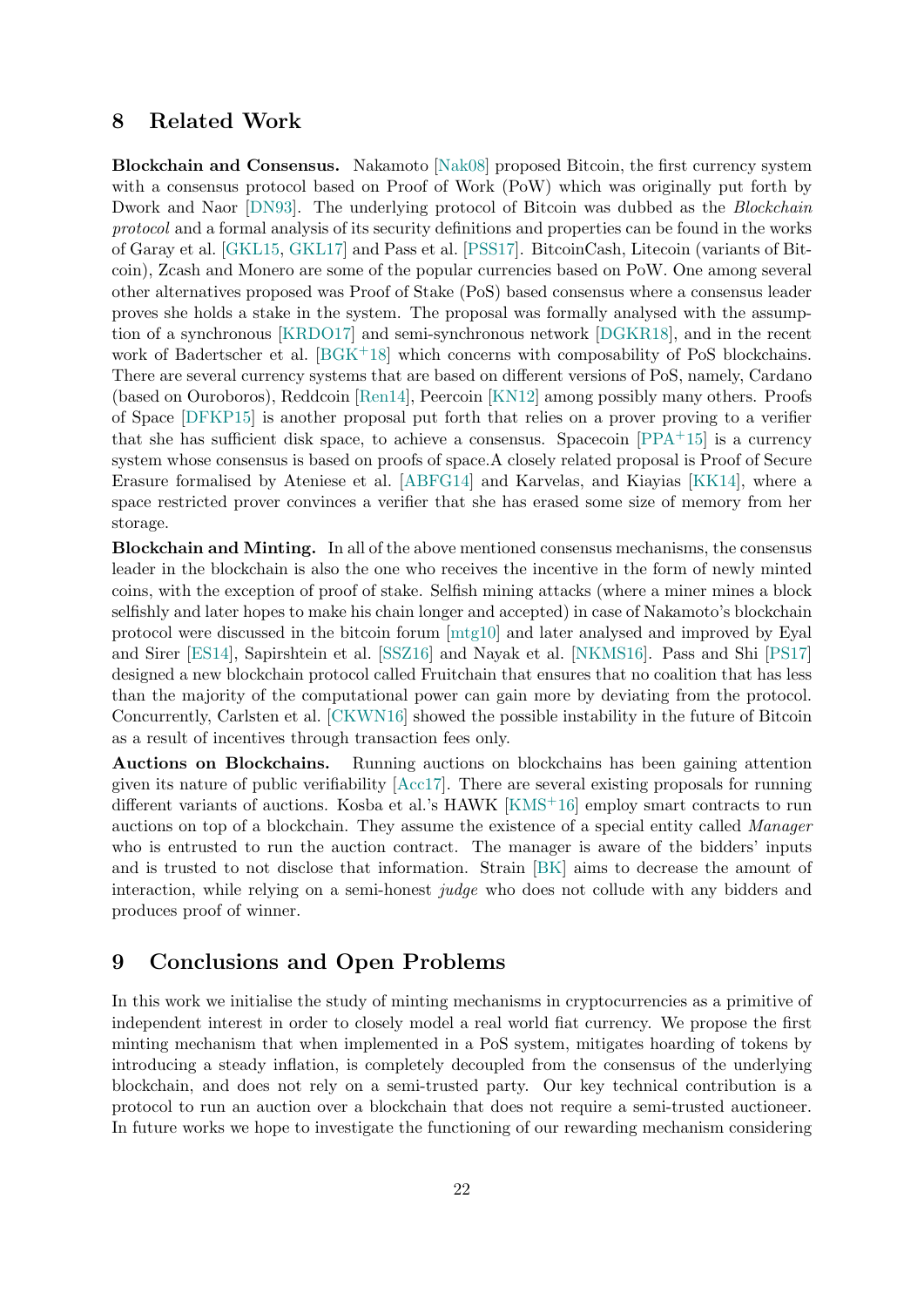variable bidding fees and an asynchronous setting.

## References

- <span id="page-24-0"></span>[ABFG14] Giuseppe Ateniese, Ilario Bonacina, Antonio Faonio, and Nicola Galesi. Proofs of space: When space is of the essence. In International Conference on Security and Cryptography for Networks, pages 538–557. Springer, 2014.
- <span id="page-24-10"></span>[Acc17] Accenture. How blockchain can bring greater value to procure-to-pay processes. 2017. <https://www.accenture.com>.
- <span id="page-24-6"></span>[AHIV17] Scott Ames, Carmit Hazay, Yuval Ishai, and Muthuramakrishnan Venkitasubramaniam. Ligero: Lightweight sublinear arguments without a trusted setup. In Proceedings of the 2017 ACM SIGSAC Conference on Computer and Communications Security, pages 2087–2104. ACM, 2017.
- <span id="page-24-1"></span>[ass] Bitcoin is an asset, not a currency. <https://tinyurl.com/ydc2nnzw>.
- <span id="page-24-8"></span>[BBB<sup>+</sup>17] Benedikt Bünz, Jonathan Bootle, Dan Boneh, Andrew Poelstra, Pieter Wuille, and Greg Maxwell. Bulletproofs: Efficient range proofs for confidential transactions. Technical report, Cryptology ePrint Archive, Report 2017/1066, 2017., 2017.
- <span id="page-24-7"></span>[BCC+16] Jonathan Bootle, Andrea Cerulli, Pyrros Chaidos, Jens Groth, and Christophe Petit. Efficient zero-knowledge arguments for arithmetic circuits in the discrete log setting. In Fischlin and Coron [\[FC16\]](#page-25-11), pages 327–357.
- <span id="page-24-5"></span>[BCG+14] Eli Ben-Sasson, Alessandro Chiesa, Christina Garman, Matthew Green, Ian Miers, Eran Tromer, and Madars Virza. Zerocash: Decentralized anonymous payments from bitcoin. In 2014 IEEE Symposium on Security and Privacy, pages 459–474, Berkeley, CA, USA, May 18–21, 2014. IEEE Computer Society Press.
- <span id="page-24-3"></span>[BFM88] Manuel Blum, Paul Feldman, and Silvio Micali. Non-interactive zero-knowledge and its applications (extended abstract). In 20th Annual ACM Symposium on Theory of Computing, pages 103–112, Chicago, IL, USA, May 2–4, 1988. ACM Press.
- <span id="page-24-11"></span>[BGJ+16] Nir Bitansky, Shafi Goldwasser, Abhishek Jain, Omer Paneth, Vinod Vaikuntanathan, and Brent Waters. Time-lock puzzles from randomized encodings. In Proceedings of the 2016 ACM Conference on Innovations in Theoretical Computer Science, pages 345–356. ACM, 2016.
- <span id="page-24-9"></span>[BGK<sup>+</sup>18] Christian Badertscher, Peter Gaži, Aggelos Kiayias, Alexander Russell, and Vassilis Zikas. Ouroboros genesis: Composable proof-of-stake blockchains with dynamic availability. In Proceedings of the 2018 ACM SIGSAC Conference on Computer and Communications Security, CCS '18, pages 913–930, New York, NY, USA, 2018. ACM.
- <span id="page-24-2"></span>[BK] Erik-Oliver Blass and Florian Kerschbaum. Strain: A secure auction for blockchains.
- <span id="page-24-4"></span>[BN00] Dan Boneh and Moni Naor. Timed commitments. In Mihir Bellare, editor, Advances in Cryptology – CRYPTO 2000, volume 1880 of Lecture Notes in Computer Science, pages 236–254, Santa Barbara, CA, USA, August 20–24, 2000. Springer, Heidelberg, Germany.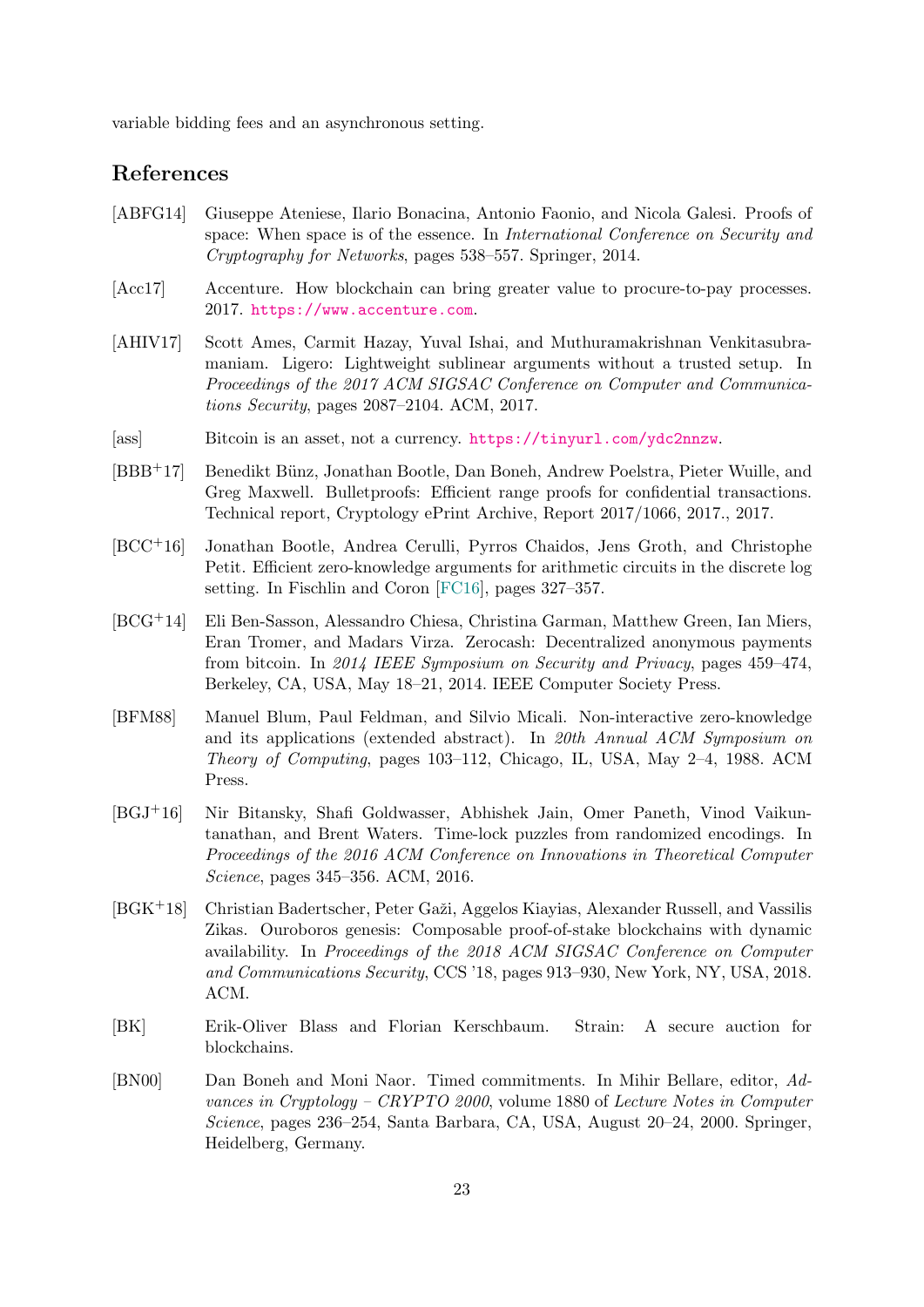- <span id="page-25-5"></span>[BNM+14] Joseph Bonneau, Arvind Narayanan, Andrew Miller, Jeremy Clark, Joshua A. Kroll, and Edward W. Felten. Mixcoin: Anonymity for bitcoin with accountable mixes. In Nicolas Christin and Reihaneh Safavi-Naini, editors, FC 2014: 18th International Conference on Financial Cryptography and Data Security, volume 8437 of Lecture Notes in Computer Science, pages 486–504, Christ Church, Barbados, March 3–7, 2014. Springer, Heidelberg, Germany.
- <span id="page-25-2"></span>[BR93] Mihir Bellare and Phillip Rogaway. Random oracles are practical: A paradigm for designing efficient protocols. In V. Ashby, editor, ACM CCS 93: 1st Conference on Computer and Communications Security, pages 62–73, Fairfax, Virginia, USA, November 3–5, 1993. ACM Press.
- <span id="page-25-6"></span>[BSBHR17] Eli Ben-Sasson, Iddo Bentov, Ynon Horesh, and Michael Riabzev. Scalable, transparent, and post-quantum secure computational integrity. Manuscript.(2017). Slides at https://people. eecs. berkeley. edu/~ alexch/docs/pcpip\_bensasson. pdf, 2017.
- <span id="page-25-4"></span>[chaa] Bitinfocharts. <https://tinyurl.com/yc4pkkjn>.
- <span id="page-25-3"></span>[chab] Coin metric charts. <https://coinmetrics.io/api/>.
- <span id="page-25-10"></span>[CKWN16] Miles Carlsten, Harry Kalodner, S Matthew Weinberg, and Arvind Narayanan. On the instability of bitcoin without the block reward. In Proceedings of the 2016 ACM SIGSAC Conference on Computer and Communications Security, pages 154–167. ACM, 2016.
- <span id="page-25-0"></span>[DFKP15] Stefan Dziembowski, Sebastian Faust, Vladimir Kolmogorov, and Krzysztof Pietrzak. Proofs of space. In Rosario Gennaro and Matthew J. B. Robshaw, editors, Advances in Cryptology – CRYPTO 2015, Part II, volume 9216 of Lecture Notes in Computer Science, pages 585–605, Santa Barbara, CA, USA, August 16–20, 2015. Springer, Heidelberg, Germany.
- <span id="page-25-8"></span>[DGKR18] Bernardo David, Peter Gaži, Aggelos Kiayias, and Alexander Russell. Ouroboros praos: An adaptively-secure, semi-synchronous proof-of-stake blockchain. In Annual International Conference on the Theory and Applications of Cryptographic Techniques, pages 66–98. Springer, 2018.
- <span id="page-25-7"></span>[DN93] Cynthia Dwork and Moni Naor. Pricing via processing or combatting junk mail. In Ernest F. Brickell, editor, Advances in Cryptology – CRYPTO'92, volume 740 of Lecture Notes in Computer Science, pages 139–147, Santa Barbara, CA, USA, August 16–20, 1993. Springer, Heidelberg, Germany.
- <span id="page-25-9"></span>[ES14] Ittay Eyal and Emin Gün Sirer. Majority is not enough: Bitcoin mining is vulnerable. In International conference on financial cryptography and data security, pages 436–454. Springer, 2014.
- <span id="page-25-11"></span>[FC16] Marc Fischlin and Jean-Sébastien Coron, editors. Advances in Cryptology –  $EURO$ -CRYPT 2016, Part II, volume 9666 of Lecture Notes in Computer Science, Vienna, Austria, May 8–12, 2016. Springer, Heidelberg, Germany.
- <span id="page-25-1"></span>[GKL15] Juan A. Garay, Aggelos Kiayias, and Nikos Leonardos. The bitcoin backbone protocol: Analysis and applications. In Elisabeth Oswald and Marc Fischlin, editors, Advances in Cryptology – EUROCRYPT 2015, Part II, volume 9057 of Lecture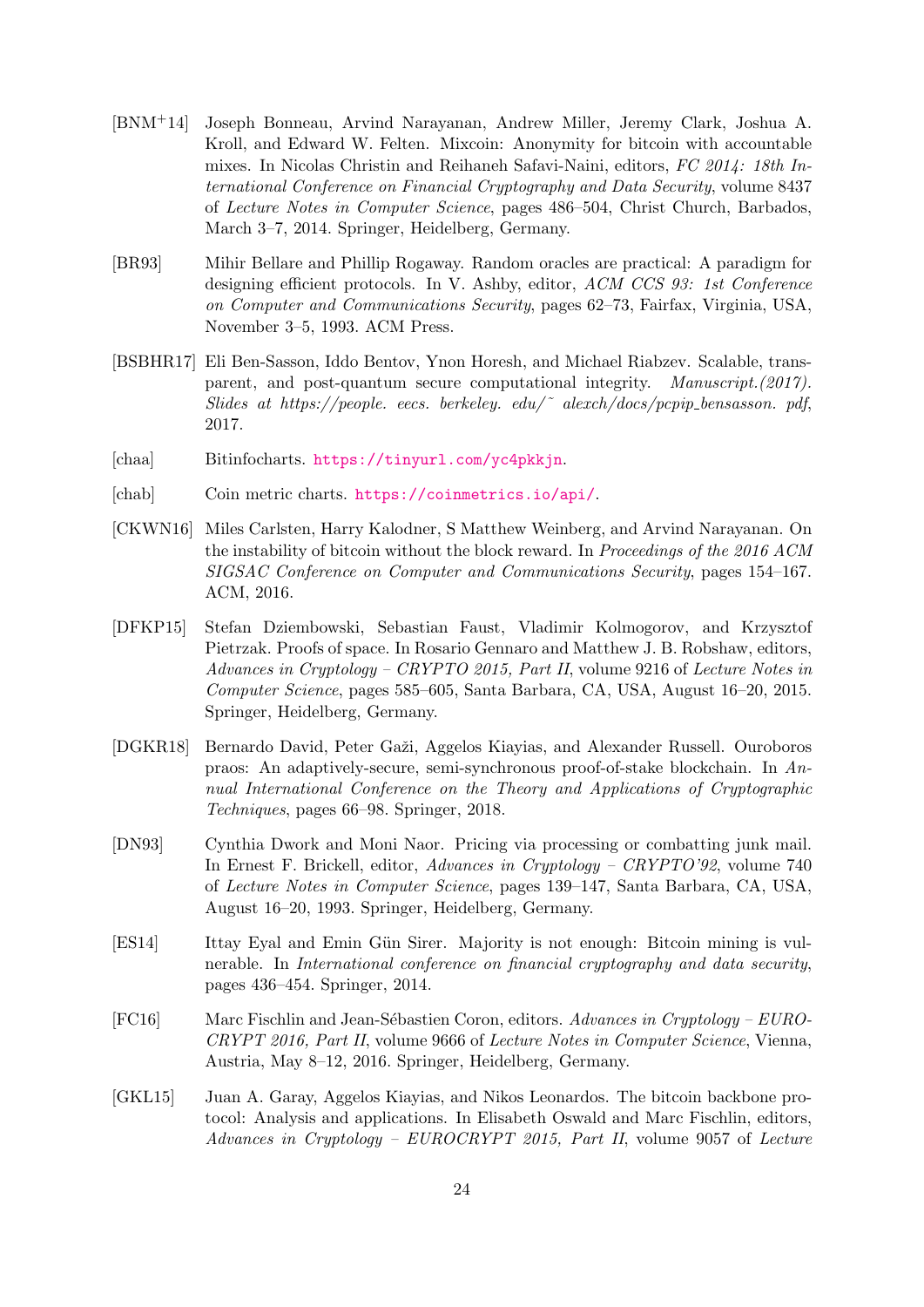Notes in Computer Science, pages 281–310, Sofia, Bulgaria, April 26–30, 2015. Springer, Heidelberg, Germany.

- <span id="page-26-5"></span>[GKL17] Juan Garay, Aggelos Kiayias, and Nikos Leonardos. The bitcoin backbone protocol with chains of variable difficulty. In Annual International Cruptology Conference, pages 291–323. Springer, 2017.
- <span id="page-26-10"></span>[GLS12] Amy Greenwald, Jiacui Li, and Eric Sodomka. Approximating equilibria in sequential auctions with incomplete information and multi-unit demand. In F. Pereira, C. J. C. Burges, L. Bottou, and K. Q. Weinberger, editors, Advances in Neural Information Processing Systems 25, pages 2321–2329. Curran Associates, Inc., 2012.
- <span id="page-26-6"></span>[Goo] Dan Goodin. Active attack on tor network tried to decloak users for five months. <https://tinyurl.com/y7995tkc>.
- <span id="page-26-13"></span>[Gro16] Jens Groth. On the size of pairing-based non-interactive arguments. In Fischlin and Coron [\[FC16\]](#page-25-11), pages 305–326.
- <span id="page-26-9"></span>[HP15] Joseph Y. Halpern and Rafael Pass. Algorithmic rationality: Game theory with costly computation. J. Economic Theory, 156:246–268, 2015.
- <span id="page-26-4"></span>[Hum07] Jeffrey Rogers Hummel. Death and taxes, including inflation: the public versus economists. Econ Journal Watch, 4(1):46, 2007.
- <span id="page-26-0"></span>[Kin13] Sunny King. Primecoin: Cryptocurrency with prime number proof-of-work. 2013.
- <span id="page-26-14"></span>[KK14] Nikolaos P. Karvelas and Aggelos Kiayias. Efficient proofs of secure erasure. In Security and Cryptography for Networks - 9th International Conference, SCN 2014, Amalfi, Italy, September 3-5, 2014. Proceedings, pages 520–537, 2014.
- <span id="page-26-7"></span>[KMS+16] Ahmed E. Kosba, Andrew Miller, Elaine Shi, Zikai Wen, and Charalampos Papamanthou. Hawk: The blockchain model of cryptography and privacy-preserving smart contracts. In 2016 IEEE Symposium on Security and Privacy, pages 839–858, San Jose, CA, USA, May 22–26, 2016. IEEE Computer Society Press.
- <span id="page-26-1"></span>[KN12] Sunny King and Scott Nadal. Ppcoin: Peer-to-peer crypto-currency with proofof-stake. self-published paper, August, 19, 2012. [https://decred.org/research/](https://decred.org/research/king2012.pdf) [king2012.pdf](https://decred.org/research/king2012.pdf).
- <span id="page-26-3"></span>[Kot] Ivana Kottasova. Bitcoin is not a currency. <https://tinyurl.com/yca958rk>.
- <span id="page-26-2"></span>[KRDO17] Aggelos Kiayias, Alexander Russell, Bernardo David, and Roman Oliynykov. Ouroboros: A provably secure proof-of-stake blockchain protocol. In Annual International Cryptology Conference, pages 357–388. Springer, 2017.
- <span id="page-26-12"></span>[Kue18] Anton Kueltz. fastecdsa: Python library for fast elliptic curve crypto. [https:](https://github.com/AntonKueltz/fastecdsa) [//github.com/AntonKueltz/fastecdsa](https://github.com/AntonKueltz/fastecdsa), 2018.
- <span id="page-26-11"></span>[Lab18] SCIPR Lab. libsnark: a c++ library for zksnark proofs. [https://github.com/](https://github.com/scipr-lab/libsnark) [scipr-lab/libsnark](https://github.com/scipr-lab/libsnark), 2018.
- <span id="page-26-8"></span>[LST12] Renato Paes Leme, Vasilis Syrgkanis, and Eva Tardos. Sequential auctions and ´ externalities. In Proceedings of the twenty-third annual ACM-SIAM symposium on Discrete Algorithms, pages 869–886. Society for Industrial and Applied Mathematics, 2012.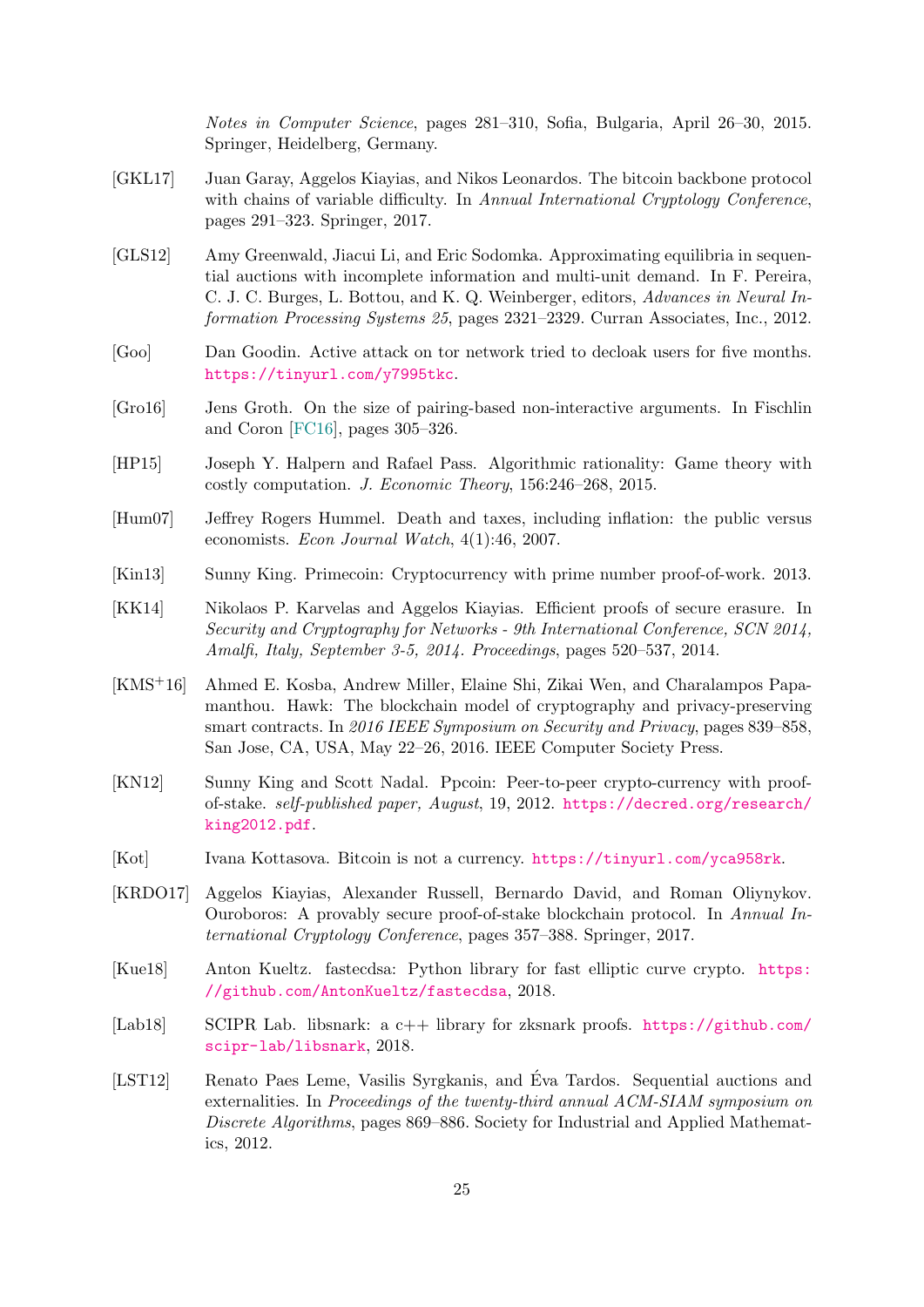- <span id="page-27-12"></span>[mar] Coinmarketcap. <https://coinmarketcap.com>.
- <span id="page-27-11"></span>[MCWG95] Andreu Mas-Colell, Michael D. Whinston, and Jerry R. Green. Microeconomic Theory. Oxford University Press, 1995.
- <span id="page-27-6"></span>[Met] Tom Metcalf. The wealthy are hoarding \$10 billion of bitcoin in bunkers. [https:](https://tinyurl.com/yaymn3rd) [//tinyurl.com/yaymn3rd](https://tinyurl.com/yaymn3rd).
- <span id="page-27-13"></span>[MGGR13] Ian Miers, Christina Garman, Matthew Green, and Aviel D Rubin. Zerocoin: Anonymous distributed e-cash from bitcoin. In Security and Privacy (SP), 2013 IEEE Symposium on, pages 397–411. IEEE, 2013.
- <span id="page-27-9"></span>[Mic00] Silvio Micali. Computationally sound proofs. SIAM Journal on Computing, 30(4):1253–1298, 2000.
- <span id="page-27-2"></span>[Min17] Mining hardware comparison. 2017. <https://tinyurl.com/4pjhy5t>.
- <span id="page-27-5"></span>[MJS+14] Andrew Miller, Ari Juels, Elaine Shi, Bryan Parno, and Jonathan Katz. Permacoin: Repurposing bitcoin work for data preservation. In Security and Privacy (SP), 2014 IEEE Symposium on, pages 475–490. IEEE, 2014.
- <span id="page-27-15"></span>[mtg10] mtgox. 2010. <https://tinyurl.com/y9alux2j>.
- <span id="page-27-0"></span>[Nak08] Satoshi Nakamoto. Bitcoin: A peer-to-peer electronic cash system, 2008. [https:](https://bitcoin.org/bitcoin.pdf) [//bitcoin.org/bitcoin.pdf](https://bitcoin.org/bitcoin.pdf).
- <span id="page-27-16"></span>[NKMS16] Kartik Nayak, Srijan Kumar, Andrew Miller, and Elaine Shi. Stubborn mining: Generalizing selfish mining and combining with an eclipse attack. In Security and Privacy (EuroS&P), 2016 IEEE European Symposium on, pages 305–320. IEEE, 2016.
- <span id="page-27-3"></span>[OM14] KJ O'Dwyer and D Malone. Bitcoin mining and its energy footprint. In IET Conference Proceedings. The Institution of Engineering & Technology, 2014.
- <span id="page-27-7"></span>[OS90] Athanasios Orphanides and Robert M. Solow. Chapter 6 money, inflation and growth. volume 1 of Handbook of Monetary Economics, pages  $223 - 261$ . Elsevier, 1990.
- <span id="page-27-1"></span>[Pec13] Morgen E Peck. The bitcoin arms race is on! IEEE Spectrum, 50(6):11–13, 2013.
- <span id="page-27-8"></span>[Pie18] Krzysztof Pietrzak. Simple verifiable delay functions. Cryptology ePrint Archive, Report 2018/627, 2018. <https://eprint.iacr.org/2018/627>.
- <span id="page-27-4"></span>[Poo17] Bitcoin mining pools. 2017. <https://tinyurl.com/y8pdk922>.
- <span id="page-27-14"></span>[PPA<sup>+</sup>15] Sunoo Park, Krzysztof Pietrzak, Joël Alwen, Georg Fuchsbauer, and Peter Gazi. Spacemint: A cryptocurrency based on proofs of space. *IACR Cryptology ePrint* Archive 2015:528, 2015. <https://eprint.iacr.org/2015/528.pdf>.
- <span id="page-27-10"></span>[PS17] Rafael Pass and Elaine Shi. Fruitchains: A fair blockchain. In Proceedings of the ACM Symposium on Principles of Distributed Computing, pages 315–324. ACM, 2017.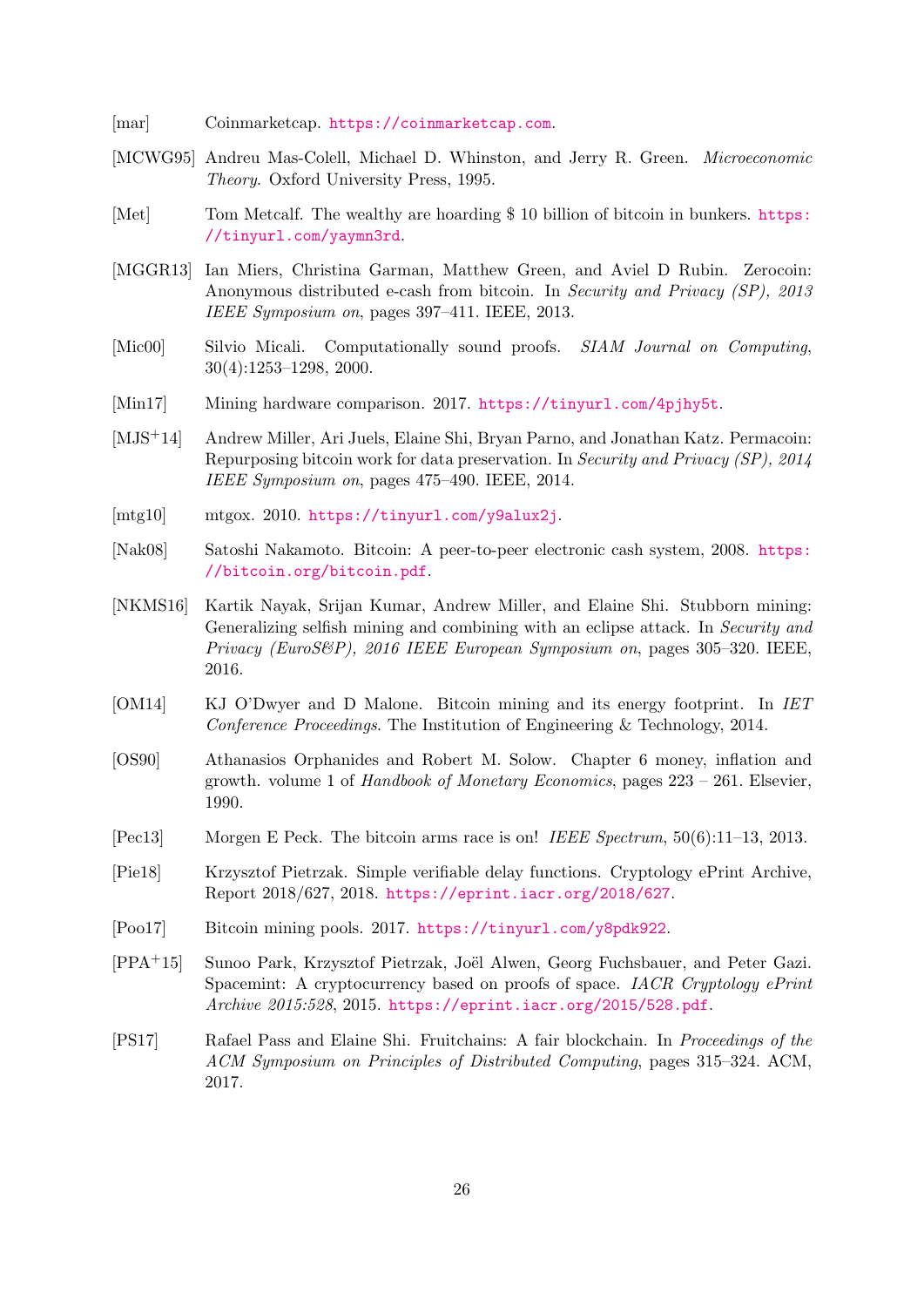- <span id="page-28-6"></span>[PSS17] Rafael Pass, Lior Seeman, and Abhi Shelat. Analysis of the blockchain protocol in asynchronous networks. In Advances in Cryptology - EUROCRYPT 2017 - 36th Annual International Conference on the Theory and Applications of Cryptographic Techniques, Paris, France, April 30 - May 4, 2017, Proceedings, Part II, pages 643–673, 2017.
- <span id="page-28-8"></span>[Ren14] Larry Ren. Proof of stake velocity: Building the social currency of the digital age. Self-published white paper, 2014.
- <span id="page-28-10"></span>[RMSK14] Tim Ruffing, Pedro Moreno-Sanchez, and Aniket Kate. Coinshuffle: Practical decentralized coin mixing for bitcoin. In European Symposium on Research in Computer Security, pages 345–364. Springer, 2014.
- <span id="page-28-9"></span>[RMSK16] Tim Ruffing, Pedro Moreno-Sanchez, and Aniket Kate. P2p mixing and unlinkable bitcoin transactions. IACR Cryptology ePrint Archive, 2016:824, 2016.
- <span id="page-28-7"></span>[RSW96] R. L. Rivest, A. Shamir, and D. A. Wagner. Time-lock puzzles and timed-release crypto. Technical report, Cambridge, MA, USA, 1996.
- <span id="page-28-4"></span>[Sat11] Khayroollo Sattarov. Inflation and economic growth. analyzing the threshold level of inflation.: Case study of finland, 1980-2010., 2011.
- <span id="page-28-12"></span>[SSZ16] Ayelet Sapirshtein, Yonatan Sompolinsky, and Aviv Zohar. Optimal selfish mining strategies in bitcoin. In International Conference on Financial Cryptography and Data Security, pages 515–532. Springer, 2016.
- <span id="page-28-2"></span>[Tay13] Michael Bedford Taylor. Bitcoin and the age of bespoke silicon. In Proceedings of the 2013 International Conference on Compilers, Architectures and Synthesis for Embedded Systems, page 16. IEEE Press, 2013.
- <span id="page-28-3"></span>[Tsi89] Sho Chieh Tsiang. A critical note on the optimum supply of money. In Finance Constraints and the Theory of Money, pages 331–348. Elsevier, 1989.
- <span id="page-28-5"></span>[Woo11] Michael Woodford. Interest and prices: Foundations of a theory of monetary policy. princeton university press, 2011.
- <span id="page-28-11"></span>[WTTW] Riad S Wahby, Ioanna Tzialla, Justin Thaler, and Michael Walfish. Doubly-efficient zksnarks without trusted setup.

# <span id="page-28-0"></span>A Definitions

In this section we present the formal definitions that are going to be used in our analysis.

## <span id="page-28-1"></span>A.1 Probability

We introduce Hoeffding inequality theorem which we later use in our analysis.

<span id="page-28-13"></span>**Theorem 5** (Hoeffding Inequality). Let  $X_1, \ldots, X_m \in \mathbb{R}$  be *i.i.d.* random-variables with support-size bounded by B. Further let  $\bar{X} = \frac{1}{n}$  $\frac{1}{m}\sum_{i=1}^{m} X_i$ . Then it holds for every  $\varepsilon > 0$  that

$$
\Pr[|\bar{X} - \mathbb{E}[\bar{X}]| > \varepsilon] \le 2 \cdot e^{-\frac{2m\varepsilon^2}{B^2}}.
$$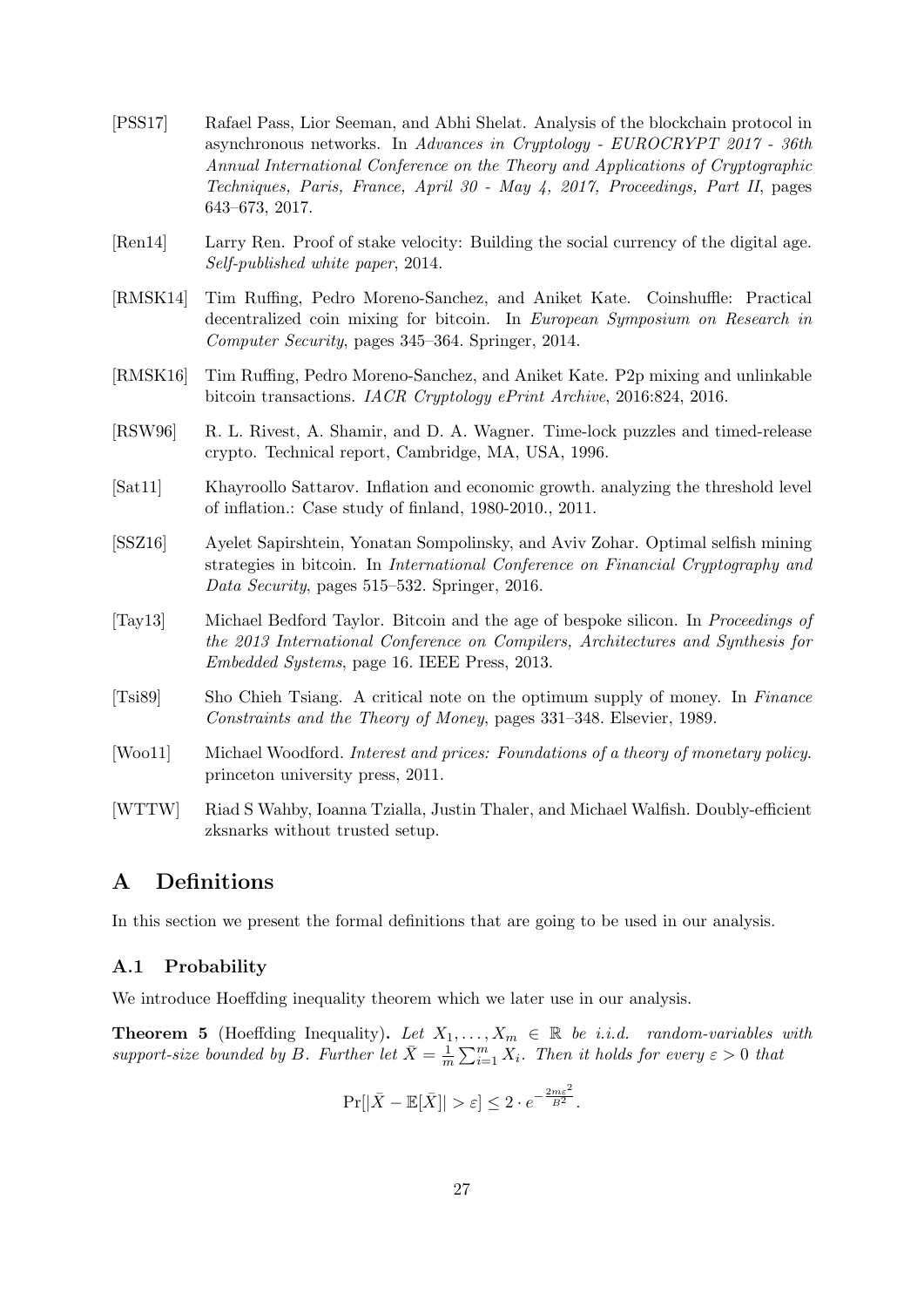## <span id="page-29-0"></span>A.2 Non-interactive CCA-Commitment

Definition 2. A non-interactive tagged commitment scheme consists of a pair of efficient randomised algorithms  $CS = (Setup, Commit)$  with the following syntax.

- Setup( $1^{\lambda}$ ): takes as input  $1^{\lambda}$  and outputs a common reference string crs.
- Commit(crs, addr, m; r): takes as input a common reference string crs, a tag/identity addr, a message  $m \in \{0,1\}^*$  and random coins r and outputs a commitment com. We assume without loss of generality that the commitment com contains the tag addr.

We say that such a commitment scheme is extractable, if there exists a pair of efficient randomised algorithms (TrapdoorSetup, Extract) with the syntax

- TrapdoorSetup: takes as input the security parameter  $1^{\lambda}$  and outputs a pair (crs, td) of common reference string and trapdoor,
- Extract: takes as input a trapdoor td, and a valid commitment com and outputs a pair  $(m, r)$  of message an random coins

such that the distributions of common reference strings generated by Setup and TrapdoorSetup are computationally indistinguishable and it holds for all identities addr, messages m and random coins that

$$
Extract(td, com)=(m,r),
$$

where  $(crs, td) \leftarrow TrapdoorSetup(1^{\lambda})$  and  $com \leftarrow Commit(crs, addr, m; r)$ .

We say that such a scheme is hiding under chosen commitment attacks, if every PPT adversary  $A = (A_1, A_2)$  has at most negligible advantage in the following experiment.

| $EXP_{A}^{\mathcal{CS},\mathsf{CCA}}(1^{\lambda})$                                  | $\mathcal{O}(com)$                    |
|-------------------------------------------------------------------------------------|---------------------------------------|
| $(crs, td) \leftarrow TrapdoorSetup(1^{\lambda})$                                   | if addr $\neq$ addr <sup>*</sup> then |
| $(\text{addr}^*, m_0, m_1) \leftarrow \mathcal{A}^{\mathcal{O}(\cdot)}(\text{crs})$ | return $Extract(td, com)$             |
| $b \leftarrow_s \{0,1\}$                                                            | else                                  |
| $com^* \leftarrow$ Commit $(crs, addr^*, m_b)$                                      | return                                |
| $b^* \leftarrow \mathcal{A}^{\mathcal{O}(\cdot)}(\text{crs}, \text{com}^*)$         |                                       |
| return $b = b^*$                                                                    |                                       |

where the advantage of A is defined as

$$
\mathsf{Adv_{CCA}}(\mathcal{A}) = \Pr\left[\mathsf{EXP}^{\mathcal{CS},\mathsf{CCA}}_{\mathcal{A}}(1^{\lambda}) = 1\right] - \frac{1}{2}.
$$

We remark that multi-challenge security, where the adversary gets several challenge ciphertexts under different identities follows from the above notion via a routine hybrid argument.

## <span id="page-29-1"></span>A.3 Time-Lock Puzzles

We follow the definitions of Bitansky et. al  $[BGJ^+16]$  and we additionally require the existence of an efficiently verifiable recovery proof.

Definition 3. A time-lock puzzle scheme consists of a pair of efficient randomised algorithms (PGen, PSolve, PVer) with the syntax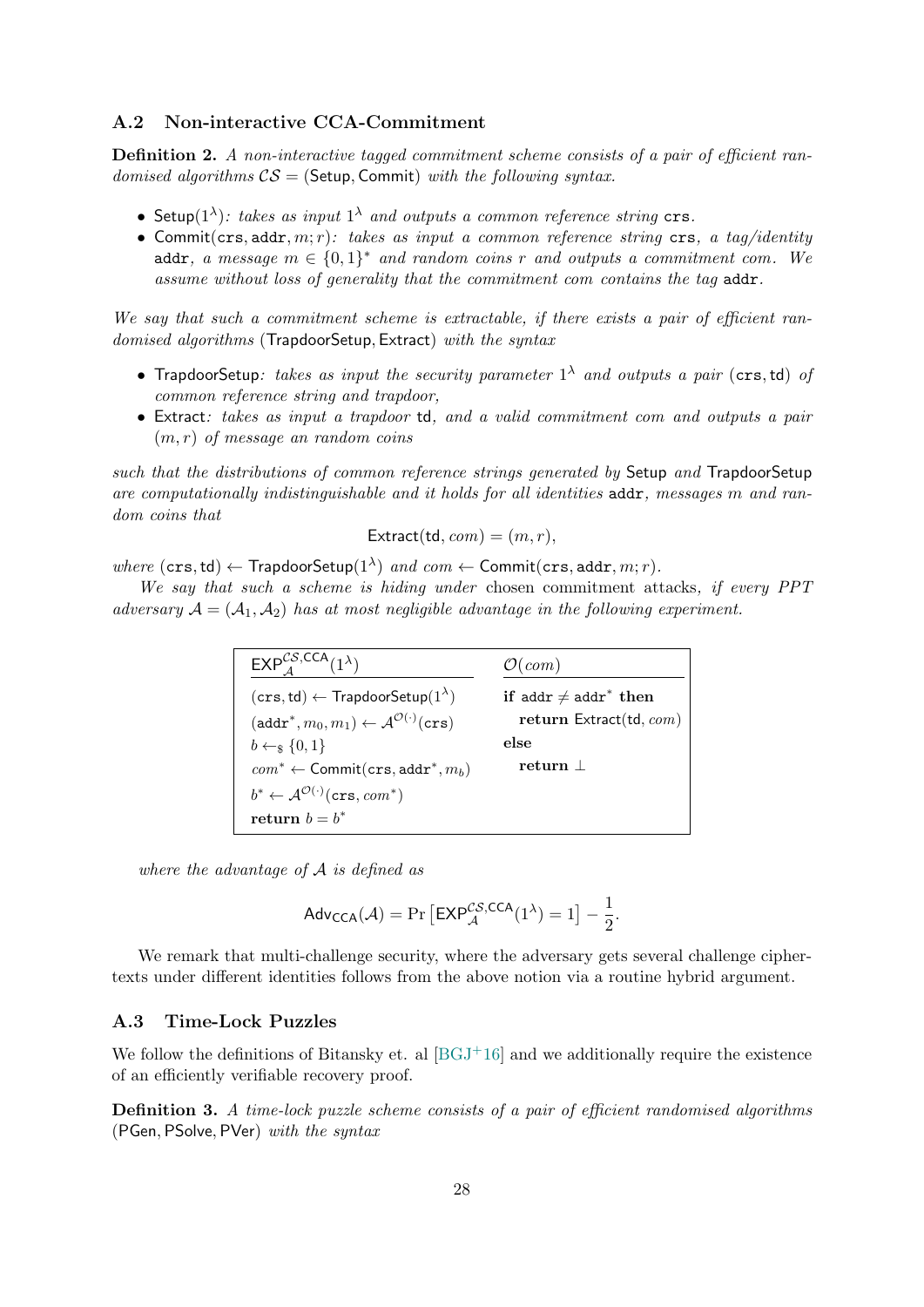- PGen( $1^{\lambda}, \mathbf{T}, m$ ) takes as input a security parameter  $1^{\lambda}$ , a hardness-parameter **T** and a message m, and outputs a puzzle tlp.
- PSolve(tlp) takes as input a puzzle tlp and outputs a message m and a proof  $\pi$ .
- PVer(tlp,  $m, \pi$ ) takes as input a puzzle tlp, a message m and a proof  $\pi$  and outputs a bit  $b \in \{0, 1\}.$

We require the following properties:

- Completeness: For every security parameter  $\lambda$ , difficulty parameter **T**, message m and every puzzle tlp in the support of  $PGen(1^{\lambda}, T, m)$  it holds that  $PSolve(tlp)$  outputs m.
- Efficiency: For every message m,  $\mathsf{PGen}(1^\lambda,\mathbf{T},m)$  can be computed in time  $poly(\lambda,\log(\mathbf{T}))$ . Moreover, for every tlp in the support of  $\mathsf{PGen}(1^\lambda,\mathbf{T},m)$  it holds that  $\mathsf{PSolve}(tlp)$  can be computed in time  $\mathbf{T} \cdot \text{poly}(\lambda)$ .
- Security: We say that (PGen, PSolve) is secure with gap  $e < 1$ , if there exists a  $T' =$  $\mathbf{T}'(\lambda) = poly(\lambda)$ , such that for every  $\mathbf{T} = \mathbf{T}(\lambda) = poly(\lambda)$  with  $\mathbf{T}(\lambda) > \mathbf{T}'(\lambda)$  and every (non-uniform) PPT-adversary A of depth/parallel complexity less than  $T<sup>e</sup>$  it holds that A has at most negligible advantage in the following experiment. Here the advantage of A is defined as

$$
\mathsf{Adv}_{\mathsf{TLP}}(\mathcal{A}) = \Pr\left[\mathsf{EXP}_{\mathcal{A}}^{\mathsf{TLP}}(1^{\lambda}) = 1\right] - \frac{1}{2}.
$$

| $EXP_{\mathcal{A}}^{\mathsf{TLP}}(1^{\lambda})$                        | $\mathcal{O}_b(m_0,m_1)$                                     |
|------------------------------------------------------------------------|--------------------------------------------------------------|
| $b \leftarrow_s \{0,1\}$                                               | $tlp \leftarrow \mathsf{PGen}(1^{\lambda}, \mathbf{T}, m_b)$ |
| $b^* \leftarrow \mathcal{A}^{\mathcal{O}_b(\cdot,\cdot)}(1^{\lambda})$ | return $tlp$                                                 |
| return $b^* = b$                                                       |                                                              |

• Soundness: For every security parameter  $\lambda$ , difficulty parameter **T**, message m and every puzzle tlp in the support of  $\mathsf{PGen}(1^\lambda,\mathbf{T},m)$  there exists a negligible function such that for all PTT adversaries A it holds that

$$
\Pr[\text{PVer}(tlp, m, \pi) \text{ and } m \neq m': (\pi, m') \leftarrow \mathcal{A}(tlp)] \leq \text{negl}(\lambda).
$$

We remark that the standard definition gives the adversary only a single query to the oracle  $\mathcal O$ . The multi-query version used here follows via a standard hybrid argument and a slight loss in the gap-parameter e.

### <span id="page-30-0"></span>A.4 Succinct Non-interactive Arguments

The notion of succinct non-interactive arguments (SNARGs) was first introduced by Micali [\[Mic00\]](#page-27-9).

**Definition 4.** Let  $R: \{0,1\}^* \times \{0,1\}^* \rightarrow \{0,1\}$  be an NP-witness-relation with corresponding  $NP$ -language  $\mathcal{L} := \{x : \exists w \text{ s.t. } R(x, w) = 1\}$ . A SNARG system for R consists of three efficient randomized algorithms crsGen, P and V with the following syntax.

- crsGen( $1^{\lambda}$ ) takes as input the security parameter  $1^{\lambda}$  and outputs a common reference string crs.
- $P(crs, x, w)$ : Takes as input a common reference string crs, a statement x and a witness w and outputs a proof-string  $\pi$ .
- $V(crs, x, \pi)$  Takes as input a common reference string crs, a statement x and a proofstring  $\pi$  and outputs a verdict  $b \in \{0, 1\}$ .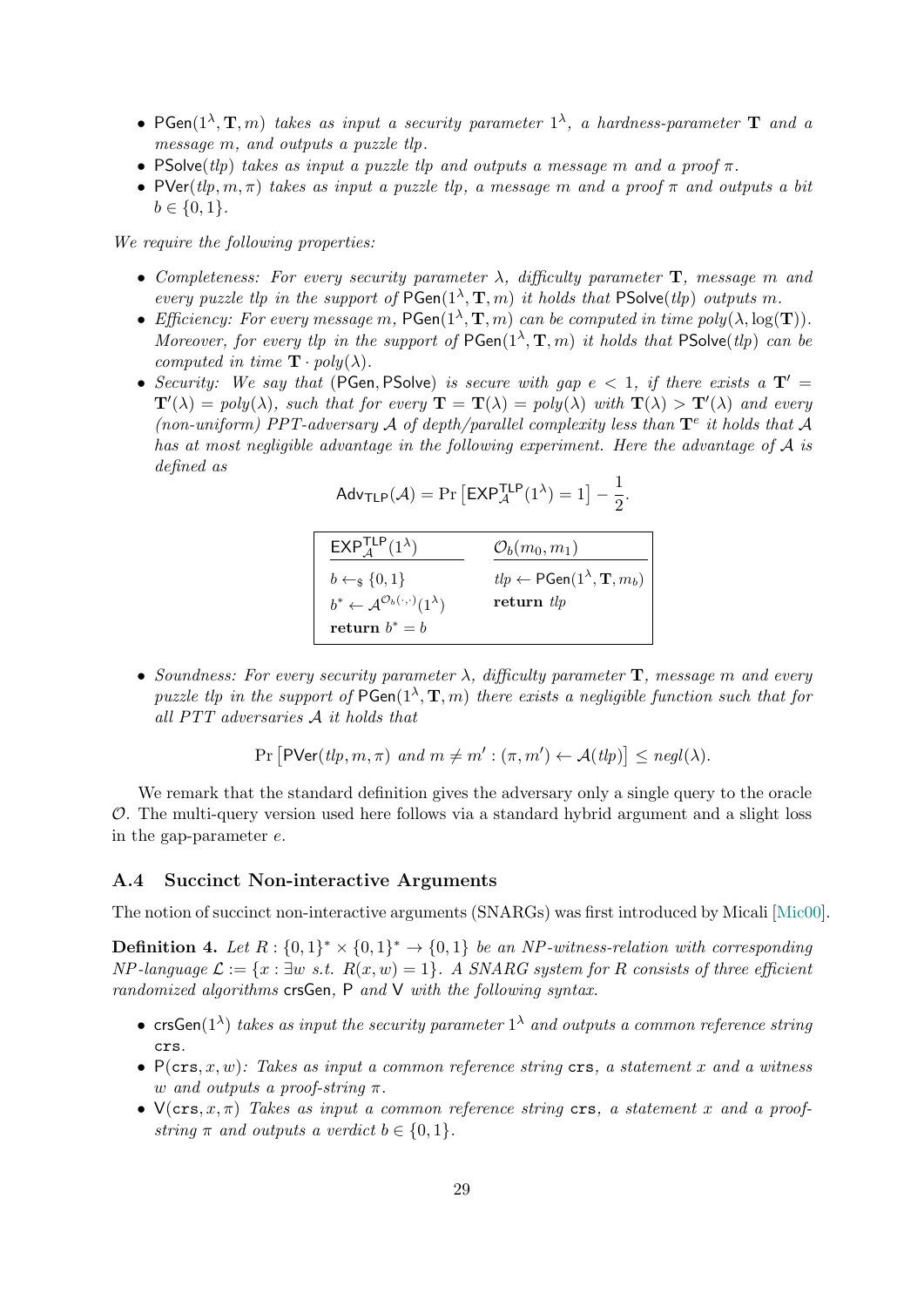We require the following properties.

- Completeness: We say that  $(crsGen, P, V)$  is complete, if it holds for all pairs  $(x, w)$  with  $R(x, w) = 1$  that  $\mathsf{V}(\texttt{crs}, x, \pi) = 1$  if  $\texttt{crs} \leftarrow \texttt{crsGen}(1^{\lambda})$  and  $\pi \leftarrow \mathsf{P}(\texttt{crs}, x, w)$ .
- Soundness: We say that (crsGen, P, V) is (adaptively) sound, if it holds for every PPTprover  $P^*$  that

$$
\Pr\left[\mathit{ex\notin\mathcal{L} \ and \ V(\mathit{crs},x,\pi^*)=1:}\right] \leq \mathit{negl}(\lambda) \\ \text{crs} \leftarrow \mathit{crsGen}((1^{\lambda});\pi^* \leftarrow P^*(\mathit{crs}); \right] \leq \mathit{negl}(\lambda)
$$

• Succinctness: We say that a SNARG is succinct if the size of the proof  $\pi$  does not depend on the size of the statement x nor the witness w.

### <span id="page-31-0"></span>A.5 Unlinkable Transactions

Here we formally define the concept of unlinkability for blockchain transactions.

Definition 5. The Γ.postUnlinkTx interface is unlinkable if for all PPT adversaries A there exists a negligible function negl such that

$$
\left|\frac{1}{2} - \Pr\left[\mathsf{UnlinkExp}_{\mathcal{A}}^b(1^{\lambda}) = 1\right]\right| \leq \mathit{negl}(\lambda)
$$

where  $\text{UnlinkExp}_{\mathcal{A}}^b(1^{\lambda})$  is defined below.

Unlink $\text{Exp}_{\mathcal{A}}^b(1^\lambda)$  $(\mathcal{CH}, \mathsf{addr}_{R_0}, \mathsf{addr}_{R_1}, \mathsf{addr}_{S_0}, \mathsf{addr}_{S_1}, \mathit{val}) \leftarrow \mathcal{A}(1^\lambda)$  $\Gamma.$ post $\mathsf{UnlinkTx}(\mathtt{payTx},(\mathsf{addr}_{S_0},\mathsf{addr}_{R_b},\mathit{val}))$  $\Gamma.$ postUnlink $\mathsf{Tx}(\mathtt{payTx},(\mathsf{addr}_{S_0},\mathsf{addr}_{R_{1-b}},\mathit{val}))$  $\mathcal{CH}^* \leftarrow \Gamma$ .getChain  $b' \leftarrow \mathcal{A}(\mathcal{CH}^*)$  $\textbf{return } b = b' \wedge (\textsf{balance}(\mathcal{CH},\textsf{addr}_{S_0}) \geq val)$  $\wedge$  (balance $(\mathcal{CH}, \mathsf{addr}_{S_1}) \geq \mathit{val})$ 

# <span id="page-31-1"></span>B Security Analysis

Throughout the analysis we denote any function that is negligible in the security parameter by  $negl(\lambda)$ . We say that an algorithm is PPT if it is modelled as a probabilistic Turing machine whose running time is bounded by some function  $poly(\lambda)$ . The proof of [Theorem 4](#page-18-1) follows.

*Proof of [Theorem 4.](#page-18-1)* If all parties are honest, the protocol implements a correct sequential sealed bid first-price auction.

Now fix an efficient adversary  $A$  which at each timestep i controls a coalition  $C_i$  of nodes. We will assume that the coalition  $\mathcal{C}_i$  is fixed over single timestep. Therefore, in abuse of notation we will refer to the adversarial coalition as  $\mathcal C$  without specifying the index i. We will show that regardless of its strategy, the payoff which the adversary  $A$  achieves when participating the waiting-time auction protocol is at most a negligible amount higher than what it could achieve in a mediated auction.

As a consequence, we can conclude that honest bidding constitutes a subgame-perfect Nashequilibrium for the waiting-time auction protocol, as honest bidding constitutes a subgameperfect Nash-equilibrium for the mediated game. Thus, deviating from the honest strategy provides at most a negligible increase in payoff for  $C_i$ .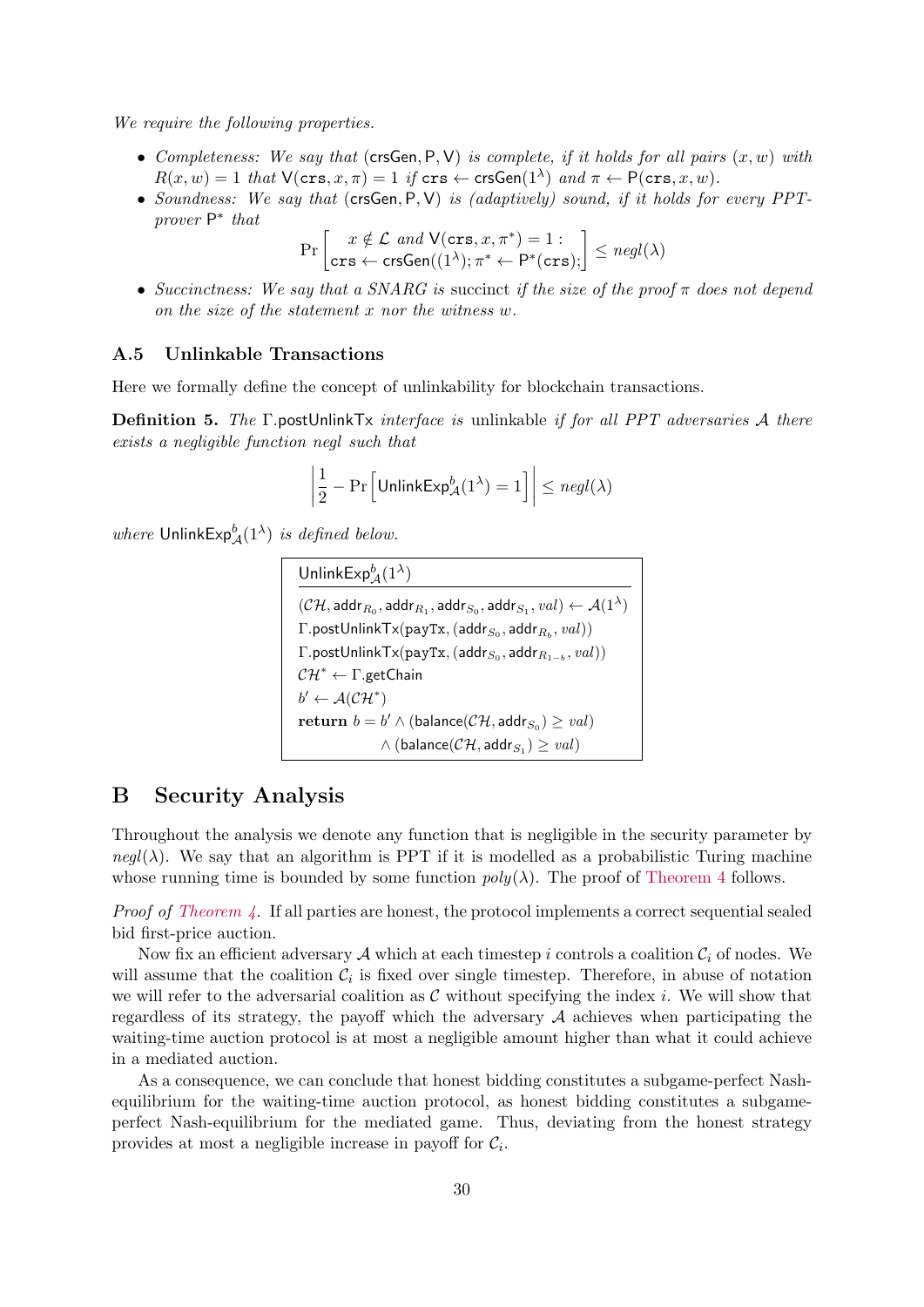Each of our changes in the following hybrid-argument only affects a single timestep. Let  $\hat{L} = poly(\lambda)$  be an upper bound on the number of rounds that the system will run. Let i' in the following always denote  $i' = \hat{L} - i$ .

**Hybrid**  $\mathcal{H}_0$ : This is the real experiment, i.e. the waiting-time auction implemented on a blockchain.

**Hybrid**  $\mathcal{H}_1$ : Identical to experiment  $\mathcal{H}_0$ , except that the common reference string  $\text{crs}_{\text{com}}$  is generated via  $(crs_{com}, td) \leftarrow$  TrapdoorSetup(1<sup> $\lambda$ </sup>). In other words, the common reference string of the commitment scheme is now generated together with an extraction-trapdoor td. Clearly, hybrids  $\mathcal{H}_0$  and  $\mathcal{H}_1$  are computationally indistinguishable given the indistinguishability of modes for the commitment scheme. Therefore, the payoff of  $C$  in  $H_1$  can be at most a negligible amount higher than in  $\mathcal{H}_0$ .

Note the if the commitments used are modelled in the RO-model, then this step can be omitted as there is no common reference string.

For  $i = 0, \ldots, L-1$  define the following hybrids.

**Hybrid**  $\mathcal{H}_{i,1}$ : In this experiment, when nodes in C place bids in round i', their bid is extracted from the commitment com using the extraction trapdoor td. Later, when the bids are opened, the mediator disqualifies openings that are inconsistent with with the value that was extracted in the bidding-phase.

It follows from the extractability of the commitment scheme Commit is extractable that the payoff of C in  $\mathcal{H}_{i-1,7}$  (or  $\mathcal{H}_1$  for  $i = 0$ ) is at most a negligible amount larger than in  $\mathcal{H}_{i,1}$ .

**Hybrid**  $\mathcal{H}_{i,2}$ : In this experiment the nodes in C do not submit malformed bids in round i', i.e. bids for which the solving the time-lock puzzle does not provide the correct for the commitment to the bid. This holds because submitting a malformed bid does not increase the payoff of  $\mathcal{C}$ , but rather decrease it on average as if such a bid is detected the corresponding node loses its token of participation.

**Hybrid**  $\mathcal{H}_{i,3}$ : In this game the nodes in C are not allowed to post steal transactions for the bids of honest parties.

By the soundness property of the argument system of the time-lock puzzle, an efficient adversary has at most negligible probability in forging an accepting proof for a false statement. Therefore, the payoff of  $C$  does not decrease if we forbid the coalition  $C$  to post steal transactions.

**Hybrid**  $\mathcal{H}_{i,4}$ : In this game we replace the opening-phase of round i' with an ideal mediated game in which the winner of the auction is determined by a mediator based in the bids extracted from the commitments  $com_{i'}$ .

We will show in Lemma [1](#page-33-0) that the payoff of C in  $\mathcal{H}_{i,3}$  is larger by at most a negligible amount than in  $\mathcal{H}_{i,4}$ .

**Hybrid**  $\mathcal{H}_{i,5}$  The time-lock puzzles in the bids of honest bidders in round i' are replaced with time-lock puzzles of 0. We will show in Lemma [2](#page-33-1) that the payoff of C in  $\mathcal{H}_{i,4}$  is larger by at most a negligible amount than in  $\mathcal{H}_{i,5}$ .

**Hybrid**  $\mathcal{H}_{i,6}$  The commitments in bids of honest nodes in round i' are replaced with commitments to 0.

We will show in Lemma [3](#page-34-0) that the payoff of C in  $\mathcal{H}_{i,3}$  is larger by at most a negligible amount than in  $\mathcal{H}_{i,4}$ .

**Hybrid**  $\mathcal{H}_{i,7}$  Round i' of the protocol is entirely handled by the mediator.

In  $\mathcal{H}i$ , 6 the coalition C obtains no information about the bids of the honest nodes via the transactions  $(\text{addr}_j, \text{tlp}_j, \text{com}_j, \pi_j)$  and provides its bids independently of the bids of the honest parties. Therefore, the only way to increase its payoff at this point is by suppressing bids. We will show in Lemma [4](#page-35-0) that suppressing bids does not increase the payoff of  $\mathcal C$ . Consequently, the payoff of C in  $\mathcal{H}_{i,7}$  is not smaller than in  $\mathcal{H}_{i,6}$ .  $\Box$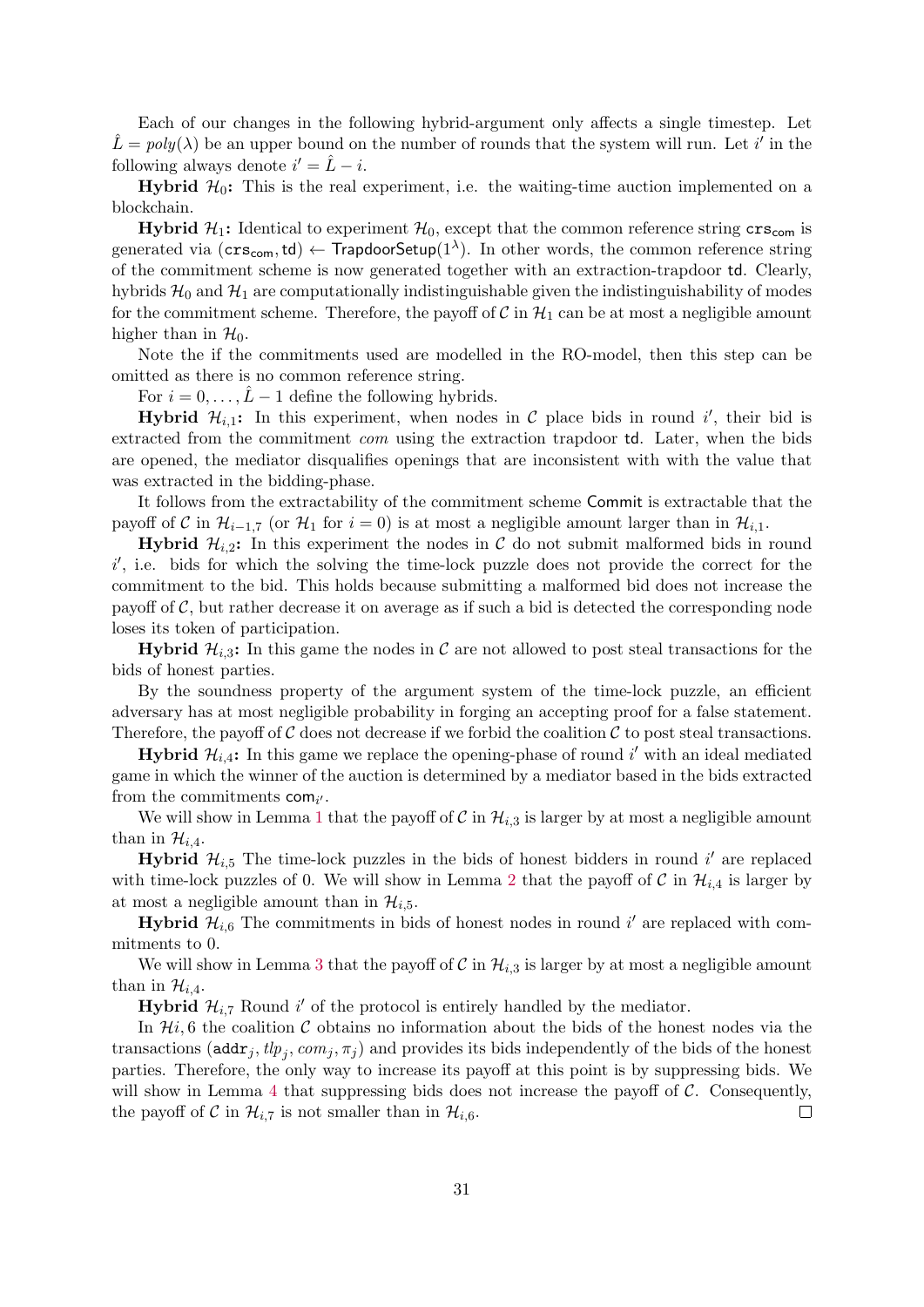<span id="page-33-0"></span>**Lemma 1.** Given that the argument system (crsGen<sub>win</sub>,  $P_{win}$ ,  $V_{win}$ ) is sound, the payoff of C in  $\mathcal{H}_{i,4}$  is larger by at most a negligible amount than in  $\mathcal{H}_{i,3}$ .

*Proof.* Assume towards contradiction that the payoff of C in  $\mathcal{H}_{i,2}$  is larger by a non-negligible amount  $\varepsilon$  than in  $\mathcal{H}_{i,1}$ . We will construct a PPT-adversary A that breaks the soundness of the argument system (crsGen<sub>win</sub>, P<sub>win</sub>, V<sub>win</sub>) with non-negligible advantage  $\varepsilon'$ .

First note that by assumption in all rounds following round i the auctions are implemented by a trusted mediator.

Conditioned on the event that the statement that announces the winner of the auction is true, deviating from the protocol in the opening-phase of round  $i$  does not increase the payoff of C. Consequently, C must convince the honest nodes of a false statement with non-negligible probability  $\varepsilon'$ . The adversary  $\mathcal{A}'$  against the soundness of the argument system proceeds as follows. A' first gets as input a common reference string  $\text{crs}^*$ . A now simulates  $\mathcal{H}_{i,3}$  faithfully until the end of the opening-phase of round  $i'$ , except that instead of computing  $\mathsf{crs}_{\mathsf{win}}$  by crs<sub>win</sub>  $\leftarrow$  crsGen(1<sup> $\lambda$ </sup>) it sets crs<sub>win</sub>  $\leftarrow$  crs<sup>\*</sup>. A now fetches the transaction that announces the winner and outputs the statement  $x = (crs_{com}, (com_1, addr_1), \ldots, (com_\ell, addr_\ell)), bid^{\star}, addr^{\star})$ and proof  $\pi_{\text{win}}$ .

It follows immediately that with probability  $\varepsilon'$  it holds that both the statement x is invalid and  $(x, \pi_{\text{win}})$  is accepted by the verifier  $V_{\text{win}}$ . This, however, contradicts the soundness of  $(crsGen_{win}, P_{win}, V_{win})$ .  $\Box$ 

<span id="page-33-1"></span>**Lemma 2.** Assuming that the hardness-parameter  $T$  is set such that  $T<sup>e</sup>$  is longer than the bidding phase and given that the time-lock puzzle TLP is secure with gap  $e < 1$ , the payoff of C in  $\mathcal{H}_{i,5}$  is at most a negligible amount smaller than in  $\mathcal{H}_{i,4}$ .

*Proof.* Assume towards contradiction that  $p(\mathcal{H}_{i,5}, \mathcal{C}) \leq p(\mathcal{H}_{i,4}, \mathcal{C}) - \varepsilon$  for a non-negligible  $\varepsilon$ .

First note that from the view of A the hybrids  $\mathcal{H}_{i,4}$  and  $\mathcal{H}_{i,5}$  are distinguishable after T has elapsed, as it can trivially open the time-lock puzzles. However, by then the bidding phase of round  $i'$  is over and the auctions in the remaining rounds are implemented by the mediator.

To facilitate notation, write  $p_4 = p(\mathcal{H}_{i,4}, \mathcal{C})$  and  $p_5 = p(\mathcal{H}_{i,5}, \mathcal{C})$ , i.e. we have  $p_5 \leq p_4 - \varepsilon$ . We will construct a  $\mathbf{T}^e$ -bounded distinguisher  $\mathcal D$  that breaks the security of the time-lock puzzle scheme (PGen, PSolve) with advantage negligibly close to 1.

Before we provide the actual distinguisher, we will briefly sketch the idea behind this reduction. The main idea is that distinguisher  $\mathcal D$  that plays the TLP-distinguishing experiment can compute an *approximation* of the expected payoff of the coalition  $\mathcal C$  by running m instances of the *i*-th round of experiment  $\mathcal{H}_{i,4}$  in parallel. This does not affect the parallel complexity, i.e. D can perform this simulation with the same parallel complexity as the *i*-th round of  $\mathcal{H}_{i,4}$ , which by assumption is  $\mathbf{T}^e$ -bounded. Moreover, computing the average of m numbers can be performed in parallel complexity  $poly(log(m))$ , therefore this additional step does not increase the parallel complexity by a significant amount. The distinguisher we construct will be nonuniform, specifically it will receive a transcript of the first  $i' - 1$  rounds and the expectations  $p_4$ and  $p_5$  conditioned on this transcript as non-uniform advice.

The experiments  $\mathcal{H}_{i,4}$  and  $\mathcal{H}_{i,5}$  are perfectly identical until round i'. Therefore, if tr is a transcript of  $\mathcal{H}_{i,4}$  for the first i' rounds, we can extend tr to both a full transcript of  $\mathcal{H}_{i,4}$  and  $\mathcal{H}_{i,5}$ . Let  $p_{4,\text{tr}}$  be the expected payoff of C in the i'-th round of  $\mathcal{H}_{i,4}$  when the transcript of the first  $i'-1$  rounds is tr. Likewise, let  $p_{5,\text{tr}}$  be the expected payoff of C in the i'-th round of  $\mathcal{H}_{i,5}$ when the transcript of the first  $i' - 1$  rounds is tr. Clearly, it holds that  $\mathbb{E}_{tr}[p_{4, tr}] = p_4$  and  $\mathbb{E}_{tr}[p_{5,tr}] = p_5$ . Therefore, by linearity of expectation it holds that

$$
\mathbb{E}_{\text{tr}}[p_{4,\text{tr}}-p_{5,\text{tr}}]=p_4-p_5\geq\varepsilon.
$$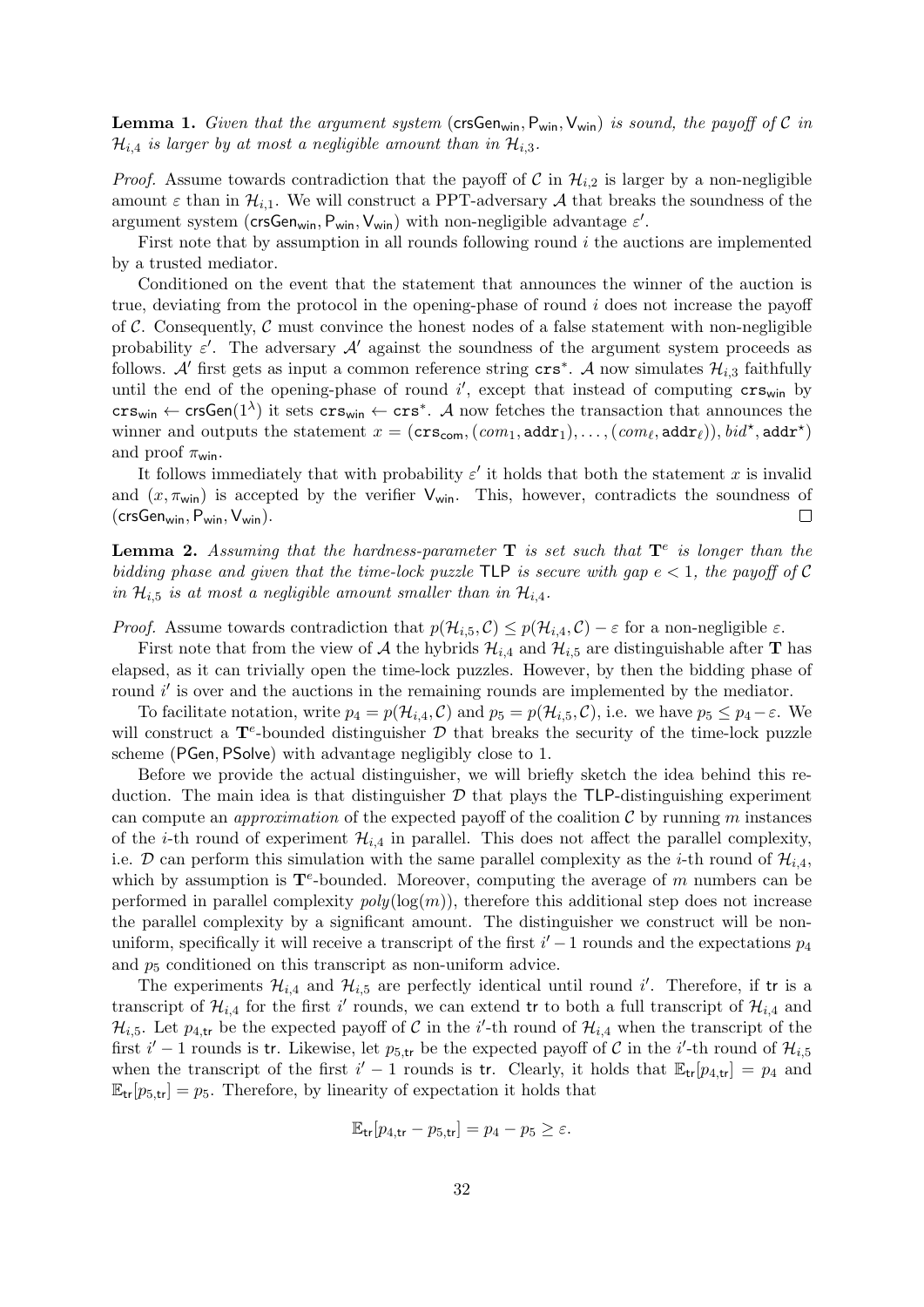By the averaging principle, for every security parameter  $\lambda$  there exists a  $tr^* = tr^*(\lambda)$  such that

$$
p_{4,\mathsf{tr}^*} - p_{5,\mathsf{tr}^*} \geq \varepsilon
$$

Now fix such a transcript tr<sup>\*</sup>. Let  $R = poly(\lambda)$  be an upper bound for the payoff the coalition C can obtain in round i of either  $\mathcal{H}_{i,4}$  or  $\mathcal{H}_{i,5}$  if the transcript of the first i' – 1 rounds is tr<sup>\*</sup>. Let  $m = \left[2\lambda \cdot \frac{R^2}{\epsilon^2}\right]$  $\frac{R^2}{\varepsilon^2}$ , which, as  $\varepsilon$  is non-negligible can be upper-bounded by a polynomial for infinitely many  $\lambda$ . In the following we are only concerned with  $\lambda$  for which  $m = m(\lambda)$  is polynomially bounded.

For security parameter  $\lambda$ , the distinguisher D receives  $tr^*$ ,  $p_{4,tr^*}$ ,  $p_{5,tr^*}$  and m as non-uniform advice. The distinguisher  $\mathcal D$  simulates m executions of the *i*'-th round of  $\mathcal H_{i,4}$  (for startingtranscript  $tr^*$ ) in parallel, with the following modification. Each time an honest node  $N_j$  wants to compute a time-lock puzzle via  $tlp_j \leftarrow \mathsf{PGen}(T, bid_j)$ ,  $\mathcal D$  sends the message pair  $(bid_j, 0)$ to its time-lock puzzle oracle, and sets  $tlp_j$  to the output of the oracle. Once the *i*'-th round of all m parallel simulations is completed, the distinguisher  $D$  computes the payoff  $p^{(l)}$  of the coalition C for all parallel executions with indices  $l \in [m]$ . Next, D computes the empirical average  $\bar{p} = \frac{1}{n}$  $\frac{1}{m}\sum_{l=1}^m p^{(l)}$ . Finally, D checks if  $\bar{p}$  is closer  $p_{4,\text{tr}^*}$  or  $p_{5,\text{tr}^*}$ . If it is closer to  $p_{4,\text{tr}^*}$  it outputs 0, otherwise 1.

First notice that parallel execution-time of  $\mathcal D$  is only marginally longer than that of the *i*-th round of  $\mathcal{H}_{i,4}$ . Thus,  $\mathcal{D}$  is  $\mathbf{T}^e$ -bounded. We will now compute the advantage of  $\mathcal{D}$ . If the secret bit b of the TLP-experiment is 0, then each of the parallel executions simulated by  $D$  faithfully simulates the *i*-th round of  $\mathcal{H}_{i,4}$  for transcript tr<sup>\*</sup>. Likewise, if the bit b is 1, then each parallel execution of D faithfully simulates the i'-th round of  $\mathcal{H}_{i,5}$  for transcript tr\*. We will now analyze the case  $b = 0$ , the case  $b = 1$  follows analogously.

Therefore, assume in the following that  $b = 0$ . As each parallel execution faithfully simulates  $\mathcal{H}_{i,4}$  for transcript tr<sup>\*</sup>, it holds for all  $l \in [m]$  that  $\mathbb{E}[p^{(l)}] = p_{4,\text{tr}^*}$ . Consequently, by linearity of expectation we have that

$$
\mathbb{E}[\bar{p}] = \frac{1}{m} \sum_{l=1}^{m} \mathbb{E}[p^{(l)}] = p_{4,\mathsf{tr}^*}.
$$

As the support of each  $p^{(l)}$  (for  $l \in [m]$ ) is upper-bounded by R, the Hoeffding-inequality (Theorem [5\)](#page-28-13) yields that

$$
\Pr[|\bar{p} - p_{4,\text{tr}^*}| \ge \varepsilon/2] \le 2e^{-2\frac{m\varepsilon^2}{4 \cdot R^2}} \le 2e^{-\lambda},
$$

where the second inequality follows from  $m \geq 2\lambda \cdot \frac{R^2}{\epsilon^2}$  $rac{R^2}{\varepsilon^2}$ . Consequently, except with probability  $2e^{-\lambda}$ , it holds that  $|\bar{p}-p_{4,\text{tr}^*}| < \varepsilon/2$ .

Likewise, if  $b = 1$  we can show that  $|\bar{p} - p_{5,\text{tr}^*}| < \varepsilon/2$ . We conclude that the guess that  $\mathcal{D}$ outputs is correct, except with probability  $2e^{-\lambda}$ . Thus, the advantage of  $\mathcal D$  is

$$
\mathsf{E}(\mathcal{D}) = \Pr[\mathcal{D}^{\mathcal{O}_1} = 1] - \Pr[\mathcal{D}^{\mathcal{O}_0} = 1] = 1 - 4e^{-\lambda},
$$

which contradicts the security of the time-lock puzzle scheme (tlpGen, tlpSolve).

<span id="page-34-0"></span>**Lemma 3.** From the view of C, the experiments  $\mathcal{H}_{i,5}$  and  $\mathcal{H}_{i,6}$  are computationally indistinguishable by the CCA-hiding property of the commitment scheme (Setup, Commit). Consequently, the payoff of C in  $\mathcal{H}_{i,6}$  is at most an negligible amount smaller than in  $\mathcal{H}_{i,5}$ .

*Proof.* Assume towards contradiction that A distinguishes between  $\mathcal{H}_{i,5}$  and  $\mathcal{H}_{i,6}$  with nonnegligible advantage  $\varepsilon$ .

The adversary  $\mathcal{A}'$  against the hiding property simulates  $\mathcal{H}_{i,5}$  faithfully, with the following modifications:

 $\Box$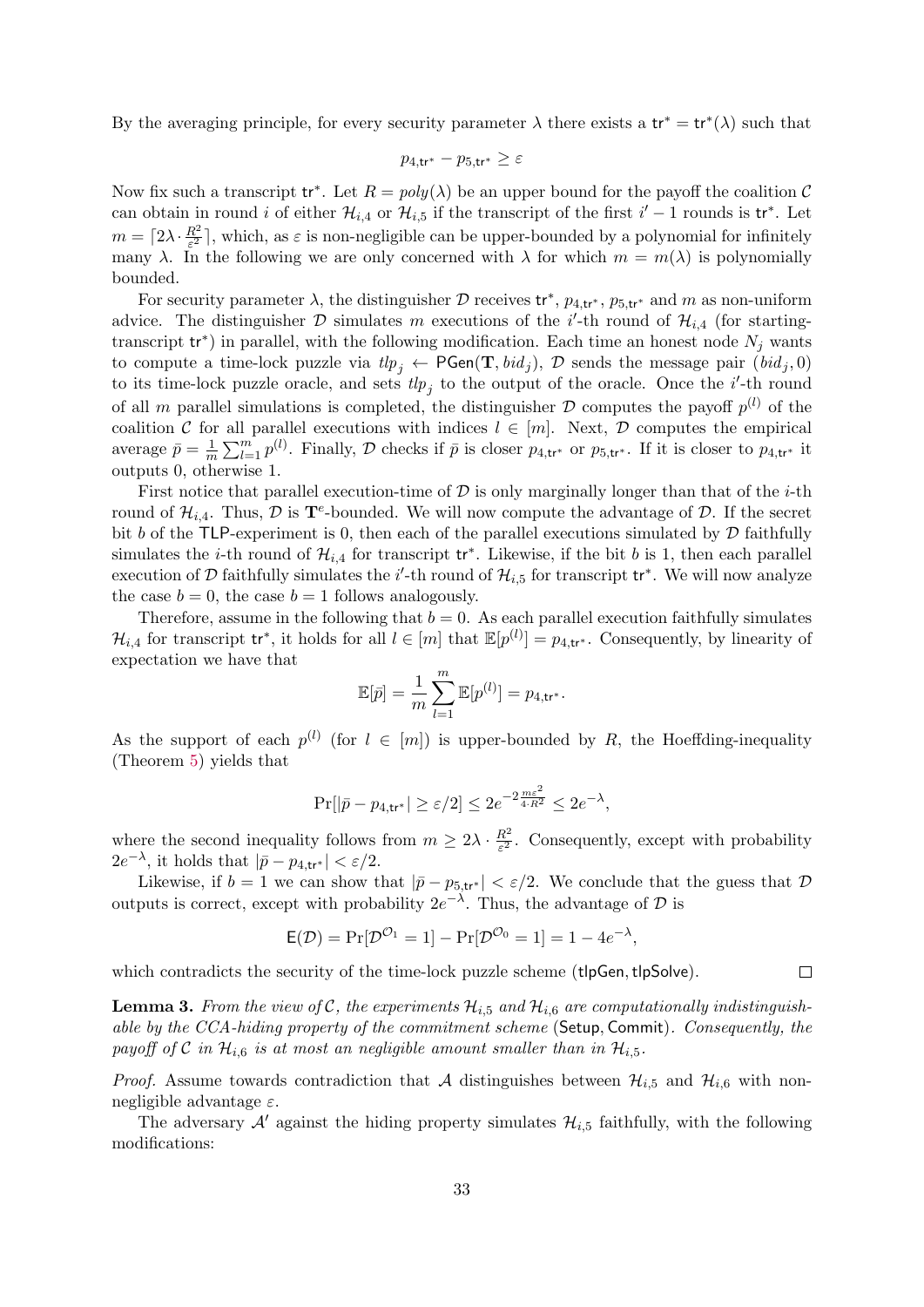- 1. It sets  $\text{crs}_{\text{com}} = \text{crs}^*$ , where  $\text{crs}^*$  is  $\mathcal{A}$ 's input.
- 2. Instead of extracting the commitments of nodes in  $\mathcal C$  via the extraction trapdoor,  $\mathcal A'$  uses the extraction oracle provided by the CCA experiment to extract these bids.
- 3. Instead of computing the commitments  $com_j = \text{Commit}(\text{crs}_{com}, \text{addr}_j, bid_j)$  of the honest nodes by itself, it submits  $\text{addr}_j$  and  $(bid_j, 0)$  as challenge-ciphertexts and sets com<sub>j</sub> to the challenge-ciphertext.

In the end,  $\mathcal{A}'$  outputs the view of  $\mathcal{A}$ .

Clearly, if the secret bit b of the hiding-experiment is 0, then the view of  $A$  in  $A'$ 's simulation is distributed identically to  $\mathcal{A}$ 's view in  $\mathcal{H}_{i,5}$ , as the commitments  $com_i$  computed by the oracle are of the form  $com_j = \text{Commit}(\text{crs}^*, \text{addr}_j, bid_j)$ . On the other hand, if the secret bit b is 1, then the view of A in  $\mathcal{A}'$ 's simulation is identically distributed to the view of A in  $\mathcal{H}_{i,6}$ , as the  $com_j$  are of the form  $com_j =$  Commit $(crs^*, addr_j, 0)$ .

It follows that the advantage of  $A'$  against the hiding-experiment is identical to the advantage of A distinguishing between  $\mathcal{H}_{i,5}$  and  $\mathcal{H}_{i,6}$ , which is  $\varepsilon$ . However, as  $\varepsilon$  is non-negligible this contradicts the hiding property of (Setup, Commit).  $\Box$ 

<span id="page-35-0"></span>**Lemma 4.** Given that the addresses used by honest bidders in round  $i'$  are are fresh and unlinkable to the addresses used in prior rounds, and given that it holds for the reward R and the transaction fee F that  $R \leq \ell \cdot F$ , it is not rational for the coalition C to suppress bids by honest parties. Consequently, under these conditions it holds that  $p(\mathcal{H}_{i,6}, \mathcal{C}) \leq p(\mathcal{H}_{i,7}, \mathcal{C})$ .

Proof. In this parameter-setting, we will show that the revenue lost by transaction fees is greater than the additional revenue obtained from the reward. The main idea is that since the addresses of the honest bidders are unlinkable to the addresses used in prior rounds, the adversary must blindly suppress a large number of bids to be certain that he suppresses a higher bid. However, this will reduce his revenue in transaction fees by more than what he gains by winning the newly minted coin.

Assume henceforth that there are  $\ell$  honest bidders, of which k bid higher than the adversarial coalition C. Denote the (index-) set of bidders that bid higher than C by V. Assume further that C suppresses t bids, denote the (index-) set of suppressed bids by W. Since the addresses used by honest bidder in this round are unlinkable to the addresses used in previous rounds, the adversary must blindly suppress t out of  $\ell$  bids, which in effect means that the set W is chosen uniformly at random. There are  $\binom{\ell}{t}$  $\ell \choose t$  possible choices for the set W. Out of these,  $\ell_{t-k}^{(-k)}$  $_{t-k}^{\ell-k)}$ contain the (fixed) set  $V$ . Thus it holds that

<span id="page-35-1"></span>
$$
\Pr_{W}[V \subseteq W] = \frac{\binom{\ell - k}{t - k}}{\binom{\ell}{t}} = \frac{(\ell - k)! \cdot t!}{\ell! \cdot (t - k)!}.
$$
\n(1)

If the adversary suppresses a set of bids W that contains V, then it will win the reward  $R$ , but lose an amount of  $t \cdot F$  in transaction fees. On the other hand, if W does not contain V, then the change in payoff for the adversary only consists in the loss of  $t \cdot F$  in transaction fees. Therefore, in expectation the difference in the adversary's payoff compared to following the honest strategy is

$$
\Delta \tilde{p}_t = \Pr_W[V \subseteq W] \cdot R - t \cdot F = \frac{(\ell - k)! \cdot t!}{\ell! \cdot (t - k)!} \cdot R - t \cdot F.
$$

We will now show that under the condition  $R \leq t \cdot F$  the value  $\Delta \tilde{p}_t$  is always  $\leq 0$ , which means